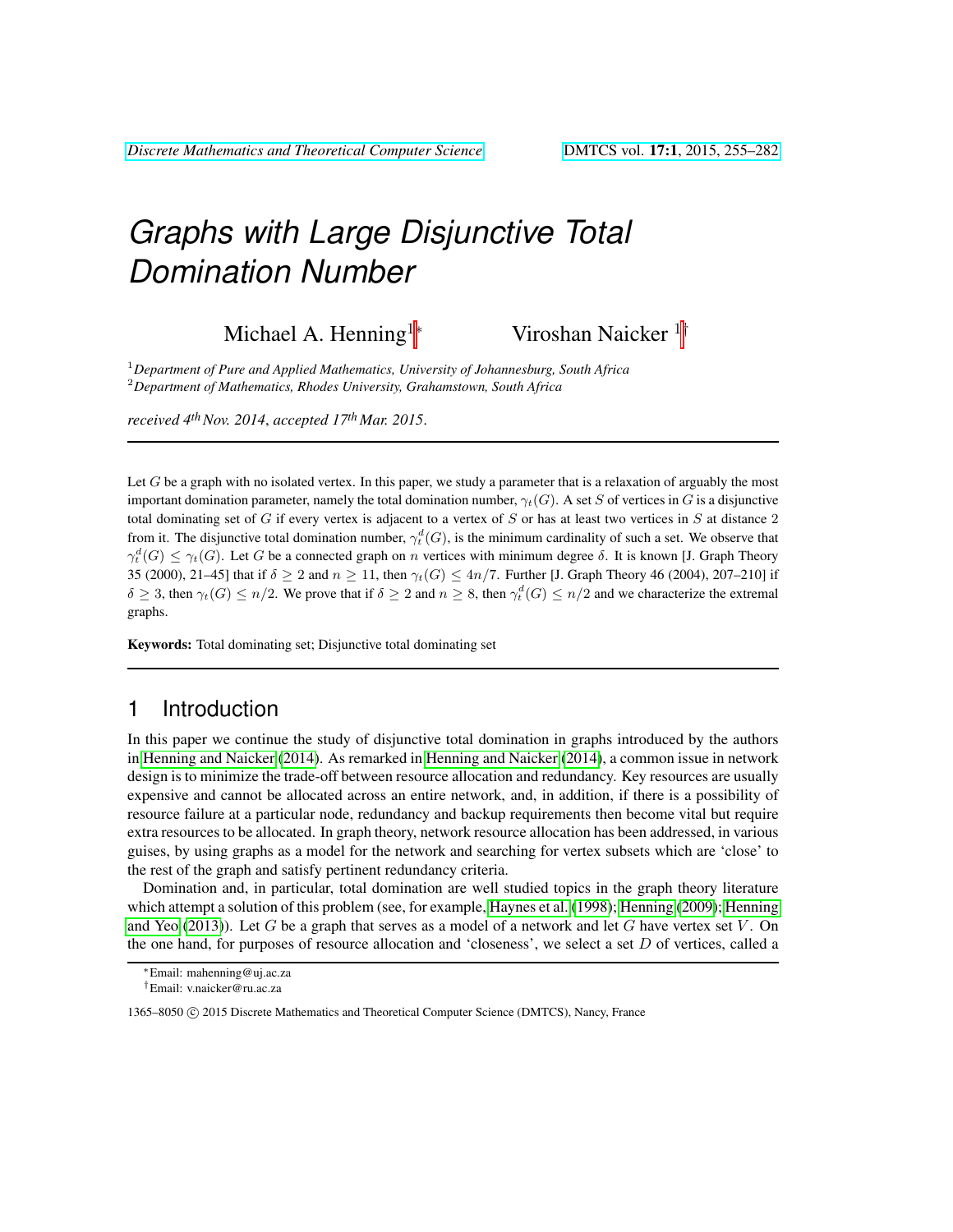*dominating set*, of G such that every vertex in  $V \setminus D$  is adjacent to at least one vertex in D. On the other hand, for the purpose of extending the domination problem to include redundancy, we select a set  $S$  of vertices, called a *total dominating set* (abbreviated TD-set) of G such that every vertex in V , including those in  $S$ , is adjacent to at least one vertex in  $S$ . The cardinality of a minimum total dominating set in  $G$  is called the *total domination number of* G and denoted  $\gamma_t(G)$ . A total dominating set of cardinality  $\gamma_t(G)$ is called a  $\gamma_t(G)$ -set. It is evident that every  $\gamma_t(G)$ -set is a minimum solution of a resource allocation problem with redundancy for the graph G.

Over the last few decades, the scale of networks and the role of graphs as models for networks has changed [Bornholdt and Schuster](#page-26-4) [\(2003\)](#page-26-4); [Chung](#page-26-5) [\(2010\)](#page-26-5) and, in practical terms, many existing dominationtype structures are too expensive to implement . The majority of domination-type variants studied to date tend to focus on adding restrictions which in turn raises their implementation costs [Haynes et al.](#page-26-1) [\(1998\)](#page-26-1). As a result the idea of relaxing conditions on domination-type parameters is appealing. A relaxation of the domination number, called *disjunctive domination*, was proposed and studied by Goddard et al. [Goddard](#page-26-6) [et al.](#page-26-6) [\(2014\)](#page-26-6). Inspired by their work, a relaxation of total domination, called *disjunctive total domination* was proposed in [Henning and Naicker](#page-26-0) [\(2014\)](#page-26-0). The parameter is defined as follows: Let  $G$  be a graph with no isolated vertex. A set S of vertices in G is a *disjunctive total dominating set*, abbreviated DTD-set, of G if every vertex is adjacent to a vertex of S or has at least two vertices in S at distance 2 from it. For example, the set of eight darkened vertices in the graph  $G$  shown in Figure [1](#page-1-0) is a DTD-set of  $G$ . The *disjunctive total domination number*,  $\gamma_t^d(G)$ , is the minimum cardinality of a DTD-set in G. A DTD-set of cardinality  $\gamma_t^d(G)$  is called a  $\gamma_t^d(G)$ -set.

<span id="page-1-0"></span>

<span id="page-1-1"></span>Fig. 2: Novel features of DTD-sets

There are several interesting features which arise with DTD-sets. Examples of two  $\gamma_t^d(G)$ -sets when  $G$  is a cycle on six vertices are shown in Figure [2\(](#page-1-1)a) and Figure 2(b). In each case, the darkened vertices represent a  $\gamma_t^d(G)$ -set. A feature of the parameter is, depending on the graph, that a DTD-set may be chosen to be independent Figure [2\(](#page-1-1)a) or connected Figure [2\(](#page-1-1)b). The feature of choosing an independent DTD-set is essentially different from total domination in which independence within the TD-set is, by definition, lost. Further, if new vertices are added to the graph (nodes to a network) these may be added in a way that resources which are already allocated are, in a sense, 'buffered' by their existing neighbors. For example, the graphs in Figure [2\(](#page-1-1)a) and Figure [2\(](#page-1-1)b) have been modified by adding two additional vertices to give Figure [2\(](#page-1-1)c) and Figure [2\(](#page-1-1)d), respectively, while the existing DTD-set is preserved. In each case,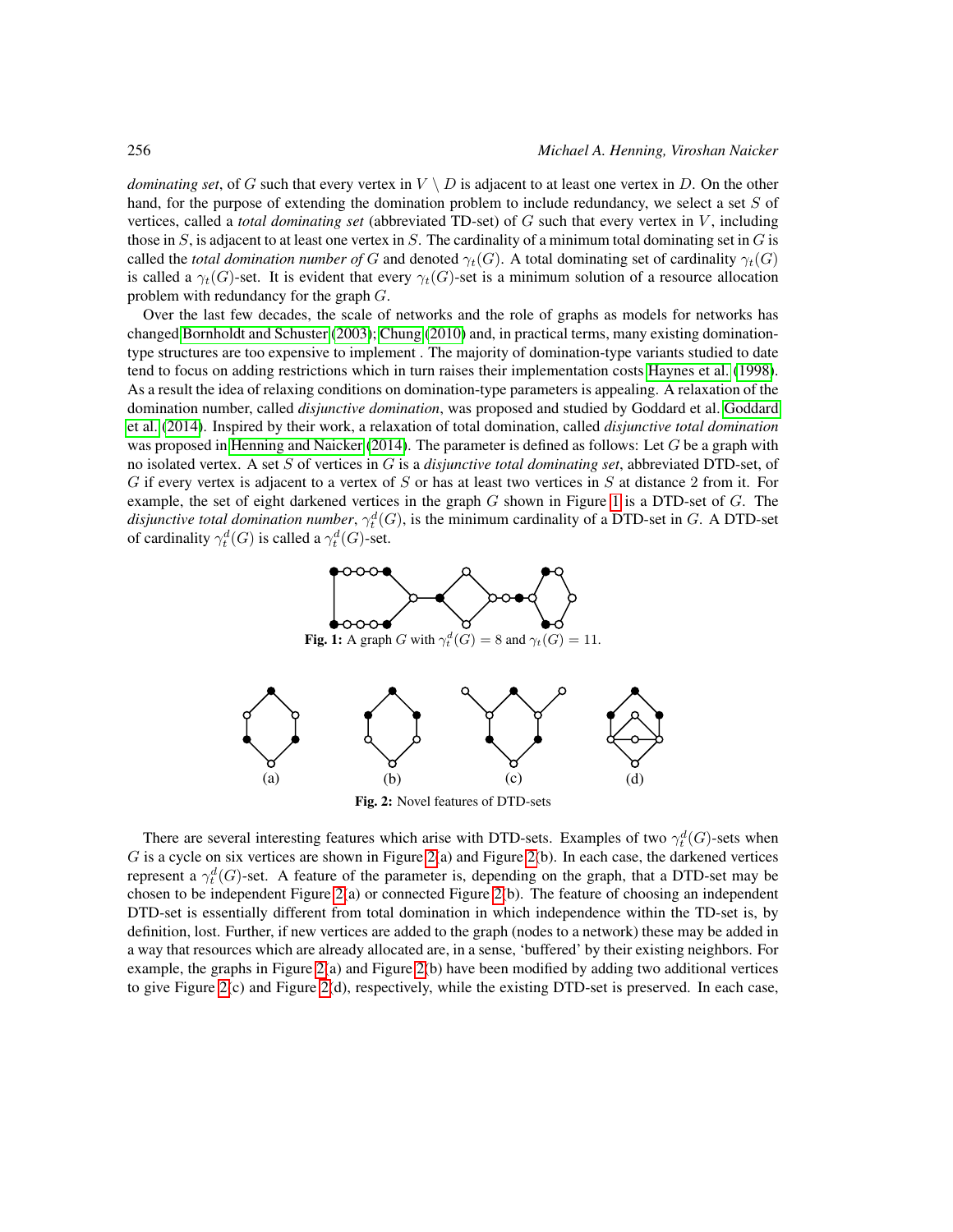the vertices need not be adjacent to a vertex in the DTD-set. This is a different feature, again, from total domination in which if a new vertex is joined to the graph by an edge either the existing TD-set must be enlarged and a new resource allocated to the network, or the new vertex has to be joined to a vertex in an existing TD-set which, in turn, invites possible resource overcrowding since new users are joined to the network without new resources being allocated.

<span id="page-2-0"></span>Every TD-set is a DTD-set, implying the following observation.

**Observation 1** [\(Henning and Naicker](#page-26-0) [\(2014\)](#page-26-0)) *For every graph G with no isolated vertex,*  $\gamma_t^d(G) \leq$  $\gamma_t(G)$ .

The known upper bounds on the total domination number of a graph  $G$  in terms of its order n and small minimum degree  $\delta(G)$  are summarized in Table 1.

> $\delta(G) \geq 1 \Rightarrow \gamma_t(G) \leq \frac{2}{3}$  $\frac{2}{3}n$  if  $n \geq 3$  and G is connected  $\delta(G) \geq 2 \Rightarrow \gamma_t(G) \leq \frac{4}{7}$  $\frac{1}{7}n$  if  $n \ge 11$  and G is connected  $\delta(G) \geq 3 \Rightarrow \gamma_t(G) \leq \frac{1}{2}$  $\frac{1}{2}n$

Table 1. Upper bounds on the total domination number of a graph G.

By Observation [1](#page-2-0) and the result of [Cockayne et al.](#page-26-7) [\(1980\)](#page-26-7) shown in Table 1, if  $G$  is a connected graph of order  $n \geq 3$ , then  $\gamma_t^d(G) \leq 2n/3$ . The authors recently showed in [Henning and Naicker](#page-26-0) [\(2014\)](#page-26-0) that this upper bound on the disjunctive total domination number can be improved ever-so-slightly. Further, they characterized the concomitant extremal graphs.

<span id="page-2-1"></span>**Theorem 2** [\(Henning and Naicker](#page-26-0) [\(2014\)](#page-26-0)) *If* G is a connected graph of order  $n \geq 8$ , then  $\gamma_t^d(G) \leq$  $2(n-1)/3$ *, and this bound is tight.* 

In this paper, we show that if we restrict the minimum degree to at least 2, then the result of [Henning](#page-26-8) [\(2000\)](#page-26-8) shown in Table 1 on the total domination number can be improved significantly for the disjunctive total domination number. Perhaps surprisingly we show that the upper bound of one-half the order of a graph of [Archdeacon et al.](#page-26-9) [\(2004\)](#page-26-9); Chvátal and McDiarmid [\(1992\)](#page-26-10); [Tuza](#page-26-11) [\(1990\)](#page-26-11) shown in Table 1 on the total domination number is an upper bound on the disjunctive total domination number even if we relax the minimum degree from 3 to 2. More precisely, we shall prove the following result.

<span id="page-2-2"></span>**Theorem 3** If G is a connected graph of order  $n \geq 13$ , then  $\gamma_t^d(G) \leq (n-1)/2$ , and this bound is tight.

Table 2 summarizes the upper bounds on the disjunctive total domination number of a graph  $G$  in terms of its order *n* and minimum degree  $\delta(G)$ .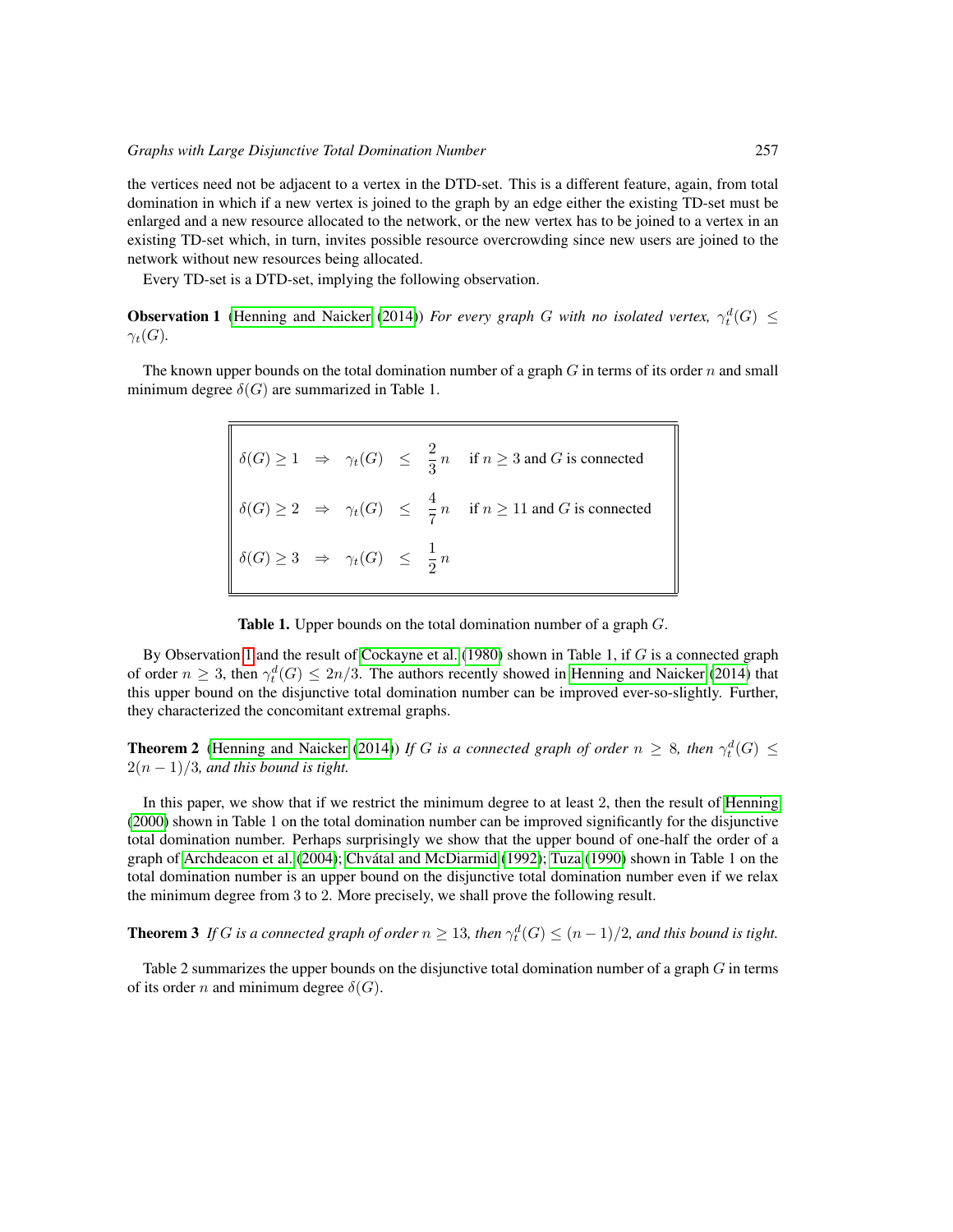# $\delta(G) \geq 1 \Rightarrow \gamma_t^d(G) \leq \frac{2}{3}$  $\frac{2}{3}(n-1)$  if  $n \ge 8$  and G is connected  $\delta(G) \geq 2 \Rightarrow \gamma_t^d(G) \leq \frac{1}{2}$  $\frac{1}{2}(n-1)$  if  $n \ge 13$  and G is connected

Table 2: Upper bounds on the disjunctive total domination number of a graph  $G$ .

#### *1.1 Notation*

For notation and graph theory terminology, we in general follow [Haynes et al.](#page-26-1) [\(1998\)](#page-26-1). Specifically, let  $G = (V, E)$  be a graph with vertex set V and edge set E. We denote the *degree* of v in G by  $d_G(v)$ . A vertex of degree k is called a *degree*-k vertex. The maximum (minimum) degree among the vertices of G is denoted by  $\Delta(G)$  ( $\delta(G)$ , respectively). For a set  $S \subseteq V$ , the subgraph induced by S is denoted by  $G[S]$ , while the graph obtained from G be removing all vertices in S and their incident edges is denoted by  $G-S$ . For two vertices u and v in a connected graph  $G$ , the *distance*  $d_G(u, v)$  between u and v is the length of a shortest  $(u, v)$ -path in G. The *open neighborhood* of a vertex v is the set  $N_G(v) = \{u \in V | uv \in E\}$  and the *closed neighborhood of* v is  $N_G[v] = \{v\} \cup N_G(v)$ . For a set  $S \subseteq V$ , its *open neighborhood* is the set  $N_G(S) = \bigcup_{v \in S} N_G(v)$ , and its *closed neighborhood* is the set  $N_G[S] = N_G(S) \cup S$ . If the graph G is clear from the context, we simply write  $N(v)$ ,  $N[v]$ ,  $N(S)$ ,  $N[S]$ ,  $d(v)$  and  $d(u, v)$  rather than  $N_G(v)$ ,  $N_G[v]$ ,  $N_G(S)$ ,  $N_G[S]$ ,  $d_G(v)$ , and  $d_G(u, v)$ , respectively.

A *cycle* and *path* on *n* vertices are denoted by  $C_n$  and  $P_n$ , respectively. For  $m \geq 3$  and  $n \geq 1$ , we denote by  $L_{m,n}$  the graph obtained by joining with an edge a vertex in  $C_m$  to an end-vertex of  $P_n$ . The graph Lm,n is called a *key*.

A 4-*subdivision* of a graph  $G$  is the graph obtained from  $G$  by subdividing an edge of  $G$  four times. If e is an edge of a graph G, we let  $G_e$  denote the graph obtained from G by subdividing the edge e four times. If two graphs G and H are isomorphic, we write  $G \cong H$ . Let G be a graph with  $\delta(G) \geq 2$ . We define a vertex v of G to be *large* if  $d_G(v) \geq 3$  and *small* if  $d_G(v) = 2$ . A cycle edge of G is an edge that belongs to a cycle in G. We call a vertex, v, in a graph G a *good-vertex* of G if it belongs to some  $\gamma_t^d(G)$ -set; otherwise, we call v a *bad-vertex* of G. We call an edge, e, in G a *good-edge* of G if there is a  $\gamma_t^d(G)$ -set which contains both vertices incident with *e*; otherwise, we call *e* a *bad-edge*.

#### <span id="page-3-0"></span>*1.2 Special Families*

In this section we define several special families of graphs. Let

$$
\mathcal{C} = \{C_3, C_4, C_5, C_6, C_7, C_8, C_9, C_{11}, C_{12}, C_{13}, C_{17}\}
$$

be a family of cycles. A *daisy* with  $k \geq 2$  *petals* is a connected graph that can be constructed from  $k \geq 2$ disjoint cycles by identifying a set of  $k$  vertices, one from each cycle into one vertex. If the cycles have lengths  $n_1, n_2, \ldots, n_k$ , we denote the daisy by  $D(n_1, n_2, \ldots, n_k)$ . Let

$$
\mathcal{D} = \{D(3,3), D(4,4), D(3,7)\}.
$$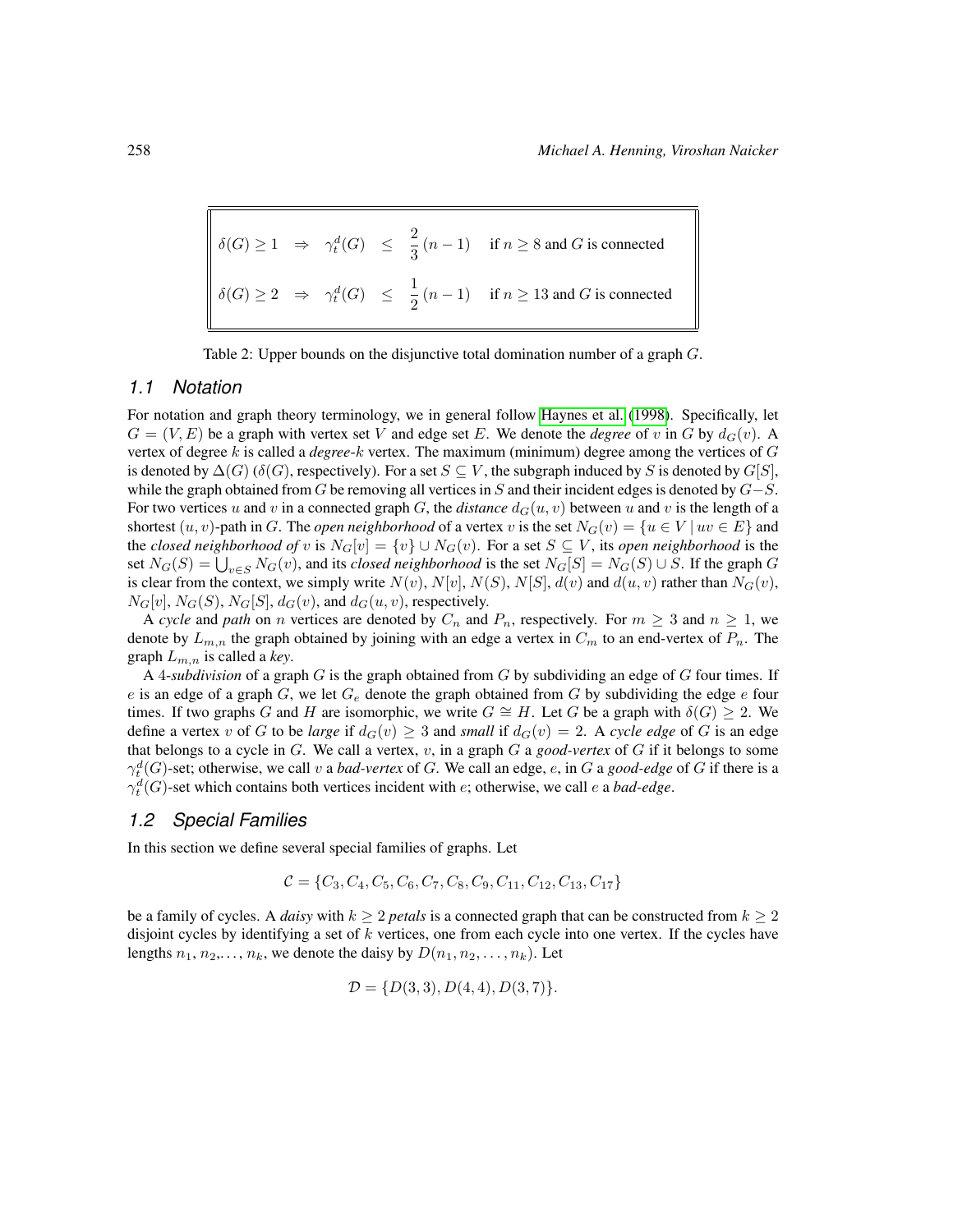A *dumb-bell* is a connected graph on  $n = n_1 + n_2 + \ell$  vertices that can be constructed by joining a vertex of a cycle  $C_{n_1}$  to a vertex of a cycle  $C_{n_2}$  by an edge and subdividing this edge  $\ell$  times. If  $\ell = 0$  we denote the dumb-bell by  $D_b(n_1, n_2)$ , and if  $\ell \geq 1$  we denote the dumb-bell by  $D_b(n_1, n_2, \ell)$ . Let

$$
\mathcal{D}_b = \{D_b(3,4), D_b(3,3,1), D_b(4,4), D_b(3,4,1), D_b(3,3,2), D_b(4,7,2), D_b(3,7,3), D_b(4,8,1), D_b(3,8,2), D_b(4,4,5), D_b(3,4,6), D_b(3,4,7)\}.
$$

Let  $U_1, U_2, U_3$  and  $X_1, X_2, \ldots, X_{10}$  be the thirteen graphs shown in Figure [3.](#page-4-0) We define a *unit* to be a graph that is isomorphic to the graph  $U_i$  for some  $i, 1 \le i \le 3$ , or the graph  $X_i$  for some  $j, 1 \le j \le 10$ . The darkened vertex, named v, in each unit in Figure [3](#page-4-0) we call the *link vertex* of the unit. For  $i = 1, 2, 3$ , we call a unit isomorphic to the graph  $U_i$  a *type-i unit*. A unit isomorphic to the graph  $X_j$ ,  $1 \leq j \leq 10$ , we call a  $X_i$ -*unit*.



<span id="page-4-0"></span>For  $n = n_1 + n_2 \geq 2$ , let  $G = G_0(n_1, n_2)$  be the graph obtained from the disjoint union of  $n_1$ units of type-1 and  $n_2$  units of type-2 by identifying the n link vertices, one from each unit, into one new vertex which we call the *identified vertex* of  $G$ . Let  $\mathcal{G}_0$  denote the family of all such graphs  $G$ . For  $n = n_1 + n_2 + 1 \ge 2$  and for  $i = 1, 2, \ldots, 6$ , let  $G = G_i(n_1, n_2)$  be the graph obtained from the disjoint union of  $n_1$  units of type-1,  $n_2$  units of type-2, and one  $X_i$ -unit by identifying the n link vertices, one from each unit, into one new vertex which we call the *identified vertex* of  $G$ . Let  $G_i$  denote the family of all such graphs G. A graph in each family  $\mathcal{G}_i$ ,  $0 \le i \le 6$ , is shown in Figure [4,](#page-5-0) where the identified vertices are indicated in bold. Let  $\mathcal{G} = \bigcup_{i=0}^{6} \mathcal{G}_i$ .

For  $n = n_1 + n_2 + n_3 \ge 2$ , let  $H = H_0(n_1, n_2, n_3)$  be the graph obtained from the disjoint union of  $n_1$  units of type-1,  $n_2$  units of type-2 and  $n_3$  units of type-3 by identifying the n link vertices, one from each unit, into one new vertex which we call the *identified vertex* of H. Let  $\mathcal{H}_0$  denote the family of all such graphs H. For  $n = n_1 + n_2 + n_3 + 1 \ge 2$  and for  $i = 1, 2, ..., 10$ , let  $H = H_i(n_1, n_2, n_3)$  be the graph obtained from the disjoint union of  $n_1$  units of type-1,  $n_2$  units of type-2,  $n_3$  units of type-3, and one  $X_i$ -unit by identifying the n link vertices, one from each unit, into one new vertex which we call the *identified vertex* of H. Let  $\mathcal{H}_i$  denote the family of all such graphs H. Let  $\mathcal{H} = \bigcup_{i=0}^{10} \mathcal{H}_i$ . We observe that G is a subfamily of H; that is,  $G \subset H$ . Let  $\mathcal{G}_b$  be the subfamily of G consisting of all dumb-bells. We observe that

$$
\mathcal{G}_b = \{G_0(2,0), G_0(1,1), G_0(0,2), G_1(1,0), G_1(0,1), G_2(1,0), G_2(0,1)\}.
$$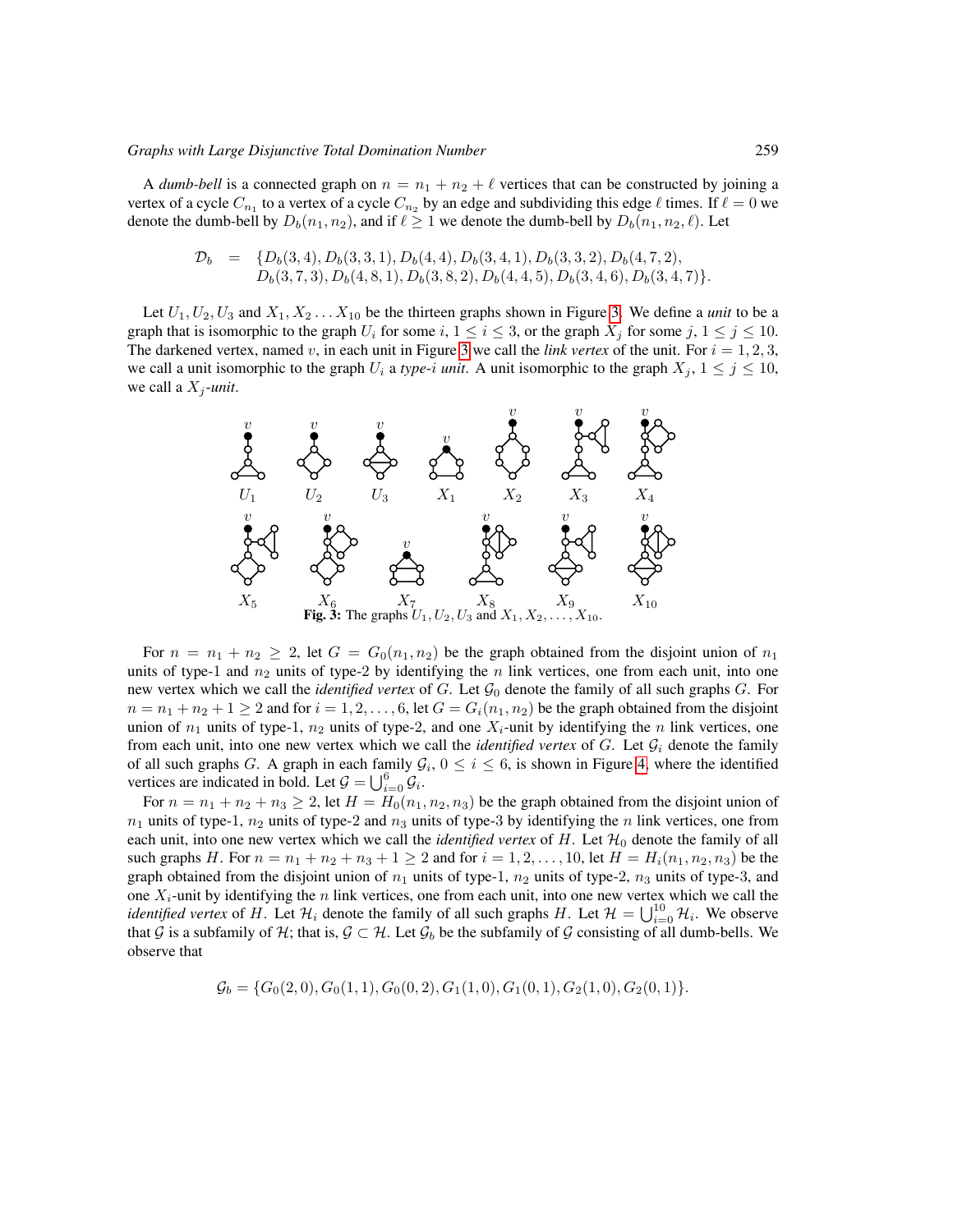

Let F be the family of five graphs shown in Figure [5](#page-5-1) and let  $\mathcal{B} = \{B_1, B_2, \dots, B_{11}\}$  be the family of eleven graphs shown in Figure [6,](#page-5-2) where the special vertices (to be defined later in Section [3.2\)](#page-8-0) of each graph are darkened.

<span id="page-5-0"></span>

<span id="page-5-2"></span><span id="page-5-1"></span>Fig. 6: The family,  $\beta$ , of graphs.

## 2 Main Results

Our aim in this paper is to improve the upper bound of Theorem [2](#page-2-1) on the disjunctive total domination number of a connected graph when we impose a density condition by restricting the minimum degree to be at least 2. In this case, we show that the result of [Henning](#page-26-8) [\(2000\)](#page-26-8) given in Table 1 on the total domination number can be improved significantly for the disjunctive total domination number. Several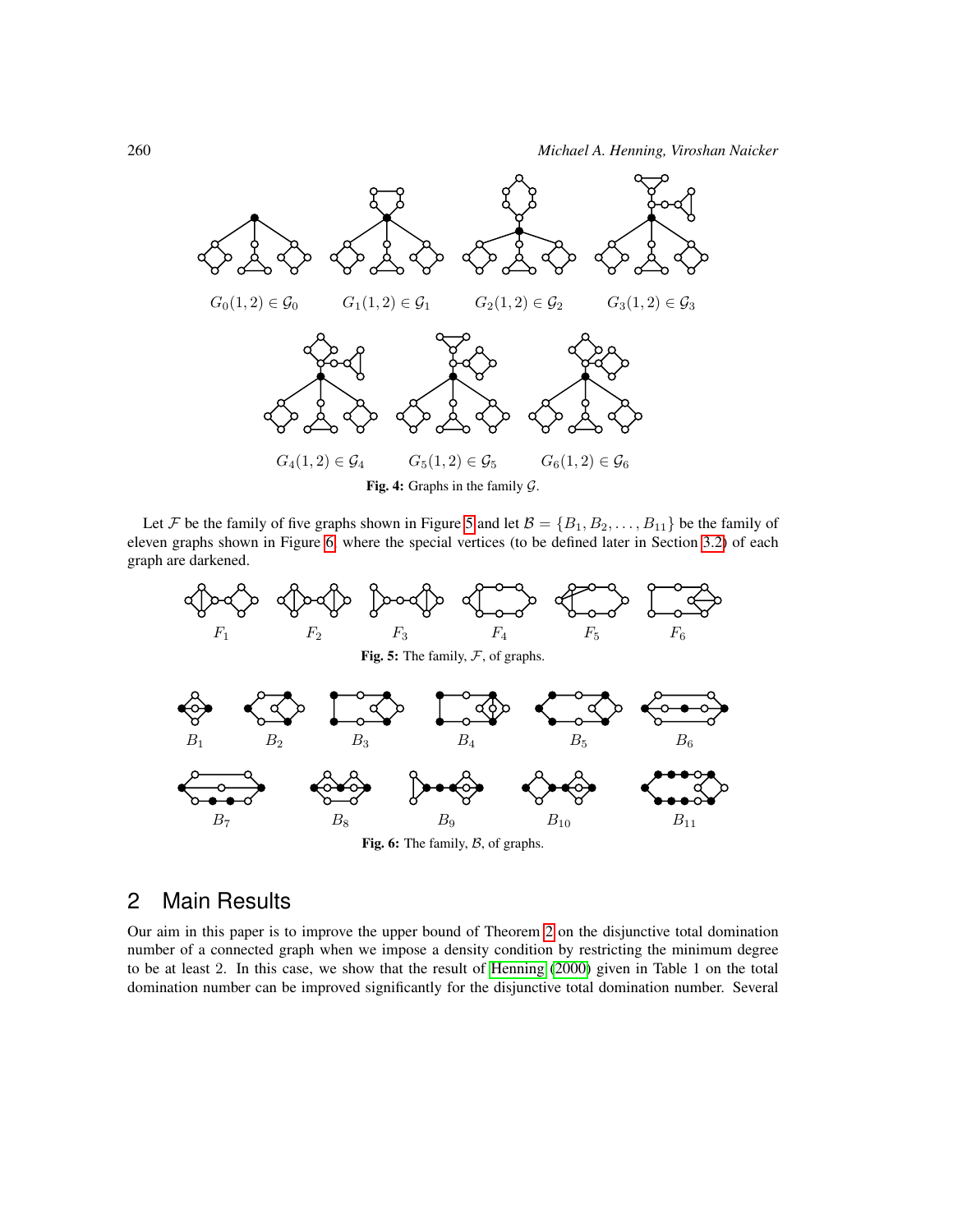authors (see [Archdeacon et al.](#page-26-9) [\(2004\)](#page-26-9); Chvátal and McDiarmid [\(1992\)](#page-26-10); [Tuza](#page-26-11) [\(1990\)](#page-26-11)) showed that if  $G$  is a graph of order n with  $\delta(G) \geq 3$ , then  $\gamma_t(G) \leq n/2$ . We prove that if we relax the minimum degree condition from  $\delta(G) \geq 3$  to  $\delta(G) \geq 2$ , then  $n/2$  is an upper bound on the disjunctive total domination number  $\gamma_t^d(G)$ , provided  $n \geq 8$ . More precisely, we prove the following result. A proof of Theorem [4](#page-6-0) is given in Section [4.2.](#page-25-0)

<span id="page-6-0"></span>**Theorem 4** Let G be a connected graph of order  $n \geq 8$  with  $\delta(G) \geq 2$ . Then,  $\gamma_t^d(G) \leq n/2$  with *equality if and only if*  $G \in \{C_8, C_{12}, B_3, D_b(4,4), D_b(3,4,1), D_b(3,3,2)\} \cup \mathcal{F}$ .

The connected graphs with minimum degree at least 2 and order at least 18 that have maximum possible disjunctive total domination number are characterized in the following result, a proof of which is given in Section [4.3.](#page-26-12)

<span id="page-6-1"></span>**Theorem 5** Let G be a connected graph of order  $n \geq 18$  with  $\delta(G) \geq 2$ . Then,  $\gamma_t^d(G) \leq (n-1)/2$  with *equality if and only if*  $G \in \mathcal{H}$ *.* 

Since the graphs that achieve equality in the upper bound of Theorem [4](#page-6-0) all have order at most 12, we remark that Theorem [3](#page-2-2) is an immediate consequence of Theorem [4](#page-6-0) and Theorem [5.](#page-6-1)

## 3 Preliminary Results

Before presenting a proof of our main results, we first establish some preliminary results. We omit the proofs of these preliminary results which are straightforward, albeit tedious, to check.<sup>[\(i\)](#page-6-2)</sup>

<span id="page-6-7"></span>Observation 6 *Let* G *be a graph with no isolated vertex and let* F *be a* 4*-subdivision of* G*. Then,*  $\gamma_t^d(F) \leq \gamma_t^d(G) + 2.$ 

The disjunctive total domination number of a cycle  $C_n$  on n vertices is established in [Henning and](#page-26-0) [Naicker](#page-26-0) [\(2014\)](#page-26-0).

<span id="page-6-6"></span>**Proposition 1** [\(Henning and Naicker](#page-26-0) [\(2014\)](#page-26-0)) *For*  $n \geq 3$ ,  $\gamma_t^d(C_n) = 2n/5$  *if*  $n \equiv 0 \pmod{5}$  *and*  $\gamma_t^d(C_n) = \lceil 2(n+1)/5 \rceil$  otherwise.

The daisies and dumb-bells with large disjunctive total domination number are characterized in Proposition [2](#page-6-3) and Proposition [3,](#page-6-4) respectively.

<span id="page-6-3"></span>**Proposition 2** If G is a daisy of order n, then  $\gamma_t^d(G) \leq (n-1)/2$ . Furthermore,  $\gamma_t^d(G) = (n-1)/2$  if *and only if*  $G \in \mathcal{D}$ *.* 

<span id="page-6-4"></span>**Proposition 3** If G is a dumb-bell of order n, then  $\gamma_t^d(G) \leq n/2$ . Furthermore,  $\gamma_t^d(G) \geq (n-1)/2$  if *and only if*  $G \in \mathcal{D}_b \cup \mathcal{G}_b$ *.* 

The disjunctive total domination number of graphs in the family  $B \cup C \cup D \cup D_b \cup G$  is given by Observation [7.](#page-6-5)

<span id="page-6-5"></span>**Observation 7** Let  $G \in \mathcal{B} \cup \mathcal{C} \cup \mathcal{D} \cup \mathcal{D}_b \cup \mathcal{G}$  have order n. Then, G is a connected graph with  $\delta(G) = 2$ . *Further,*  $\gamma_t^d(G) = (n+1)/2$  *if*  $G \in \{C_3, C_7\}$ ,  $\gamma_t^d(G) = n/2$  *if*  $G \in \{C_4, C_6, C_8, C_{12}, B_3, D_b(4, 4),$  $D_b(3,4,1)$ ,  $D_b(3,3,2)$ } and  $\gamma_t^d(G) = (n-1)/2$  *otherwise.* 

<span id="page-6-2"></span><sup>(</sup>i) Details of proofs of the preliminary results can be found in [Henning and Naicker.](#page-26-13)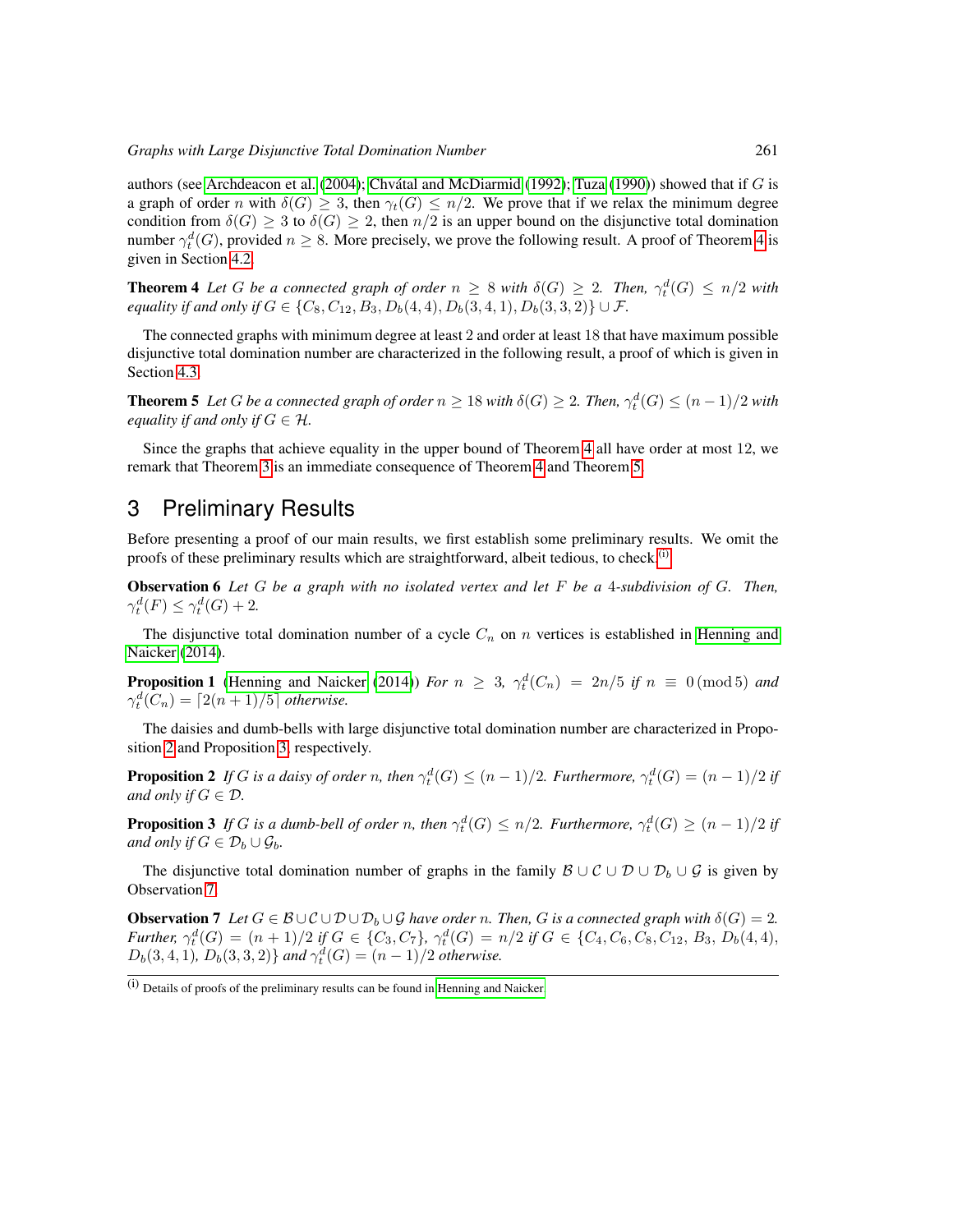#### *3.1* <sup>1</sup> 2 *-Minimal Graphs*

In order to prove our two main results, we study so-called  $\frac{1}{2}$ -minimal graphs. A graph G is  $\frac{1}{2}$ -minimal *graph* if G is edge-minimal with respect to the following three conditions: (i)  $\delta(G) \geq 2$ , (ii) G is connected, and (iii)  $\gamma_t^d(G) \ge (n-1)/2$ , where n is the order of G. If G is edge-minimal with respect to conditions (i) and (ii) but does not necessarily satisfy condition (iii) we refer to G as an *edge-minimal graph*. Thus if G is an edge-minimal graph and  $e \in E(G)$ , then  $\delta(G - e) = 1$  or  $G - e$  is disconnected. It is evident that, an edge-minimal graph which satisfies condition (iii) is a  $\frac{1}{2}$ -minimal graph.

As an immediate consequence of Proposition [1,](#page-6-6) [2](#page-6-3) and [3,](#page-6-4) we obtain a characterization of the  $\frac{1}{2}$ -minimal graphs that are cycles, daisies and dumb-bells.

<span id="page-7-2"></span>**Corollary 8** Let G be a  $\frac{1}{2}$ -minimal graph. Then the following holds.

- (a) G is a cycle if and only if  $G \in \mathcal{C}$ .
- (b) *G* is a daisy if and only if  $G \in \mathcal{D}$ .
- (c) G is a dumb-bell if and only if  $G \in \mathcal{D}_b \cup \mathcal{G}_b$ .

We next establish properties of graphs in the family  $\mathcal{B} \cup \mathcal{C} \cup \mathcal{D} \cup \mathcal{D}_b \cup \mathcal{G}$ .

<span id="page-7-0"></span>**Observation 9** Each graph in  $\mathcal{B} \cup \mathcal{C} \cup \mathcal{D} \cup \mathcal{D}_b \cup \mathcal{G}$  is a  $\frac{1}{2}$ -minimal graph.

Recall that an edge  $e$  in a graph G is a good-edge of G if there is a  $\gamma_t^d(G)$ -set which contains both ends of e; otherwise, it is a bad-edge.

<span id="page-7-3"></span>**Observation 10** Let  $G \in \mathcal{B} \cup \mathcal{C} \cup \mathcal{D} \cup \mathcal{D}_b \cup \mathcal{G}$ . Then every edge of G is a good-edge of G unless  $G \in \{D(4,4), D_6(3,4), D_6(3,3,1)\} \cup \mathcal{G} \setminus \mathcal{G}_1$ *. Furthermore, if e is a bad-edge of G, then the following holds.*

(a) If  $G = D(4, 4)$ , then e is not incident with the vertex of degree 4 in G. (b) If  $G = D_b(3, 4)$ , then e is not incident with a vertex of degree 3 in G. (c) If  $G = D_b(3,3,1)$ , then e is a cycle edge of G. (d) If  $G \in \mathcal{G} \setminus \mathcal{G}_1$ , then e is incident with the identified vertex of G.

Recall that a vertex v in a graph G is a good-vertex of G if it belongs to some  $\gamma_t^d(G)$ -set; otherwise, it is a bad-vertex of G.

<span id="page-7-4"></span>**Observation 11** Let  $G \in \mathcal{B} \cup \mathcal{C} \cup \mathcal{D} \cup \mathcal{D}_b \cup \mathcal{G}$ . Then every vertex of G is a good-vertex of G unless  $G \in \{D(4,4), D_b(3,4), D_b(3,3,1)\} \cup \mathcal{G}_0$ . Furthermore, if v is a bad-vertex of G, then the following *holds.*

(a) If  $G \in \mathcal{G}_0$ , then v is the identified vertex of G.

(b) If  $G \in \{D(4, 4), D_6(3, 4), D_6(3, 3, 1)\}\$ , then v is a vertex at distance 2 from the central *vertex of* G*.*

The following observation establishes a property of good-graphs which are not dumb-bells.

<span id="page-7-5"></span>**Observation 12** If  $G \in \mathcal{G}$  and v is the identified vertex of G, then there is a  $\gamma_t^d(G)$ -set, S, such that  $v \notin S$ *and*  $N(v)$  ⊂ *S. Further if*  $G \notin \mathcal{G}_1$ *, then S can be chosen to totally dominate*  $N(v)$ *.* 

The following observation characterizes the  $\frac{1}{2}$ -minimal graphs of small order.

<span id="page-7-1"></span>**Observation 13** If G is a  $\frac{1}{2}$ -minimal graph of order n,  $3 \le n \le 7$ , then  $G \in \{B_1, B_2, C_3, C_4, C_5, C_6,$  $D(3, 3), D(4, 4), D<sub>b</sub>(3, 4), D<sub>b</sub>(3, 3, 1)$ } ⊂  $\mathcal{B} \cup \mathcal{C} \cup \mathcal{D} \cup \mathcal{D}<sub>b</sub>$ .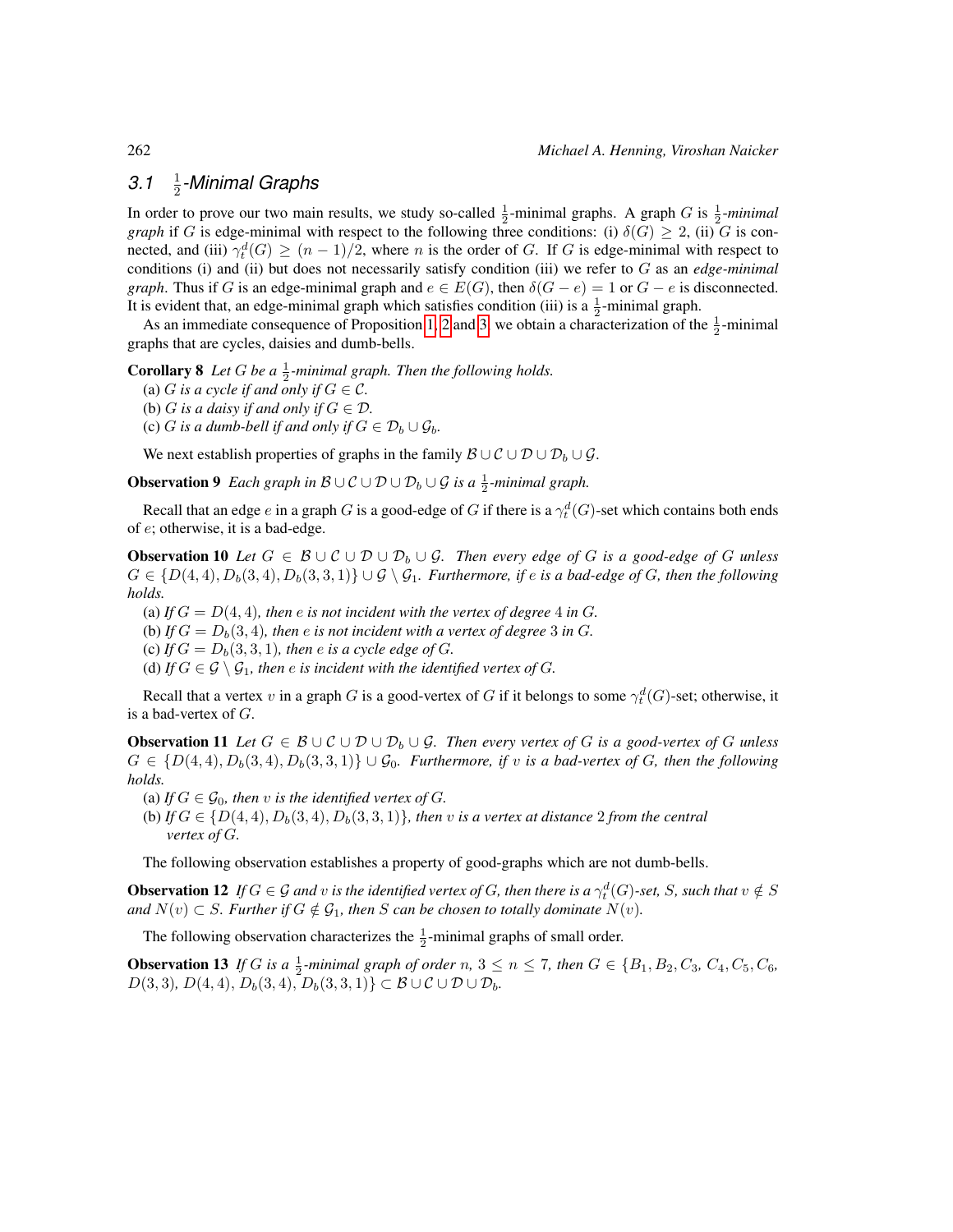#### <span id="page-8-0"></span>*3.2 Near Disjunctive Total Dominating Sets*

Let G be a graph and let v be a vertex of G. We denote the graph obtained from G by adding a new vertex  $v'$  and adding the pendant edge  $vv'$  by  $G^v$ . We define a *near-disjunctive total dominating set*, abbreviated NDTD-set, of  $G^v$  to be a set S of vertices in  $G^v$  such that  $v' \in S$  and every vertex in  $V(G)$ is DT-dominated by the set S in  $G^v$ . We observe that if S is a NDTD-set of  $G^v$ , then possibly the vertex  $v'$  may not be DT-dominated by S. The *near-disjunctive total domination number*,  $\gamma_{nt}^d(G^v)$ , of  $G^v$  is the minimum cardinality of a NDTD-set in  $G^v$ . A NDTD-set of cardinality  $\gamma_{nt}^d(G^v)$  is called a  $\gamma_{nt}^d(G^v)$ -set.

We say that a vertex v of an edge-minimal graph G is *special* if for every edge  $e = uv$  incident with v we have that  $G - e$  is disconnected or  $d_G(u) = 2$ . In particular, we note that if v is a special-vertex of G, then  $\delta(G - v) = 1$  or  $G - v$  is disconnected.

We present next two observations that establish useful properties of graphs that belong to the family  $\mathcal{B}\cup\mathcal{C}\cup\mathcal{D}\cup\mathcal{D}_b\cup\mathcal{G}.$ 

<span id="page-8-4"></span>**Observation 14** Let  $G \in \mathcal{B} \cup \mathcal{C} \cup \mathcal{D} \cup \mathcal{D}_b \cup \mathcal{G}$  and let v be a special vertex of G. Then,  $\gamma^d_{nt}(G^v) \leq \gamma^d_t(G)$ , *unless one of the following four conditions hold.*

(a)  $G \in \{C_4, C_5\}$ .

(b)  $G = B_1$  *and v has degree* 3 *in G*.

(c)  $G \in \mathcal{G}$  *and*  $v$  *is the identified vertex of*  $G$ *.* 

(d)  $G \in \mathcal{G}_0$  *and* v *is a neighbor of the identified vertex of G*.

<span id="page-8-5"></span>**Observation 15** Let  $G \in \mathcal{B} \cup \mathcal{C} \cup \mathcal{D} \cup \mathcal{D}_b \cup \mathcal{G}$  and let v be a special vertex of G. Let v' be the vertex added to G when constructing  $G^v$ . If  $\gamma^d_{nt}(G^v) \leq \gamma^d_t(G)$ , then there exists a  $\gamma^d_{nt}(G^v)$ -set that DT-dominates  $v'$ *unless one of the following two conditions hold.*

(a)  $G = D(4, 4)$  *and* v *is at distance* 2 from the vertex of degree 4 *in* G.

(b)  $G \in \{D_b(3,4), D_b(3,3,1)\}\$ ,  $d_G(v) = 3$ , and v belongs to a 3-cycle in G.

### 4 Proof of Main Results

In this section, we present a proof of our main results, namely Theorem [4](#page-6-0) and Theorem [5.](#page-6-1) We begin with a characterization of  $\frac{1}{2}$ -minimal graphs.

# *4.1 A Characterization of* <sup>1</sup> 2 *-Minimal Graphs*

A key result to enable us to prove our main results is the following characterization of  $\frac{1}{2}$ -minimal graphs.

<span id="page-8-1"></span>**Theorem 16** *A graph G is*  $\frac{1}{2}$ -minimal *if and only if*  $G \in \mathcal{B} \cup \mathcal{C} \cup \mathcal{D} \cup \mathcal{D}_b \cup \mathcal{G}$ *.* 

Proof of Theorem 19. The sufficiency follows from Observation [9.](#page-7-0) To prove the necessity, we proceed by induction on the order  $n \geq 3$  of a  $\frac{1}{2}$ -minimal graph. By Observation [13,](#page-7-1) the result is true for  $n \leq 7$ . Suppose  $n \geq 8$ , and assume that the result is true for all  $\frac{1}{2}$ -minimal graphs G' of order n', where  $3 \leq n' <$ n. Let  $G = (V, E)$  be a  $\frac{1}{2}$ -minimal graph of order n. We first present two useful observations. If e is an edge of G, then  $\gamma_t^d(G - \overline{e}) \geq \gamma_t^d(G)$ . Hence, by the minimality of G, we have the following observation.

<span id="page-8-2"></span>**Observation 17** *If*  $e \in E$ *, then either*  $e$  *is a bridge of*  $G$  *or*  $\delta(G - e) = 1$ *.* 

<span id="page-8-3"></span>Since the disjunctive total domination number cannot decrease if edges are removed, the next observation follows as a consequence of the inductive hypothesis.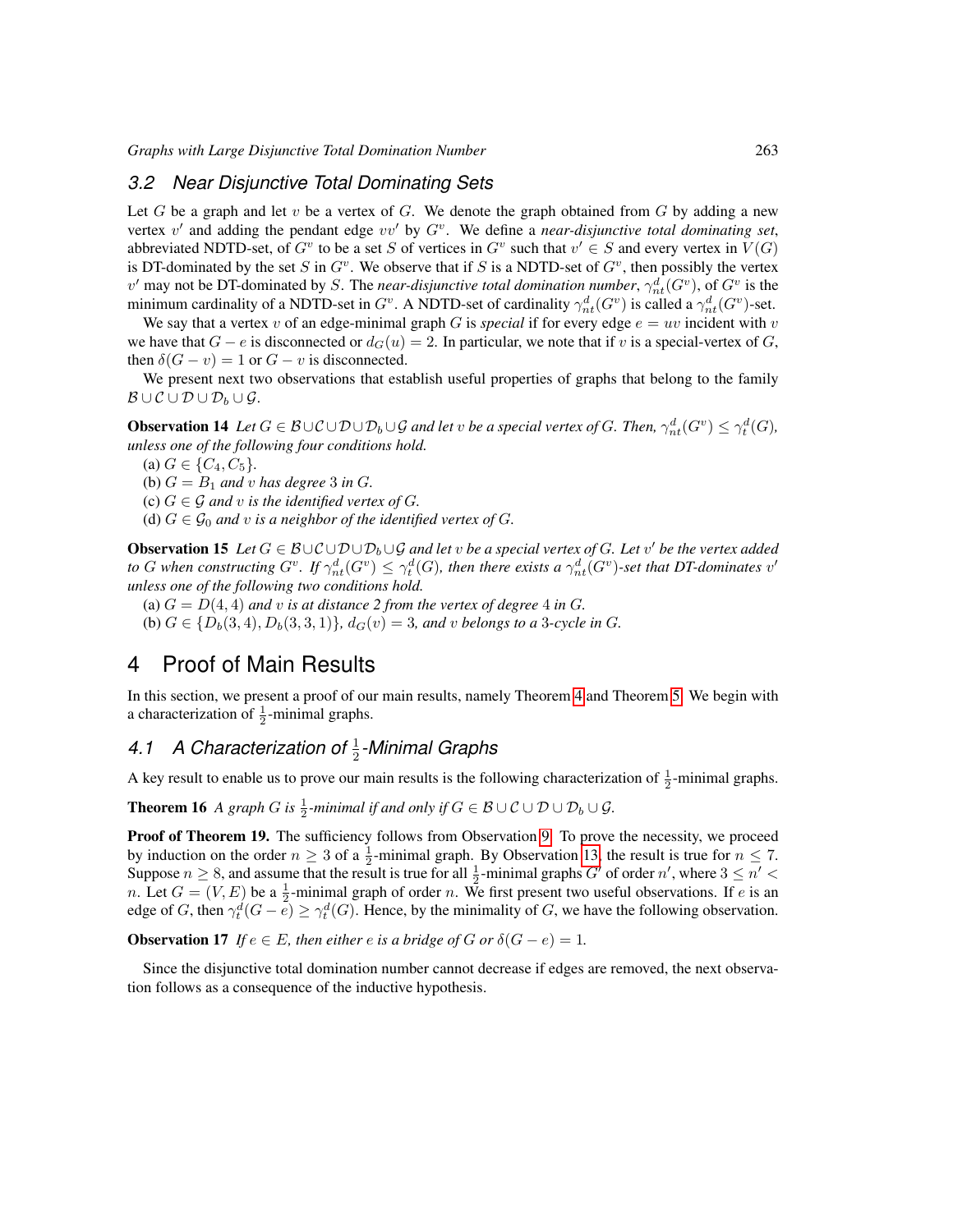**Observation 18** If G' is a connected subgraph of G of order  $n' < n$  with  $\delta(G') \geq 2$ , then either G'  $\in$  $\mathcal{B}\cup\mathcal{C}\cup\mathcal{D}\cup\mathcal{D}_b\cup\mathcal{G}$  or  $\gamma^d_t(G')\leq (n-2)/2.$ 

We now return to the proof of Theorem [16.](#page-8-1) Suppose  $G = C_n$  (and still  $n \geq 8$ ). Then, by Corollary [8,](#page-7-2)  $G \in \mathcal{C}$ . Hence we may assume G is not a cycle. Let  $\mathcal{L}$  be the set of all large vertices of G and let S be the set of small vertices in G, i.e.,  $\mathcal{L} = \{v \in V \mid d_G(v) \geq 3\}$  and  $\mathcal{S} = \{v \in V \mid d_G(v) = 2\}$ . Since G is not a cycle,  $|\mathcal{L}| \geq 1$ . If  $|\mathcal{L}| = 1$ , then G is a daisy, and by Corollary [8\(](#page-7-2)b),  $G \in \mathcal{D}$ . Hence, we may assume  $|\mathcal{L}| \geq 2$ . Further, if  $|\mathcal{L}| = 2$  and G is a dumb-bell, then by Corollary [8\(](#page-7-2)c),  $G \in \mathcal{D}_b \cup \mathcal{G}_b$ . Hence, we may assume that if  $|\mathcal{L}| = 2$ , then G is not a dumb-bell.

Let C be any component of  $G - \mathcal{L}$ ; it is a path. If C has only one vertex, or has at least two vertices but the ends of C are adjacent in G to different large vertices, then we say that C is a 2-*path*. Otherwise we say that C is a 2-*handle*.

<span id="page-9-0"></span>**Lemma 19** *If*  $\mathcal L$  *is not an independent set, then*  $G \in \{B_{10}, D_b(3, 4), D_b(4, 4)\} \cup \mathcal G$ *.* 

**Proof of Lemma [19.](#page-9-0)** Suppose that  $\mathcal L$  is not an independent set. Let u and v be two adjacent vertices in  $\mathcal L$  and let  $e = uv$ . By Observation [17,](#page-8-2) e is a bridge. Let  $G_1 = (V_1, E_1)$  and  $G_2 = (V_2, E_2)$  be the two components of  $G - e$ , where  $u \in V_1$ . For  $i = 1, 2$ , let  $|V_i| = n_i$ , and so  $n = n_1 + n_2$ . Since  $u, v \in \mathcal{L}$  in G, we note that  $\delta(G_1) \geq 2$  and  $\delta(G_2) \geq 2$ . Hence, by Observation [18,](#page-8-3) for  $i = 1, 2$ , either  $\gamma^d_t(G_i) \le (n_i-2)/2$  or  $G_i \in \mathcal{B} \cup \mathcal{C} \cup \mathcal{D} \cup \mathcal{D}_b \cup \mathcal{G}$ . If  $\gamma^d_t(G_i) \le (n_i-1)/2$  for  $i=1,2,$ then,  $\gamma_t^d(G) \le (n_1 - 1)/2 + (n_2 - 1)/2 = (n - 2)/2$ , a contradiction. Hence we may assume that  $\gamma_t^d(G_1) \ge n_1/2$ . By Observation [7,](#page-6-5) if  $\gamma_t^d(G_1) > n_1/2$ , then  $G_1 \in \{C_3, C_7\}$  and if  $\gamma_t^d(G) = n_1/2$ , then  $G_1 \in \{C_4, C_6, C_8, C_{12}\} \cup \{B_3, D_b(4,4), D_b(3,4,1), D_b(3,3,2)\}.$ 

Let  $N_v$  denote the set of neighbors of v in  $G_2$ , and so  $N_v = N_G(v) \setminus \{u\}$ . If  $V(G_2) = N_v \cup \{v\}$ , then  $\{u, v\}$  is a DTD-set of G, and so recalling that  $n \geq 8$ ,  $\gamma_t^d(G) = 2 < (n-2)/2$ , a contradiction. Hence,  $V(G_2) \neq N_v \cup \{v\}$ . We proceed further with the following series of claims.

<span id="page-9-1"></span>**Claim 1** *If*  $G_1 = C_3$ *, then*  $G \in \mathcal{G}_3 \cup \mathcal{G}_5$ *.* 

**Proof of Claim [1.](#page-9-1)** Suppose that  $G_1 = C_3$ . Since G is not a dumb-bell, the graph  $G_2$  is not a cycle. The vertex v has at least two neighbors in  $G_2$ , and so  $|N_v| \ge 2$ . Further, every vertex in  $V(G_2) \setminus N[v]$  has degree at least 2 in  $G_2 - v$ .

We claim that the set  $N_v$  is an independent set in G. Suppose, to the contrary, that  $x_1$  and  $x_2$  are two adjacent vertices in  $N_v$ . If  $x_1$  and  $x_2$  are both large vertices, let  $f = x_1x_2$ , while if  $x_1$  is a large vertex and  $x_2$  is a small vertex, let  $f = vx_1$ . In both cases,  $G - f$  is connected and  $\delta(G - f) \geq 2$ , contradicting the edge-minimality of G. Hence, both  $x_1$  and  $x_2$  are small vertices. Thus, G contains a 2-handle C with  $|C| = 2$  and with both ends of C adjacent to v. Since  $V(G_2) \neq N_v \cup \{v\}$ , we observe that  $|N_v| \geq 3$  and  $d_G(v) \geq 4$ . Let  $H = G - \{x_1, x_2\}$ . The degree of each vertex in H different from v remains unchanged from its degree in G, and so H is a connected graph with  $\delta(H) \geq 2$ . Further, H is edge-minimal. Let H have order  $n_H = n - 2$ . By Observation [18,](#page-8-3)  $H \in \mathcal{B} \cup \mathcal{D} \cup \mathcal{D}_b \cup \mathcal{G}$  or  $\gamma_t^d(H) \le (n_H - 2)/2$ .

Suppose  $\gamma_t^d(H) \le (n_H - 2)/2$ . Every  $\gamma_t^d(H)$ -set can be extended to a DTD-set of G by adding to it the vertex v, implying that  $\gamma_t^d(G) \leq \gamma_t^d(H) + 1 \leq (n_H - 2)/2 + 1 = (n - 2)/2$ , a contradiction. Hence,  $H \in \mathcal{B} \cup \mathcal{D} \cup \mathcal{D}_b \cup \mathcal{G}$ . Since  $G_1$  is a subgraph of H, we note that H is not a cycle. Therefore by Observation [7,](#page-6-5)  $\gamma_t^d(H) \le n_H/2$ . If v is a good-vertex of H, then a  $\gamma_t^d(H)$ -set that contains v is a DTD-set of G, implying that  $\gamma_t^d(G) \leq \gamma_t^d(H) \leq n_H/2 = (n-2)/2$ , a contradiction. Therefore, v is a bad-vertex of H. By Observation [7,](#page-6-5) either  $H \in \{D(4,4), D_6(3,4), D_6(3,3,1)\}\$  and v is a vertex at distance 2 from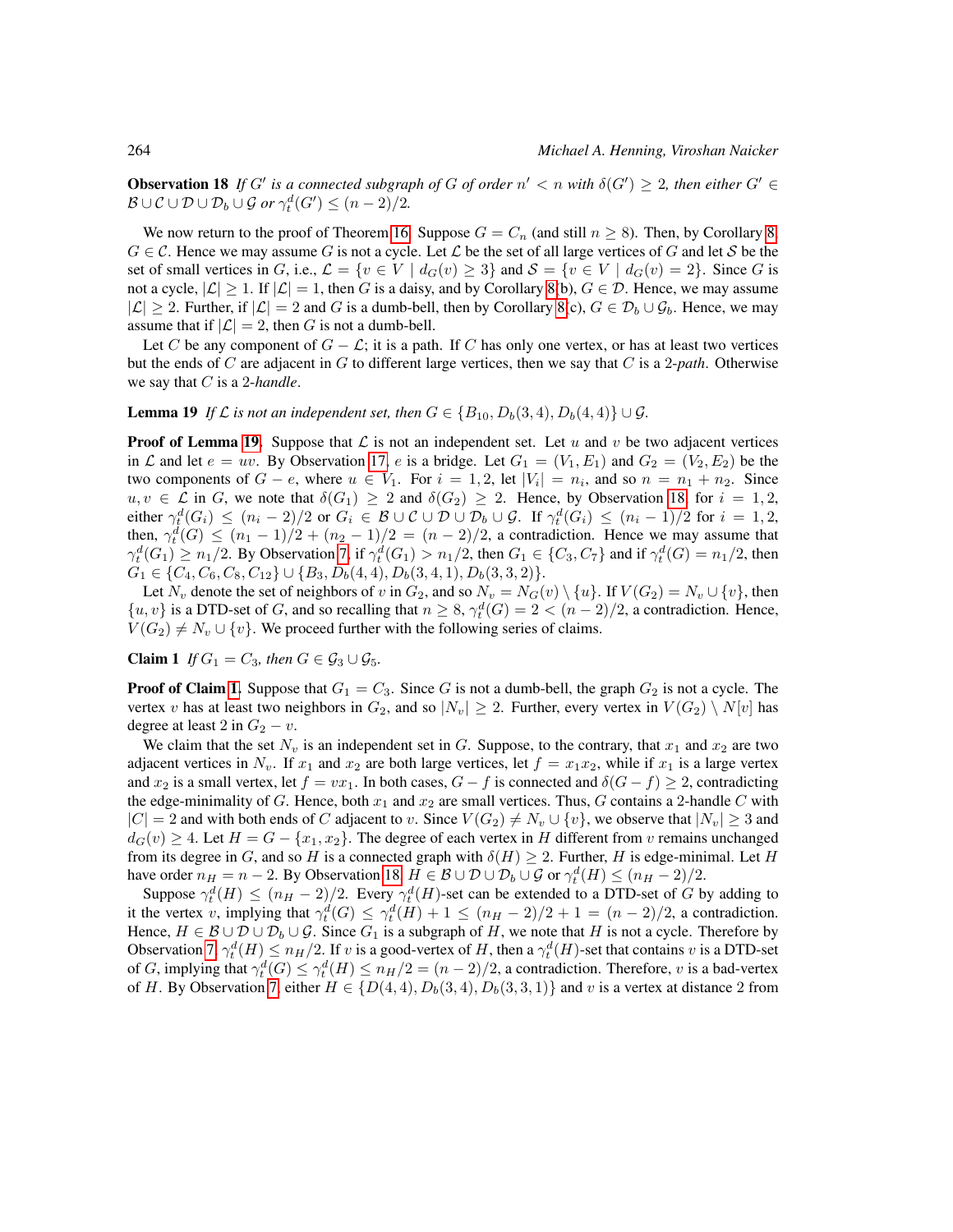the central vertex of H or  $H \in \mathcal{G}_0$  and v is the identified vertex of H. In both cases,  $G_1$  is not a subgraph of H, a contradiction. Therefore, set  $N_v$  is an independent set in G.

We claim next that if  $N_v$  contains two small vertices in G, then these two vertices have only v as their common neighbor. Suppose, to the contrary, that  $w_1$  and  $w_2$  are two small vertices (of degree 2) in  $N_v$  and that  $N(w_1) = N(w_2) = \{v, x\}$ . Suppose that  $d_G(x) = 2$ . In this case we consider the connected graph  $H = G - \{w_1, w_2, x\}$ . Let H have order  $n_H = n - 3$ . Since G is not a dumb-bell,  $d_H(v) \geq 2$  and H is edge-minimal. Further since H is not a cycle,  $\gamma_t^d(H) \leq n_H/2$ . Since  $G_1$  is a subgraph of H, we can choose a  $\gamma_t^d(H)$ -set to contain u and v or to contain u and at least two vertices in  $N_v$ . In both cases, such a  $\gamma_t^d(H)$ -set can be extended to a DTD-set of G by adding to it the vertex  $w_1$ , implying that  $\gamma_t^d(G) \leq \gamma_t^d(H) + 1$ . If  $\gamma_t^d(H) \leq (n + 1)/2$ , then  $\gamma_t^d(G) \leq (n - 2)/2$ , a contradiction. Hence,  $\gamma_t^d(H) = n_H/2$ , implying by Observation [7](#page-6-5) and our earlier observations, that  $H = D_b(3, 4, 1)$  or  $H = D_b(3,3,2)$ . In both cases,  $\gamma_t^d(G) \leq 4 = (n-2)/2$ , a contradiction. Hence,  $d_G(x) \geq 3$ .

We now consider the graph  $H = G - w_1$ . The degree of each vertex in H different from v and x remains unchanged from its degree in G. Further,  $d_H(v) \geq 2$  and  $d_H(x) \geq 2$ , and so H is a connected graph with  $\delta(H) \geq 2$ , implying that H is edge-minimal. Let H have order  $n_H = n - 1$ . Since  $G_1$  is a subgraph of H, we can choose a  $\gamma_t^d(H)$ -set to contain u and v or to contain u and at least two vertices in  $N_v$ . Such a  $\gamma_t^d(H)$ -set is a DTD-set of G, implying that  $\gamma_t^d(G) \leq \gamma_t^d(H)$ . Since H is not a cycle,  $\gamma_t^d(H) \leq n_H/2$ . If  $\gamma_t^d(H) \le (n_H - 1)/2$ , then  $\gamma_t^d(G) \le (n - 2)/2$ , a contradiction. Hence,  $\gamma_t^d(H) = n_H/2$ , implying by Observation [7](#page-6-5) and our earlier observations, that  $H = D_b(3, 3, 2)$ . But then  $\{u, w_1, w_2\}$  is a DTD-set in G, and so  $\gamma_t^d(G) \leq 3 = (n-3)/2$ , a contradiction. Therefore, if  $N_v$  contains two small vertices in G, then these two vertices have only  $v$  as their common neighbor.

Among all vertices in  $N_v$ , let w be one of minimum degree. We note that  $d_{G_2-v}(w) \geq 1$ . Let  $G_2^*$ be the graph obtained from  $G_2 - v$  by adding as few edges as possible joining w to vertices in  $N_v$  so that the resulting graph is connected and has minimum degree at least 2. We note that by our earlier observations, and by the fact that G is edge-minimal, the graph  $G_2^*$  is edge-minimal. By the inductive hypothesis,  $G_2^* \in \mathcal{B} \cup \mathcal{C} \cup \mathcal{D} \cup \mathcal{D}_b \cup \mathcal{G}$  or  $\gamma_t^d(G_2^*) \leq (n_2^* - 2)/2$ . Let  $S^*$  be a  $\gamma_t^d(G_2^*)$ -set.

We claim next that  $G_2^* \in \mathcal{B} \cup \mathcal{C} \cup \mathcal{D} \cup \mathcal{D}_b \cup \mathcal{G}$ . Suppose  $\gamma_t^d(G_2^*) \le (n_2^* - 2)/2 = (n - 6)/2$ . If  $w \in S^*$ or if  $S^* \cap N_v = \emptyset$ , let  $S = S^* \cup \{u, v\}$ . If  $w \notin S^*$  and  $|S^* \cap N_v| \ge 1$ , let  $S = S^* \cup \{u, w\}$ . We show that S is a DTD-set in G. Suppose that there is a vertex  $x$  in G that is not DT-dominated by the set S. Then, x has no neighbor in S and is at distance 2 from at most one vertex of S in G. If  $x = u$ , then  $v \notin S$ , implying that  $S = S^* \cup \{u, w\}$ . In this case,  $|S \cap N_v| \ge 2$  and therefore x is at distance 2 from at least two vertices of S, a contradiction. Hence,  $x \neq u$ . Since  $u \in S$ , we have that  $x \notin N(u)$ , and so  $x \in V(G_2^*)$ . Suppose  $x \in N_v$ . Then,  $v \notin S$ , implying that  $w \in S$ ,  $w \notin S^*$  and  $|S^* \cap N_v| \ge 1$ . Let  $w^* \in S^* \cap N_v$ . If  $x \neq w$ , then x is at distance 2 from both u and w. If  $x = w$ , then x is at distance 2 from both u and  $w^*$ . In both cases, x is at distance 2 from at least two vertices of S, a contradiction. Hence,  $x \notin N_v$ . Thus, the neighbors of x in G and  $G_2^*$  are the same. Since  $S^* \subset S$  and x has no neighbor in S, the vertex x has no neighbor in  $S^*$ . However,  $S^*$  is a DTD-set of  $G_2^*$ , implying that x is at distance 2 from at least two vertices of  $S^*$  in  $G_2^*$ . Since x is at distance 2 from at most one vertex of S in G and since  $S^* \subset S$ , there is a vertex  $x^* \in S^*$  at distance 2 from x in  $G_2^*$  but at distance greater than 2 from x in G. This is only possible if w is the only common neighbor of x and  $x^*$  in  $G_2^*$  and if  $wx^*$  was an edge added to  $G_2 - v$  when forming  $G_2^*$ . Therefore,  $x^* \in S^* \cap N_v$  and  $x^* \neq w$ . In particular, we note that  $w \notin S^*$ and  $|S^* \cap N_v| \ge 1$ . But then  $w \in S$ , implying that x has a neighbor in S, a contradiction. Therefore, S is a DTD-set in G. Thus,  $\gamma_t^d(G) \leq |S| = |S^*| + 2 = \gamma_t^d(G_2^*) + 2 \leq (n-6)/2 + 2 = (n-2)/2$ , a contradiction. Hence,  $G_2^* \in \mathcal{B} \cup \mathcal{C} \cup \mathcal{D} \cup \mathcal{D}_b \cup \mathcal{G}$ . Therefore,  $G_2^* \in \mathcal{B} \cup \mathcal{C} \cup \mathcal{D} \cup \mathcal{D}_b \cup \mathcal{G}$ .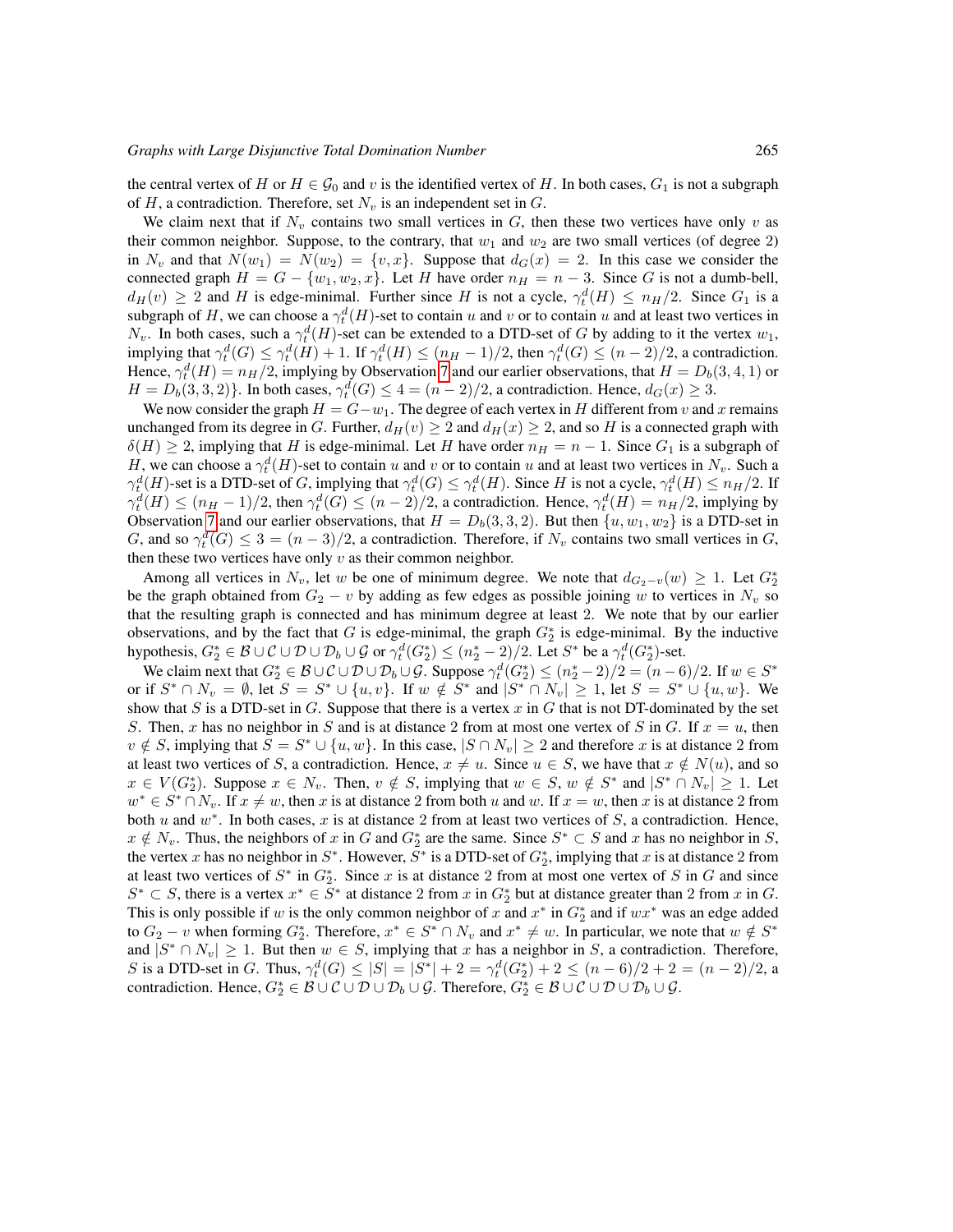Suppose that  $d_G(w) = 2$ . Then,  $d_{G_2-v}(w) = 1$  and therefore at least one new edge incident with w was added to  $G_2 - v$  to guarantee that  $\delta(G_2^*) \ge 2$ . On the other hand, suppose that  $d_G(w) \ge 3$ . By our choice of w, every neighbor of v in  $G_2$  has degree at least 3 in G in this case. If  $G_2 - v$  is connected, then removing from G an arbitrary edge joining v with a vertex in  $N_v$  produces a connected graph with minimum degree 2, contradicting the edge-minimality of G. Hence,  $G_2 - v$  is disconnected. Therefore at least one new edge incident with w was added to  $G_2 - v$  to guarantee that  $G_2^*$  is connected. Let  $f = wx$ be such an added edge. We note that  $\{w, x\} \subseteq N_v$ .

As observed earlier,  $G_2^* \in \mathcal{B} \cup \mathcal{C} \cup \mathcal{D} \cup \mathcal{D}_b \cup \mathcal{G}$ . Suppose that  $G_2^* \in \mathcal{C}$ . Then the edge  $f$  was the only edge added to  $G_2 - v$  when forming  $G_2^*$ , and so  $G_2 - v$  is a path whose ends, namely w and x, are both adjacent to v in  $G_2$ . By the edge-minimality of G, the vertex v is adjacent to no other vertex on this path, implying that  $G_2$  is a cycle and therefore G is a dumb-bell, a contradiction. Therefore,  $G_2^* \in \mathcal{B} \cup \mathcal{D} \cup \mathcal{D}_b \cup \mathcal{G}$ .

We show next that the edge f is a bad-edge in  $G_2^*$ . Suppose to the contrary that f is a good-edge in  $G_2^*$ . Then the  $\gamma_t^d(G_2^*)$ -set,  $S^*$ , can be chosen to contain both w and x. With this choice of  $S^*$ , let  $S = S^* \cup \{u\}$ . Then, S is a DTD-set of G, and so  $\gamma_t^d(G) \leq |S| + 1 = \gamma_t^d(G_2^*) + 1$ . By Observation [7](#page-6-5) and since  $G_2^* \in \mathcal{B} \cup \mathcal{D} \cup \mathcal{D}_b \cup \mathcal{G}$ , we have that  $\gamma_t^d(G_2^*) \leq n_2^*/2 = (n-4)/2$ , implying that  $\gamma_t^d(G) \leq (n-2)/2$ , a contradiction. Therefore, the edge f is a bad-edge in  $G_2^*$ .

By Observation [10](#page-7-3) we have that  $G_2^* \in \{D(4,4), D_6(3,4), D_6(3,3,1)\} \cup \mathcal{G} \setminus \mathcal{G}_1$ . We show that  $G_2^* \in$  $\mathcal{G} \setminus \mathcal{G}_1$ . Suppose to the contrary that  $G_2^* \in \{D(4,4), D_6(3,4), D_6(3,3,1)\}$ . Then, by Observation [10](#page-7-3) and by the edge-minimality of G and the construction of  $G_2^*$ , the edge f was the only edge added to  $G_2 - v$ when forming  $G_2^*$ . The graph G is therefore determined and has order  $n = 11$ , and it can be readily checked that  $\gamma_t^d(G) = 4 < (n-1)/2$ , a contradiction. Therefore,  $G_2^* \in \mathcal{G} \setminus \mathcal{G}_1$ .

As observed earlier, the edge f is a bad-edge in  $G_2^*$ . Let  $v^*$  be the identified vertex of  $G_2^*$ . By Observa-tion [10\(](#page-7-3)d), the edge f is incident with the vertex  $v^*$ . We show that  $G_2^* \in \mathcal{G}_0$ . Suppose to the contrary that  $G_2^* \notin \mathcal{G}_0$ . Then,  $G_2^* \in \mathcal{G}_i$  for some  $i, 2 \le i \le 6$ . Let  $x^*$  be the neighbor of  $v^*$  that belongs to the  $X_i$ -unit in  $G_2^*$ . By Observation [11,](#page-7-4) the vertex  $v^*$  is a good-vertex of  $G_2^*$ . Thus the  $\gamma_t^d(G_2^*)$ -set,  $S^*$ , can be chosen to contain  $v^*$ . Further, in each unit of type-1 or type-2 in  $G_2^*$ , we can choose  $S^*$  to contain the neighbor of  $v^*$ in that unit as well as a vertex at distance 2 from  $v^*$  is that unit. If v is not adjacent to  $x^*$  in  $G$ , then the set  $S^* \cup \{u\}$  is a DTD-set of G, implying that  $\gamma_t^d(G) \leq |S^*| + 1 = \gamma_t^d(G_2^*) + 1 = (n_2^* - 1)/2 + 1 = (n-3)/2$ , a contradiction. Hence,  $vx^*$  is an edge of G. In this case, the set  $(S^* \cup \{u, v\}) \setminus \{v^*\}$  is a DTD-set of G, implying that  $\gamma_t^d(G) \leq |S^*| + 1 = (n-3)/2$ , a contradiction. Therefore,  $G_2^* \in \mathcal{G}_0$ .

The  $\gamma_t^d(G_2^*)$ -set,  $S^*$ , can be chosen to contain the neighbor of  $v^*$  in each unit of type-1 or type-2 in  $G_2^*$ as well as a vertex at distance 2 from  $v^*$  in each unit. By the edge-minimality of  $G$ , and the way in which  $G_2^*$  is constructed, if z is a neighbor of v in  $G_2$ , then either  $z = v^*$  or z is a neighbor of  $v^*$  in  $G_2^*$ . Thus if  $d_{G_2}(v) \ge 3$ , then the set  $S^* \cup \{u\}$  is a DTD-set of G, implying that  $\gamma_t^d(G) \le |S^*| + 1 = \gamma_t^d(G_2^*) + 1 = 1$  $(n_2^* - 1)/2 + 1 = (n - 3)/2$ , a contradiction. Hence,  $d_{G_2}(v) = 2$ , implying that the ends of the edge f, namely w and x, are the only neighbors of v in  $G_2$ . As observed earlier, the edge f is incident with the vertex  $v^*$ . Let  $\{u^*, v^*\} = \{w, x\}$ . If  $u^*$  belongs to a type-1 unit in  $G_2^*$ , then  $G \in \mathcal{G}_3$ . If  $u^*$  belongs to a type-2 unit in  $G_2^*$ , then  $G \in \mathcal{G}_5$ . This completes the proof of Claim [1.](#page-9-1)

By Claim [1,](#page-9-1) we may assume that  $G_1 \neq C_3$ , for otherwise the desired result follows. Analogously, we may assume that  $G_2 \neq C_3$ .

#### <span id="page-11-0"></span>**Claim 2**  $G_1 \neq C_7$ .

**Proof of Claim [2.](#page-11-0)** Suppose to the contrary that  $G_1 = C_7$ . Then,  $n = n_2 + 7$ . Let  $G_1$  be the cycle  $uu_1u_2...u_6u$ . By Observation [18,](#page-8-3)  $\gamma_t^d(G_2) \le (n_2-2)/2$  or  $G_2 \in \mathcal{B} \cup \mathcal{C} \cup \mathcal{D} \cup \mathcal{D}_b \cup \mathcal{G}$ . Let S be a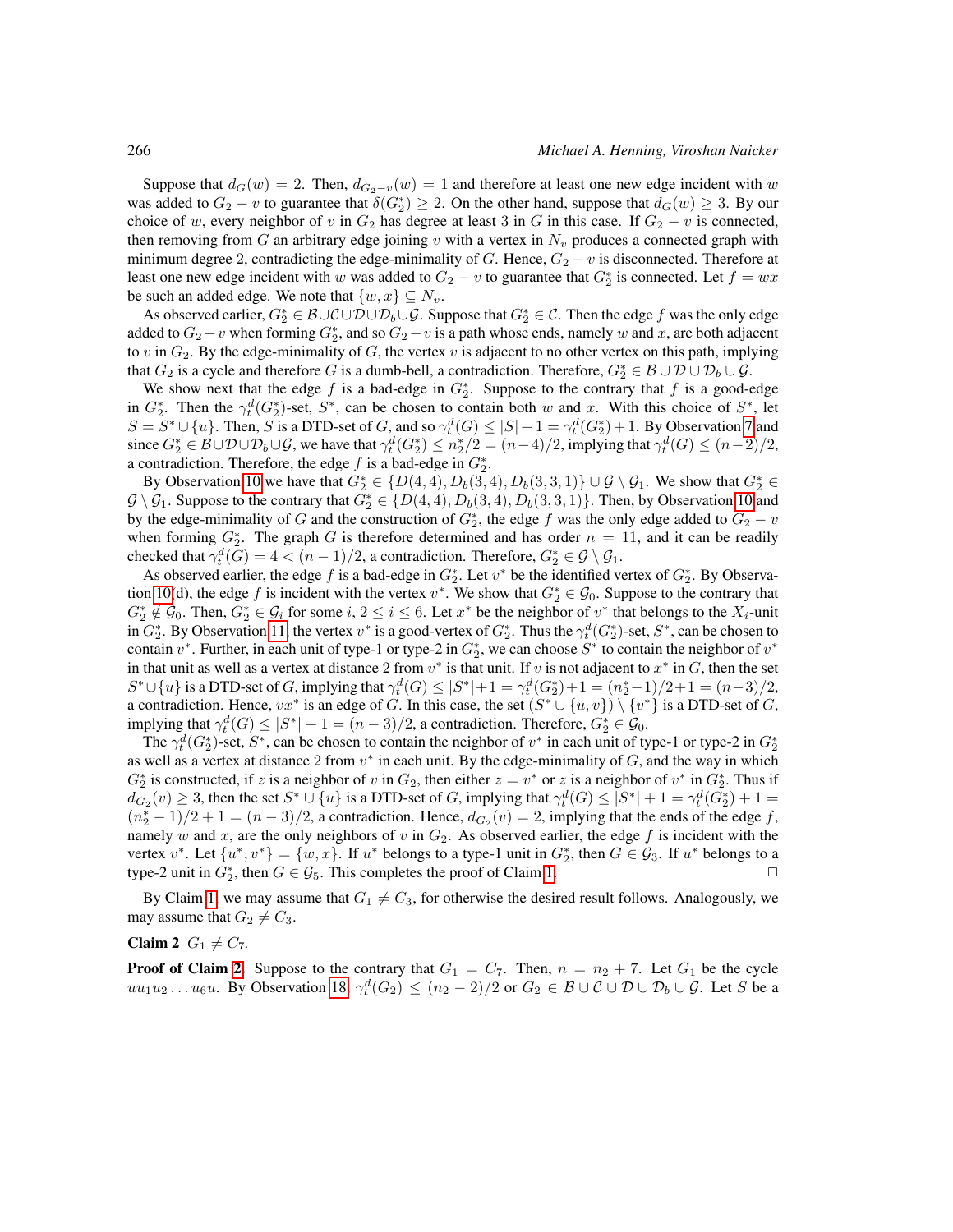$\gamma_t^d(G_2)$ -set. Suppose that  $\gamma_t^d(G_2) \le (n_2 - 1)/2 = n/2 - 4$ . Then the set  $S \cup \{u_3, u_4, v\}$  is a DTDset of G, implying that  $\gamma_t^d(G) \leq \gamma_t^d(G_2) + 3 = n/2 - 1$ , a contradiction. Hence,  $\gamma_t^d(G_2) \geq n_2/2$ and  $G_2 \in \mathcal{B} \cup \mathcal{C} \cup \mathcal{D} \cup \mathcal{D}_b \cup \mathcal{G}$ . Since G is not a dumb-bell, the graph  $G_2$  is not a cycle. Thus by Observation [7,](#page-6-5)  $\gamma_t^d(G_2) = n_2/2$  and  $G_2 \in \{B_3, D_b(4, 4), D_b(3, 4, 1), D_b(3, 3, 2)\}$ . By Observation [11,](#page-7-4) every vertex of  $G_2$  is a good-vertex. In particular, the vertex v is a good-vertex of  $G_2$ . Choosing the  $\gamma_t^d(G_2)$ -set, S, to contain the vertex v, we have that the set  $S \cup \{u_3, u_4\}$  is a DTD-set of G, implying that  $\gamma_t^d(G) \leq |S| + 2 = \gamma_t^d(G_2) + 2 = n_2/2 + 2 = (n-3)/2$ , a contradiction. This completes the proof of Claim [2.](#page-11-0)  $\Box$ 

By Claim [2,](#page-11-0) we have  $G_1 \neq C_7$ . Analogously, we have  $G_2 \neq C_7$ . Since  $G_1 \notin \{C_3, C_7\}$ , we have that  $\gamma_t^d(G) = n_1/2$  and  $G_1 \in \{C_4, C_6, C_8, C_{12}\} \cup \{B_3, D_b(4,4), D_b(3,4,1), D_b(3,3,2)\}$ . If  $\gamma_t^d(G_2) \le$  $(n_2-2)/2$ , then  $\gamma_t^d(G) \leq \gamma_t^d(G_1) + \gamma_t^d(G_2) \leq n_1/2 + (n_2-2)/2 = (n-2)/2$ , a contradiction. Hence,  $\gamma_t^d(G_2) \ge (n_2 - 1)/2$ . By Observation [18,](#page-8-3)  $G_2 \in \mathcal{B} \cup \mathcal{C} \cup \mathcal{D} \cup \mathcal{D}_b \cup \mathcal{G}$ . By our earlier assumptions and observations,  $G_2 \notin \{C_3, C_7\}$ , implying that  $\gamma_t^d(G_2) \leq n_2/2$ .

<span id="page-12-0"></span>**Claim 3** *If*  $G_1 = C_4$ *, then*  $G = B_{10}$  *or*  $G \in \mathcal{G}$ *.* 

**Proof of Claim [3.](#page-12-0)** Suppose that  $G_1 = C_4$ . Then,  $n = n_2 + 4$ . As observed earlier,  $G_2 \notin \{C_3, C_7\}$  and  $G_2 \in \mathcal{B} \cup \mathcal{C} \cup \mathcal{D} \cup \mathcal{D}_b \cup \mathcal{G}$ . Since G is not a dumb-bell, the graph  $G_2$  is not a cycle. Thus,  $G_2 \notin \mathcal{C}$ , and so  $G_2 \in \mathcal{B} \cup \mathcal{D} \cup \mathcal{D}_b \cup \mathcal{G}$ . By the edge-minimality of G, the vertex v is a special vertex in  $G_2$ . Recall that the graph  $G_2^v$  is obtained from  $G_2$  by adding a new vertex  $v'$  and adding the pendant edge  $vv'$ .

Suppose  $\gamma_{nt}^d(G_2^v) \leq \gamma_t^d(G_2)$ . Let  $S_2$  be a  $\gamma_{nt}^d(G_2^v)$ -set. Let  $u_1$  be a neighbor of u in  $G_1$ . Then the set  $(S_2 \setminus \{v'\}) \cup \{u, u_1\}$  is a DTD-set of G, and so  $\gamma_t^d(G) \leq |S_2| + 1 = \gamma_{nt}^d(G_2^v) + 1 \leq \gamma_t^d(G_2) + 1 \leq$  $n_2/2 + 1 = (n-2)/2$ , a contradiction. Hence,  $\gamma_{nt}^d(G_2^v) > \gamma_t^d(G_2)$ . Applying Observation [14](#page-8-4) to the graph  $G_2$  and the special vertex v of  $G_2$ , one of the three conditions (b), (c) or (d) in the statement of the observation hold. We consider each of the three conditions in turn.

If  $G_2 = B_1$  and v has degree 3 in  $G_2$ , then  $G = B_{10}$ . If  $G_2 \in \mathcal{G}$  and v is the identified vertex of  $G_2$ , then  $G \in \mathcal{G}$  and G has one additional type-2 unit than does  $G_2$ . Suppose  $G_2 \in \mathcal{G}_0$  and v is a neighbor of the identified vertex of  $G_2$ . Then,  $G_2 = G_0(i, j)$  for some i, j where  $i + j \geq 2$  and either v belongs to a type-1 unit or a type-2 unit of  $G_2$ . If v belongs to a type-1 unit of  $G_2$ , then  $G \in G_5(i-1,j) \in \mathcal{G}_5$ . If v belongs to a type-2 unit of  $G_2$ , then  $G \in G_6(i, j - 1) \in \mathcal{G}_6$ . Hence if  $G_2 \in \mathcal{G}_0$ , then  $G \in \mathcal{G}$ . This completes the proof of Claim [3.](#page-12-0)

By Claim [3,](#page-12-0) we may assume that  $G_1 \neq C_4$ , for otherwise the desired result follows. Analogously, we may assume that  $G_2 \neq C_4$ . By the edge-minimality of G, the vertex u is a special vertex in  $G_1$ and the vertex v is a special vertex in  $G_2$ . Recall that the graph  $G_1^u$  is obtained from  $G_1$  by adding a new vertex u' and adding the pendant edge uu'. By our earlier observations,  $G_1 \in \{C_6, C_8, C_{12}\}$  ${B_3, D_b(4, 4), D_b(3, 4, 1), D_b(3, 3, 2)}$ . Further,  $G_2 \notin {C_3, C_4, C_7}$  and  $G_2 \in B \cup C \cup D \cup D_b \cup G$ .

<span id="page-12-1"></span>**Claim 4**  $G_2 \in \mathcal{G}_0$  *and that* v *is the identified vertex of*  $G_2$ *.* 

**Proof of Claim [4.](#page-12-1)** Suppose that  $v$  is a good-vertex of  $G_2$ . Let  $S_2$  be a  $\gamma_t^d(G_2)$ -set that contains the vertex  $v$ . By Observation [14,](#page-8-4) we have that  $\gamma_{nt}^d(G_1^u) \leq \gamma_t^d(G_1)$ . Let  $S_1$  be a  $\gamma_{nt}^d(G_1^u)$ -set and note that  $u' \in S_1$ . Then the set  $(S_1 \setminus \{u'\}) \cup S_2$  is a DTD-set of G, and so  $\gamma_t^d(G) \leq |S_1| + |S_2| - 1 = \gamma_{nt}^d(G_1^u) + \gamma_t^d(G_2) - 1 \leq$  $\gamma_t^d(G_1) + \gamma_t^d(G_2) - 1 \leq n_1/2 + n_2/2 - 1 = (n-2)/2$ , a contradiction. Hence, v is a bad-vertex of  $G_2$ . Applying Observation [11](#page-7-4) to the graph  $G_2$ , we have that  $G_2 \in \{D(4,4), D_b(3,4), D_b(3,3,1)\}$  or  $G_2 \in \mathcal{G}_0$ . Further, if  $G_2 \in \mathcal{G}_0$ , then v is the identified vertex of  $G_2$ .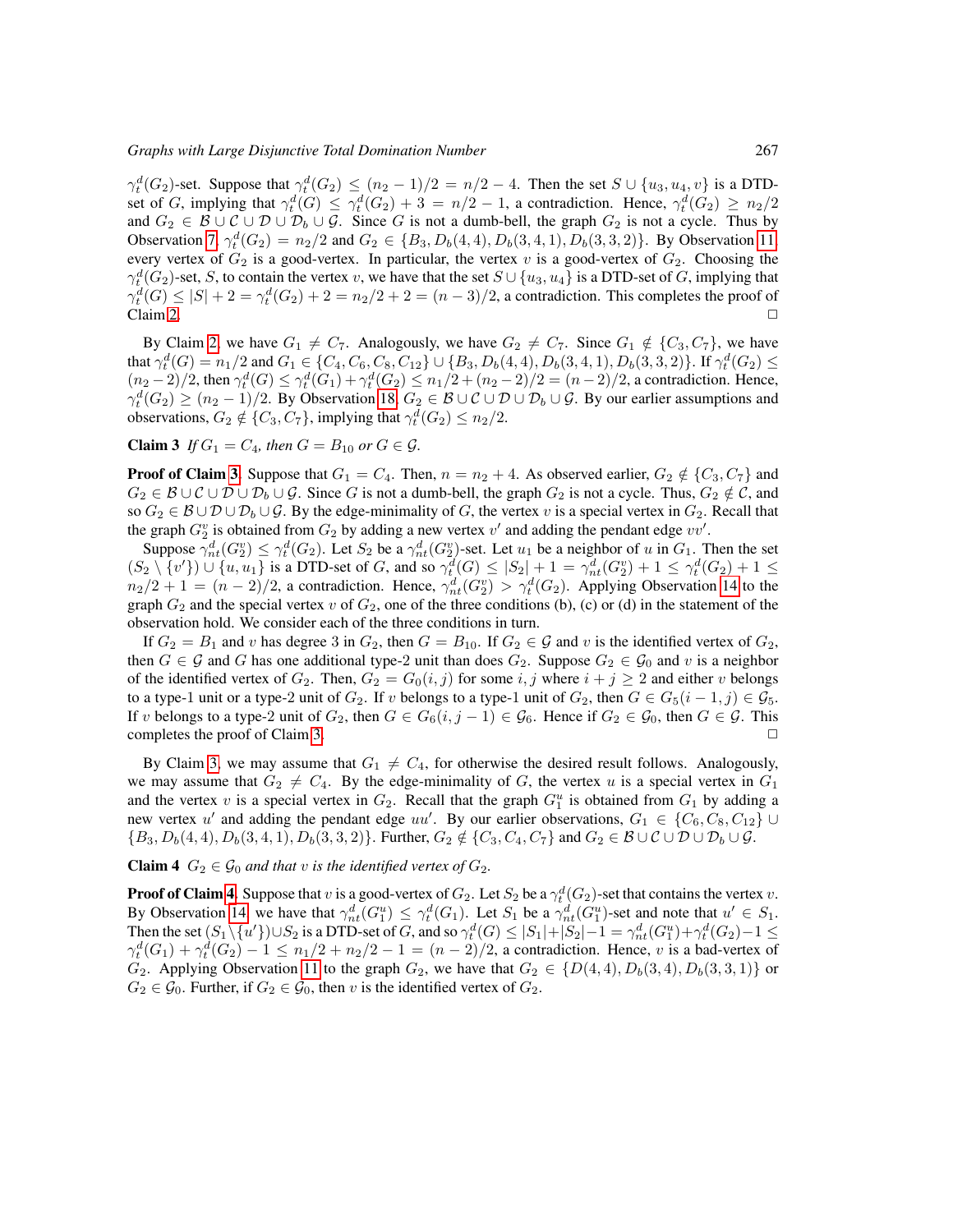By Observation [11,](#page-7-4) every vertex of  $G_1$  is a good-vertex of  $G_1$ . Let  $D_1$  be a  $\gamma_t^d(G_1)$ -set that contains the vertex u. Suppose that  $\gamma^d_{nt}(G_2^v) \leq \gamma^d_t(G_2)$ . Let  $D_2$  be a  $\gamma^d_{nt}(G_2^v)$ -set. Then the set  $D_1 \cup (D_2 \setminus \{v'\})$ is a DTD-set of G, and so  $\gamma_t^d(G) \leq |D_1|+|D_2|-1 \leq \gamma_t^d(G_1)+\gamma_{nt}^d(G_2^v)-1 \leq \gamma_t^d(G_1)+\gamma_t^d(G_2)-1 \leq$  $n_1/2 + n_2/2 - 1 = (n-2)/2$ , a contradiction. Hence,  $\gamma_{nt}^d(G_2^v) > \gamma_t^d(G_2)$ . By Observation [14,](#page-8-4) we therefore have that  $G_2 \notin \{D(4,4), D_6(3,4), D_6(3,3,1)\}$ , implying that  $G_2 \in \mathcal{G}_0$  and that v is the identified vertex of  $G_2$ . This completes the proof of Claim [4.](#page-12-1)

We now return to the proof of Lemma [19](#page-9-0) one last time. By Claim [4,](#page-12-1)  $G_2 \in \mathcal{G}_0$  and v is the identified vertex of  $G_2$ . Let  $S_1$  be a  $\gamma^d_{nt}(G_1^u)$ -set and note that  $u' \in S_1$ . Let  $S_2$  be a  $\gamma^d_t(G_2)$ -set that contains all neighbors of v in  $G_2$  and a vertex at distance 2 from v in each unit of  $G_2$ . Then,  $\gamma_t^d(G_2) = |S_2|$  $(n_2-1)/2$ . As observed earlier, we have that  $G_1 \in \{C_6, C_8, C_{12}, B_3, D_6(4, 4), D_6(3, 4, 1), D_6(3, 3, 2)\}.$ We consider the seven possibilities in turn.

If  $G = C_6$ , then  $G \in \mathcal{G}_2$ .

If  $G_1 = C_8$ , let  $G_1$  be given by  $uu_1u_2 \ldots u_7u$ . Then the set  $S_2 \cup \{u, u_3, u_4\}$  is a DTD-set of  $G$ , and so  $\gamma_t^d(G) \leq |S_2| + 3 = \gamma_t^d(G_1) + \gamma_t^d(G_2) - 1 = n_1/2 + (n_2 - 1)/2 - 1 = (n - 3)/2$ , a contradiction. Hence,  $G_1 \neq C_8$ .

Suppose  $G_1 \in \{C_{12}, B_3\}$ . Then,  $\gamma^d_{nt}(G_1^u) = \gamma^d_t(G_1) - 1$ . The set  $(S_1 \setminus \{u'\}) \cup (S_2 \cup \{v\})$  is a DTD-set of G, and so  $\gamma_t^d(G) \leq |S_1| + |S_2| = \gamma_t^d(G_1) + \gamma_t^d(G_2) - 1 = n_1/2 + (n_2 - 1)/2 - 1 = (n - 3)/2$ , a contradiction. Hence,  $G_1 \notin \{C_{12}, B_3\}.$ 

Suppose  $G_1 = D_b(4, 4)$ . If u has degree 2 in  $G_1$ , then  $\gamma_{nt}^d(G_1^u) = \gamma_t^d(G_1) - 1$ , and as before we obtain a contradiction. Hence,  $d_{G_1}(u) = 3$ . But then  $G \in \mathcal{G}_6$ .

Suppose  $G_1 = D_b(3, 4, 1)$ . Then,  $G_1$  can be obtained from a path  $u_1u_2...u_8$  by adding the edges  $u_1u_3$  and  $u_5u_8$ . Since u is a special vertex of  $G_1$ , we note that  $u \in \{u_3, u_4, u_5, u_7\}$ . If  $u = u_3$ , let  $S = S_2 \cup \{u_3, u_5, u_6\}$ . If  $u = u_7$ , let  $S = S_2 \cup \{u_3, u_4, u_5\}$ . In both cases, S is a DTD-set of G, and so  $\gamma_t^d(G) \leq |S| = |S_2| + 3 = \gamma_t^d(G_1) + \gamma_t^d(G_2) - 1 = (n-3)/2$ , a contradiction. Hence,  $u \in \{u_4, u_5\}$ . If  $u = u_4$ , then  $G \in \mathcal{G}_5$ . If  $u = u_5$ , then  $G \in \mathcal{G}_4$ .

Suppose  $G_1 = D_6(3, 3, 2)$ . Then,  $G_1$  can be obtained from a path  $u_1u_2...u_8$  by adding the edges  $u_1u_3$  and  $u_6u_8$ . Since u is a special vertex of  $G_1$ , we note that  $u \in \{u_3, u_4, u_5, u_6\}$ . By symmetry, we may assume that  $u \in \{u_3, u_4\}$ . If  $u = u_3$ , then  $S_2 \cup \{u_3, u_5, u_6\}$  is a DTD-set of G, and so  $\gamma_t^d(G) \leq |S_2| + 3 = \gamma_t^d(G_1) + \gamma_t^d(G_2) - 1 = (n-3)/2$ , a contradiction. Hence,  $u = u_4$ . But then  $G \in \mathcal{G}_3$ .

Hence we have shown that  $G_1 \in \{C_6, D_b(4, 4), D_b(3, 4, 1), D_b(3, 3, 2)\}\$  and that  $G \in \mathcal{G}$ . This com-pletes the proof of Lemma [19.](#page-9-0)  $\Box$ 

By Lemma [19,](#page-9-0) we may assume that  $\mathcal L$  is not an independent set, for otherwise the desired result follows.

<span id="page-13-0"></span>Lemma 20 *If* G *contains a path on six vertices each internal vertex of which has degree* 2 *in* G *and whose end vertices are not adjacent, then*  $G \in \{B_3, B_4, B_5, B_7, B_{11}\}.$ 

**Proof of Lemma [20.](#page-13-0)** Let u and v be non-adjacent vertices in G joined by a path  $uw_1w_2w_3w_4v$  every internal vertex of which has degree 2 in G. Let G' be the graph obtained from G by removing the vertices  $w_1, w_2, w_3$  and  $w_4$ , and adding the edge uv. Then, G' is a connected graph of order  $n' = n - 4$  with  $\delta(G') \geq 2$ . By Observation [6,](#page-6-7)  $\gamma_t^d(G) \leq \gamma_t^d(G') + 2$ . It follows that if  $\gamma_t^d(G') \leq (n'-2)/2$ , then  $\gamma_t^d(G) \le (n-6)/2 + 2 = (n-2)/2$ , a contradiction. Hence,  $\gamma_t^d(G') \ge (n'-1)/2$ . Let  $F = G' - e$ . Then, F has order n' and either F is disconnected or  $\delta(F) = 1$  or F is connected and  $\delta(F) \geq 2$ .

<span id="page-13-1"></span>**Claim 5** *If* F *is disconnected or*  $\delta(F) = 1$ *, then*  $G \in \{B_5, B_{11}\} \subset \mathcal{B}$ *.*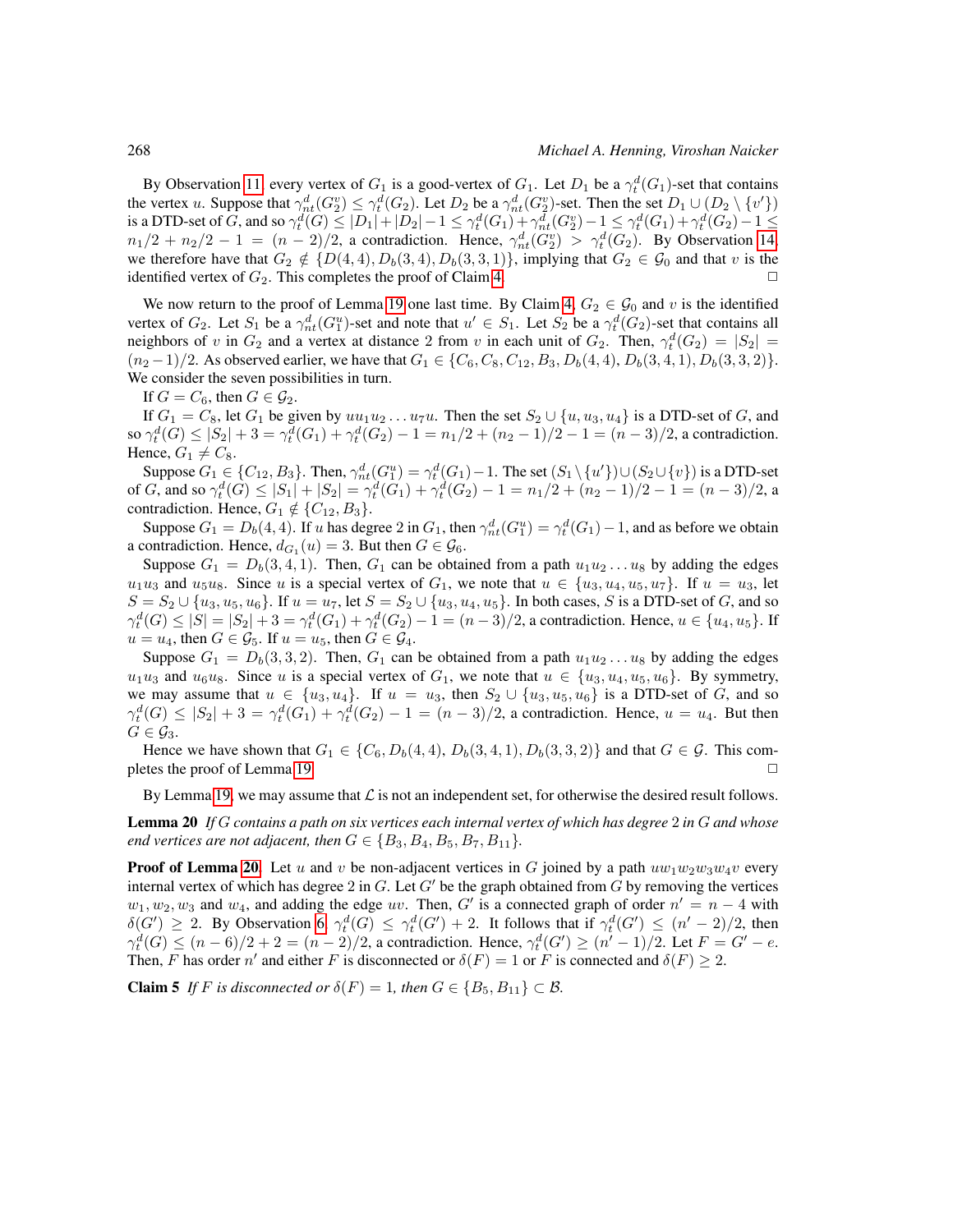**Proof of Claim [5.](#page-13-1)** Assume that F is disconnected or  $\delta(F) = 1$ . Then, G' is an edge-minimal graph. As observed earlier,  $\gamma_t^d(G') \ge (n'-1)/2$ . Thus, G' is a  $\frac{1}{2}$ -minimal graph. Applying the induction hypothesis to the graph  $G'$ , we see that  $G'\in\mathcal{B}\cup\mathcal{C}\cup\mathcal{D}\cup\mathcal{D}_b\cup\mathcal{G}$ . If  $G'\in\mathcal{C}\cup\mathcal{D}\cup\mathcal{D}_b\cup\mathcal{G}_b$ , then  $G\in\mathcal{C}\cup\mathcal{D}\cup\mathcal{D}_b\cup\mathcal{G}_b$ , contradicting our previous assumptions. Hence,  $G' \in \mathcal{B} \cup (\mathcal{G} \setminus \mathcal{G}_b)$ .

We show that  $G' \in \mathcal{B}$ . Suppose to the contrary that  $G' \notin \mathcal{B}$ . Then,  $G' \in \mathcal{G} \setminus \mathcal{G}_b$ . Let x be the identified vertex of G. Suppose that  $G' \in \mathcal{G}_0$ , and so  $G' = G_0(n_1, n_2)$  for some  $n_1 \geq 0$  and  $n_2 \geq 0$  where  $n_1 + n_2 \geq 2$ . Since  $G' \notin \mathcal{G}_b$ , we note that  $n_1 + n_2 \geq 3$ . By Observation [12,](#page-7-5) there is a  $\gamma_t^d(G')$ -set, S', such that  $v \notin S'$ ,  $N(v) \subset S'$  and  $S'$  totally dominates  $N(v)$  in  $G'$ . In particular, we note that in each unit in G' there is exactly one vertex at distance 2 from x in G' that belongs to S'. If e is a bridge of G', then we may assume, renaming vertices if necessary, that x is incident with e and that  $x = u$ . In this case, we let  $S = S' \cup \{w_1\}$ . If e belongs to a 3-cycle in G', then renaming vertices, if necessary, we may assume that this 3-cycle is given by zuvz and that xyz is a path in G'. In this case, we note that  $\{y, z\} \subset S'$  and we let  $S = (S \setminus \{z\}) \cup \{w_2, w_3\}$ . If e belongs to a 4-cycle in G', then renaming vertices, if necessary, we may assume that this 4-cycle is given by  $yuvzy$  and that  $xy$  is a path in  $G'$ . In this case, we may assume that  $\{y, z\} \subset S'$  (since if  $u \in S'$ , we simply replace u in S' by z) and let  $S = (S \setminus \{z\}) \cup \{w_2, w_3\}$ . In all three cases, the set S is a DTD-set of G, and so  $\gamma_t^d(G) \leq |S| + 1 = (n' - 1)/2 + 1 = (n - 3)/2$ , a contradiction. Hence,  $G' \notin \mathcal{G}_0$ .

Suppose that  $G' \in \mathcal{G}_1$ , and so  $G' = G_1(n_1, n_2)$  for some  $n_1 \geq 0$  and  $n_2 \geq 0$  where  $n_1 + n_2 \geq 1$ . Since  $G' \notin \mathcal{G}_b$ , we note that  $n_1 + n_2 \geq 2$ . By Observation [12,](#page-7-5) there is a  $\gamma_t^d(G')$ -set, S', such that  $v \notin S'$ and  $N(v) \subset S'$ . Further we can choose such a set S' so that each unit in G' contains a vertex at distance 2 from x in G' that belongs to S'. If  $n_2 \ge 1$ , then since L is an independent set, we have that  $n_2 = 1$ and that  $e$  is the edge that joins  $x$  to the vertex of the 4-cycle in  $G'$ . Renaming  $u$  and  $v$ , if necessary, we may assume that  $u = x$ . In this case, we let  $S = S' \cup \{w_1\}$ . Then, S is a DTD-set of G, and so  $\gamma_t^d(G) \leq |S| + 1 = (n'-1)/2 + 1 = (n-3)/2$ , a contradiction. Hence,  $G' = G_1(n_1, 0)$  for some  $n_1 \geq 2$ . If e belongs to the 5-cycle in G', then we may assume, renaming vertices if necessary, that x is incident with e and that  $x = u$ . In this case, we note that  $v \in S'$  and we let  $S = (S' \setminus \{v\}) \cup \{w_3, w_4\}.$ If e is a bridge of G, then we may assume, renaming vertices if necessary, that x is incident with e and that  $x = u$ . In this case, we let  $S = S' \cup \{w_1\}$ . If e belongs to a 3-cycle in  $G'$ , then renaming vertices, if necessary, we may assume that this 3-cycle is given by zuvz and that  $xyz$  is a path in  $G'$ . In this case, we note that  $\{y, z\} \subset S'$  and we let  $S = (S \setminus \{z\}) \cup \{w_2, w_3\}$ . In all three cases, the set S is a DTD-set of G, and so  $\gamma_t^d(G) \leq |S| + 1 = (n' - 1)/2 + 1 = (n - 3)/2$ , a contradiction. Hence,  $G' \notin \mathcal{G}_1$ .

Suppose that  $G' \in \mathcal{G}_2$ , and so  $G' = G_2(n_1, n_2)$  for some  $n_1 \geq 0$  and  $n_2 \geq 0$  where  $n_1 + n_2 \geq 1$ . Since  $G' \notin \mathcal{G}_b$ , we note that  $n_1 + n_2 \geq 2$ . By Observation [12,](#page-7-5) there is a  $\gamma_t^d(G')$ -set, S', such that  $v \notin S'$ ,  $N(v) \subset S'$  and S' totally dominates  $N(v)$  in G'. Since L is an independent set, e is the edge that joins x to the vertex of the 6-cycle in G'. Renaming u and v, if necessary, we may assume that  $u = x$ . Let  $C: vv_1v_2v_3v_4v_5v$  be the 6-cycle in G'. We may choose S' so that  $S \cap V(C) = \{v, v_1, v_5\}$ . With this choice of the set S', the set  $S' \cup \{w_4\}$  is a DTD-set of G, and so  $\gamma_t^d(G) \leq |S'| + 1 = (n'-1)/2 + 1 = (n-3)/2$ , a contradiction. Hence,  $G' \notin \mathcal{G}_2$ .

Suppose that  $G' \in \mathcal{G}_3$ . Since  $\mathcal{L}$  is an independent set in G, either  $G' = G_3(1,0)$  or  $G' = G_3(0,1)$ . In both cases,  $e$  is the edge joining the two vertices of degree 3 in  $G'$ . The graph  $G$  is therefore determined and has order  $n = 17$  and  $\gamma_t^d(G) \le 7 = (n-3)/2$ , a contradiction. Hence,  $G' \notin \mathcal{G}_3$ .

Suppose that  $G' \in \mathcal{G}_4$ . Since  $\mathcal L$  is an independent set in G, either  $G' = G_4(1,0)$  or  $G' = G_4(0,1)$ . In both cases, G' has order  $n' = 13$  and, up to isomorphism, there are five different choice for the edge e. This gives rise to a total of ten possible (non-isomorphic) constructions for the graph G. However in all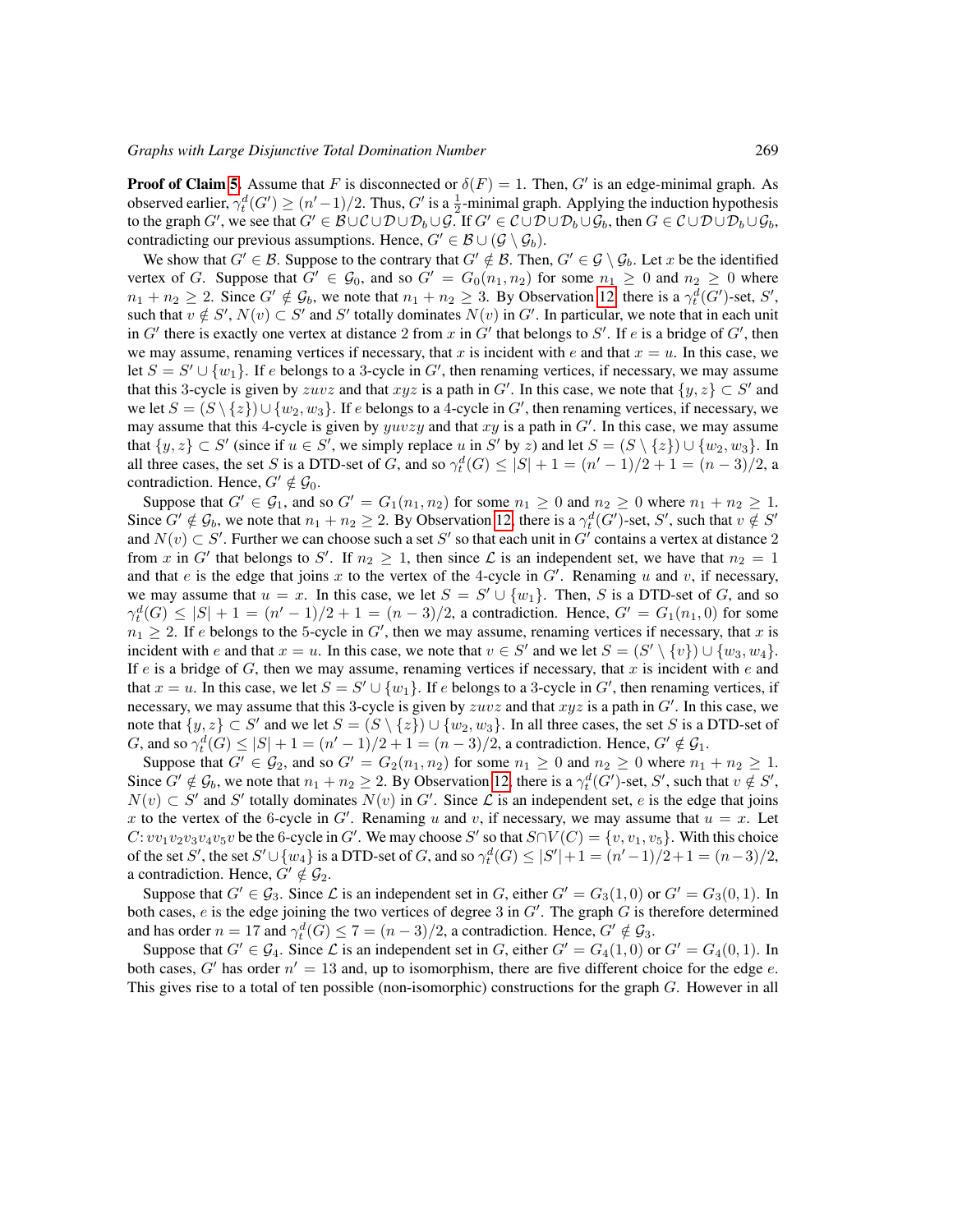ten cases, we have  $n = 17$  and  $\gamma_t^d(G) \le 7 = (n-3)/2$ , a contradiction. Hence,  $G' \notin \mathcal{G}_4$ .

If  $G' \in \mathcal{G}_5$ , then for every possible choice of the edge e, we will always produce two adjacent large vertices in G, contradicting our assumption that L is an independent set. Hence,  $G' \notin \mathcal{G}_5$ .

Suppose that  $G' \in \mathcal{G}_6$ . Since L is an independent set in G, either  $G' = G_6(1,0)$  or  $G' = G_6(0,1)$ . In both cases,  $e$  is the edge joining the two large vertices in  $G'$ . The graph  $G$  is therefore determined and has order  $n = 17$  and  $\gamma_t^d(G) \le 7 = (n-3)/2$ , a contradiction. Hence,  $G' \notin \mathcal{G}_6$ . Therefore,  $G' \in \mathcal{B}$ .

We show next that  $G' \in \{B_1, B_5\}$ . As observed earlier,  $G' \in \mathcal{B}$ . We wish to show that  $G' \in \{B_1, B_5\}$ . Suppose to the contrary that  $G' \notin \{B_1, B_5\}$ . Suppose that  $G' = B_2$ . Up to isomorphism, there are two different choices for the edge e. This gives rise to two possible (non-isomorphic) constructions for the graph G from the graph G'. However in both cases, we have  $n = 11$  and  $\gamma_t^d(G) \leq 4 = (n-3)/2$ , a contradiction.

Suppose that  $G' = B_3$ . Up to isomorphism, there are two different choices for the edge e. This gives rise to two possible (non-isomorphic) constructions for the graph  $G$  from the graph  $G'$ . However in both cases, we have  $n = 12$  and  $\gamma_t^d(G) \leq 5 = (n-2)/2$ , a contradiction.

Suppose that  $G' \in \{B_4, B_6, B_7, B_8, B_9, B_{10}\}$ . Then,  $n' = 9$ , and so  $n = 13$ . If  $G' \in \{B_4, B_6, B_8\}$ , then up to isomorphism, there are two different choices for the edge e. If  $G' \in \{B_7, B_9, B_{10}\}$ , then up to isomorphism, there are three different choices for the edge  $e$ . In all cases, the resulting graph  $G$ constructed from G' satisfies  $\gamma_t^d(G) \le 5 = (n-3)/2$ , a contradiction.

Suppose that  $G' = B_{11}$ . Up to isomorphism, there are two different choices for the edge e. This gives rise to two possible (non-isomorphic) constructions for the graph  $G$  from the graph  $G'$ . However in both cases, we have  $n = 17$  and  $\gamma_t^d(G) \le 7 = (n-3)/2$ , a contradiction. Since all the above cases produce a contradiction, we deduce that  $G' \in \{B_1, B_5\}.$ 

If  $G' = B_1$ , then  $G = B_5$ . Suppose  $G' = B_5$ . Then,  $n' = 9$  and  $n = 13$ . Up to isomorphism, there are two different choices for the edge  $e$ . If  $e$  is on one of the two paths of length 2 that join the two vertices of degree 3 in G', then  $\gamma_t^d(G) \le 5 = (n-3)/2$ , a contradiction. Hence, e is on the path of length 6 that join the two vertices of degree 3 in G'. In this case,  $G = B_{11}$ . This completes the proof of Claim [5.](#page-13-1)  $\Box$ 

We next consider the case when F is connected and  $\delta(F) \geq 2$ .

<span id="page-15-0"></span>**Claim 6** *If* F *is connected and*  $\delta(F) \geq 2$ *, then*  $G \in \{B_3, B_4, B_7\}$ *.* 

**Proof of Claim [6.](#page-15-0)** Assume that F is connected and  $\delta(F) \geq 2$ . By the edge-minimality of G and since  $\gamma_t^d(F) \ge \gamma_t^d(G') \ge (n'-1)/2$ , the graph F is a  $\frac{1}{2}$ -minimal graph. By the inductive hypothesis,  $F \in \mathcal{B} \cup \mathcal{C} \cup \mathcal{D} \cup \mathcal{D}_b \cup \mathcal{G}.$ 

We show that both u and v are special vertices in  $F$ . Suppose to the contrary that u is not a special vertex in F. Then, there is an edge f in F which may be removed without disconnecting F and with no vertex, except possibly for the vertex u, having degree 1 in F. But then  $\delta(G - f) \geq 2$  and G is connected, contradicting the edge-minimality of G. Hence,  $u$  is a special vertex in F. Analogously,  $v$  is a special vertex in  $F$ . Therefore,  $u$  and  $v$  are special vertices in  $F$ .

Recall from Section [3.2,](#page-8-0) that for a graph H and vertex x in H, the graph obtained from H by adding a new vertex  $x'$  and adding the pendant edge  $xx'$  is denoted by  $H^x$ .

Let  $x \in \{u, v\}$  and suppose, to the contrary, that  $\gamma_{nt}^d(F^x) \leq \gamma_t^d(F) = \gamma_t^d(G' - e)$  but there exists a  $\gamma_{nt}^d(F^x)$ -set, S say, which DT-dominates x'. Renaming u and v if necessary, we may assume that  $x = v$ . Then the set  $(S \setminus \{v'\}) \cup \{u, w_4\}$  is a DTD-set of G, and so  $\gamma_t^d(G) \leq |S| + 1 = \gamma_t^d(F) + 1$ . If  $\gamma_t^d(F) \leq n'/2$ , then  $\gamma_t^d(G) \leq n'/2 + 1 = (n-4)/2 + 2 = (n-2)/2$ , a contradiction. Hence,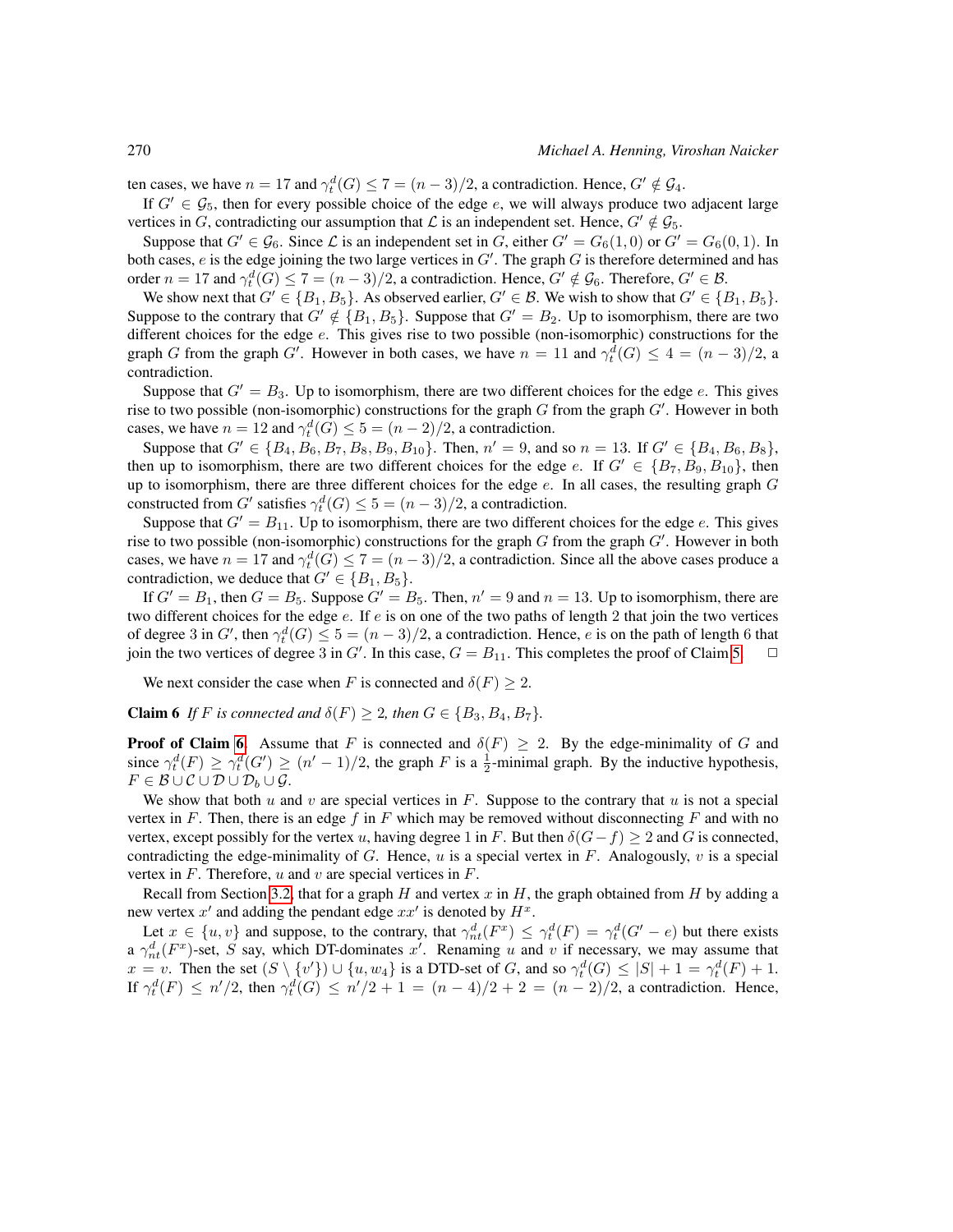$\gamma_t^d(F) = (n'+1)/2$ . By Observation [7,](#page-6-5)  $F \in \{C_3, C_7\}$ . Since u and v are not adjacent in F, the case  $F = C_3$  cannot occur. Therefore,  $F = C_7$  and u and v are at distance either 2 or 3 apart in F. This gives rise to two possible constructions for the graph  $G$  from the graph  $F$ . However in both cases, we have  $n = 11$  and  $\gamma_t^d(G) \le 4 = (n-3)/2$ , a contradiction. Therefore, if  $x \in \{u, v\}$  and  $\gamma_{nt}^d(F^x) \le \gamma_t^d(F)$ , then there is no  $\gamma_{nt}^d(F^x)$ -set which DT-dominates x'.

Let  $x \in \{u, v\}$  and suppose, to the contrary, that  $\gamma^d_{nt}(F^x) \leq \gamma^d_t(F)$ . Renaming u and v if necessary, we may assume that  $x = v$ . Thus, there is no  $\gamma_{nt}^d(F^v)$ -set which DT-dominates v'. By Observation [15,](#page-8-5) either  $F = D(4, 4)$  and v is at distance 2 from the vertex of degree 4 in F or  $F \in \{D_b(3, 4), D_b(3, 3, 1)\}\,$  $d_F(v) = 3$ , and v belongs to a 3-cycle in F.

Suppose that  $F = D(4, 4)$  and v is at distance 2 from the vertex of degree 4 in F. Since L is an independent set in  $G$ , and since  $u$  and  $v$  are not adjacent in  $F$ , either  $u$  is the vertex of degree 4 in  $F$  or  $u$ is the vertex at distance 2 from  $v$  in  $F$ .

Suppose that  $F = D_b(3, 4)$ . Then, v is the vertex of degree 3 in F that belongs to a 3-cycle. Since  $\mathcal L$  is an independent set in G, and since u and v are not adjacent in F, the vertex u is the vertex in F at distance 3 from  $v$  in  $F$ .

Suppose that  $F = D_b(3,3,1)$ . Then, v is one of the two vertices of degree 3 in F that belongs to a 3-cycle. Since L is an independent set in G, and since u and v are not adjacent in F, the vertex u is the other vertex in  $F$  of degree 3 in  $F$  that belongs to a 3-cycle.

In all the above cases, the graph G is determined. In particular, G has order  $n = 11$  and  $\gamma_t^d(G) \leq 4 \leq$  $(n-3)/2$ , a contradiction. Therefore, if  $x \in \{u, v\}$ , then  $\gamma^d_{nt}(F^x) > \gamma^d_t(F)$ .

Since  $\gamma_{nt}^d(F^u) > \gamma_t^d(F)$ , Observation [14](#page-8-4) applies to the graph F and the special vertex u. Analogously, since  $\gamma_{nt}^d(F^v) > \gamma_t^d(F)$ , Observation [14](#page-8-4) applies to the graph F and the special vertex v. Since there is only one identified vertex in a good-graph (that belongs to the family  $G$ ), we therefore have that either  $F \in \{C_4, C_5\}$  or  $F = B_1$  and u and v are the two vertices of degree 3 in F. If  $F = C_4$ , then u and v are at distance 2 apart in F, implying that  $G = B_3$ . If  $F = C_5$ , then u and v are at distance 2 apart in F, implying that  $G = B_7$ . If  $F = B_1$ , then u and v are the two vertices of degree 3 in F, implying that  $G = B_4$ . Thus we have shown that  $G \in \{B_3, B_4, B_7\}$ . This completes the proof of Claim [6.](#page-15-0)

The proof of Lemma [20](#page-13-0) follows immediately from Lemma [5](#page-13-1) and Lemma [6.](#page-15-0)  $\Box$ 

By Lemma [20,](#page-13-0) we may assume that G does not contain a path on six vertices each internal vertex of which has degree 2 in G and whose end vertices are not adjacent, for otherwise the desired result follows.

#### <span id="page-16-0"></span>**Lemma 21** *If* G contains a vertex of degree 3 adjacent to ends of a 2-handle, then  $G = B_9$  or  $G \in \mathcal{G}$ .

**Proof of Lemma [21.](#page-16-0)** Assume that G contains a vertex of degree 3 adjacent to ends of a 2-handle,  $C$ . Let P be the 2-path which has an end adjacent to u, and let v be the other large vertex adjacent with an end of P. Let w be a neighbor of u on C, let z be the neighbor of u on P, and let y be the end of P different from z (possibly,  $y = z$ ). Let C contain  $r - 1$  vertices and P contain s vertices. By Lemma [20,](#page-13-0)  $3 \le r \le 6$ , and  $1 \le s \le 3$ . Let  $G_1 = G[V(C) \cup \{u\} \cup V(P)]$  and let  $G_2 = G - V(G_1)$ . Then,  $G_1$  is a key  $L_{r,s}$ . Further,  $G_2$  is a connected graph with  $\delta(G_2) \ge 2$  and  $v \in V(G_2)$ . For  $i = 1, 2$ , let  $G_i$  have order  $n_i$ , and so  $n = n_1 + n_2$ . We note that  $4 \leq n_1 \leq 9$ . The following result is straightforward to verify.

<span id="page-16-1"></span>**Claim 7**  $(n_1 - 2)/2 \leq \gamma_t^d(G_1) \leq (n_1 + 2)/2$ . More precisely, the following holds. •  $\gamma_t^d(G_1) = (n_1 + 1)/2$  *if and only if*  $G_1 = L_{4,3}$ *.* •  $\gamma_t^d(G_1) = n_1/2$  *if and only if*  $G_1 \in \{L_{3,1}, L_{3,3}, L_{4,2}, L_{5,3}\}.$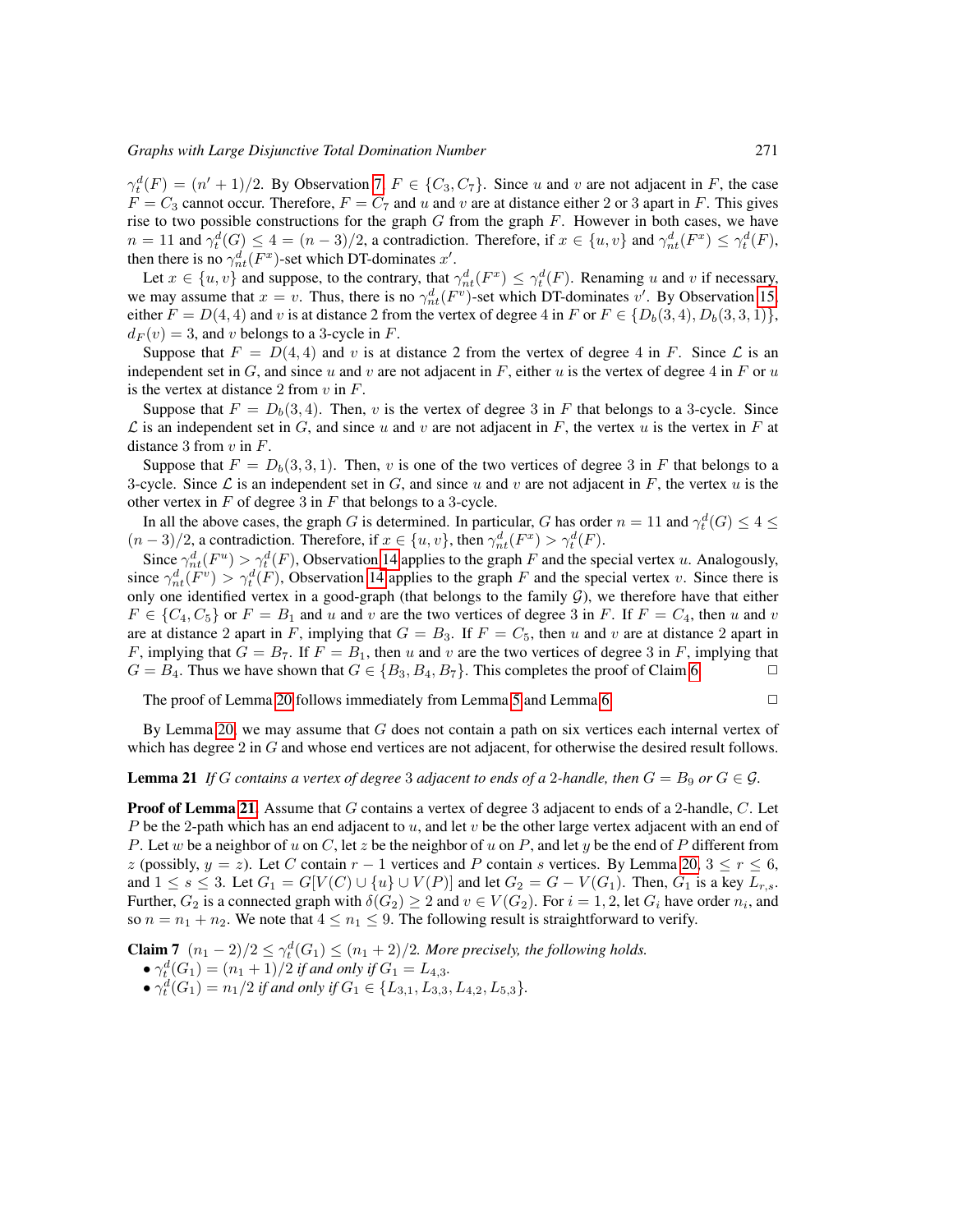- $\gamma_t^d(G_1) = (n_1 1)/2$  *if and only if*  $G_1 \in \{L_{3,2}, L_{4,1}, L_{5,2}, L_{6,1}, L_{6,3}\}.$
- $\gamma_t^d(G_1) = (n_1 2)/2$  *if and only if*  $G_1 \in \{L_{5,1}, L_{6,2}\}.$

If  $G_2$  is a cycle, then G is a dumb-bell, a contradiction. Hence,  $G_2$  is not a cycle. In particular,  $G_2 \notin \mathcal{C}$ . Since G is an edge-minimal graph, so too is  $G_2$ . By Observation [18,](#page-8-3)  $G_2 \in \mathcal{B} \cup \mathcal{D} \cup \mathcal{D}_b \cup \mathcal{G}$  or  $\gamma_t^d(G_2) \le (n_2 - 2)/2.$ 

<span id="page-17-0"></span>Claim 8 *The following holds.*

(a)  $(n_1 - 1)/2 \leq \gamma_t^d(G_1) \leq n_1/2$ .

(b) 
$$
(n_2 - 1)/2 \leq \gamma_t^d(G_2) \leq n_2/2
$$
.

(c)  $\gamma_t^d(G_1) = n_1/2$  *or*  $\gamma_t^d(G_2) = n_2/2$ .

**Proof of Claim [8.](#page-17-0)** (a) Since  $\gamma_t^d(G) \leq \gamma_t^d(G_1) + \gamma_t^d(G_2)$ , if  $\gamma_t^d(G_1) \leq (n_1 - 2)/2$ , then  $\gamma_t^d(G) \leq$  $(n_1-2)/2 + n_2/2 = (n-2)/2$ , a contradiction. Hence,  $\gamma_t^d(G_1) \ge (n_1-1)/2$ . It remains for us to show that  $\gamma_t^d(G_1) \leq n_1/2$ . Suppose to the contrary that  $\gamma_t^d(G_1) > n_1/2$ . Then, by Claim [7,](#page-16-1)  $G_1 = L_{4,3}$  and  $\gamma_t^d(G_1) = 3$ . Further, G has order  $n = n_7 + 7$ . If  $\gamma_t^d(G_2) \le (n_2-1)/2$ , then  $\gamma_t^d(G) \le \gamma_t^d(G_1) + \gamma_t^d(G_2) \le$  $3 + (n-8)/2 = (n-2)/2$ , a contradiction. Therefore,  $\gamma_t^d(G_2) \ge n_2/2$ . As observed earlier,  $\gamma_t^d(G_2) \le$  $n_2/2$ . Consequently,  $\gamma_t^d(G_2) = n_2/2$ . By Observation [7,](#page-6-5)  $G_2 \in \{B_3, D_b(4, 4), D_b(3, 4, 1), D_b(3, 3, 2)\}.$ This implies by Observation [11](#page-7-4) that every vertex of  $G_2$  is a good-vertex. Let S be a  $\gamma_t^d(G_2)$ -set that contains the vertex v. Let w be a neighbor of u on C. Then,  $S \cup \{u, w\}$  is a DTD-set of G, and so  $\gamma_t^d(G) \le |S| + 2 = \gamma_t^d(G_2) + 2 = n_2/2 + 2 = (n-3)/2$ , a contradiction. This establishes Part (a).

(b) If  $\gamma_t^d(G_2) \le (n_2 - 2)/2$ , then  $\gamma_t^d(G) \le \gamma_t^d(G_1) + \gamma_t^d(G_2) \le n_1/2 + (n_2 - 2)/2 = (n - 2)/2$ , a contradiction. Hence,  $G_2 \in \mathcal{B} \cup \mathcal{D} \cup \mathcal{D}_b \cup \mathcal{G}$ . Thus, by Observation [7,](#page-6-5)  $\gamma_t^d(G_2) \leq n_2/2$ .

(c) Part (c) follows from Parts (a) and (b) above and the observation that  $(n-1)/2 = (n_1+n_2-1)/2 \le$  $\gamma_t^d(G) \leq \gamma_t^d(G_1) + \gamma_t^d(G_2)$ . This completes the proof of Claim [8.](#page-17-0)

<span id="page-17-1"></span>**Claim 9** If  $\gamma_t^d(G_1) = n_1/2$ , then  $G = B_9$  or  $G \in \mathcal{G}$ .

**Proof of Claim [9.](#page-17-1)** Suppose that  $\gamma_t^d(G_1) = n_1/2$ . By Claim [7,](#page-16-1)  $G_1 \in \{L_{3,1}, L_{3,3}, L_{4,2}, L_{5,3}\}$ .

We show that  $G_1 = L_{3,1}$ . Suppose the contrary that  $G_1 \in \{L_{3,3}, L_{4,2}, L_{5,3}\}$ . By Claim [8,](#page-17-0)  $\gamma_t^d(G_2) \le$  $n_2/2$ . If  $G_1 = L_{5,3}$ , then  $n_1 = 8$  and every  $\gamma_t^d(G_2)$ -set can be extended to a DTD-set of G by adding to it the vertices u, v and w, and so  $\gamma_t^d(G) \leq \gamma_t^d(G_2) + 3 \leq n_2/2 + 3 = (n-2)/2$ , a contradiction. Hence,  $G_1 \in \{L_{3,3}, L_{4,2}\}\$  and  $n_1 = 6$ .

We show firstly that v is a bad-vertex in  $G_2$ . Suppose to the contrary that v is a good-vertex in  $G_2$  and let S be a  $\gamma_t^d(G_2)$ -set that contains v. Then,  $S \cup \{u, w\}$  is a DTD-set of G, and so  $\gamma_t^d(G) \le |S| + 2 =$  $\gamma_t^d(G_2) + 2 = n_2/2 + 2 \le (n-2)/2$ , a contradiction. Hence, v is a bad-vertex in  $G_2$ . Therefore, by Observation [11,](#page-7-4)  $G_2 \in \{D(4, 4), D_6(3, 4), D_6(3, 3, 1)\} \cup \mathcal{G}_0$ . Further, if  $G_2 \in \mathcal{G}_0$ , then v is the identified vertex of  $G_2$ , while if  $G_2 \in \{D(4,4), D_6(3,4), D_6(3,3,1)\}$ , then v is a vertex at distance 2 from the central vertex of  $G_2$ .

Suppose  $G_2 \in \{D(4, 4), D_6(3, 4), D_6(3, 3, 1)\}\.$  Then,  $n_2 = 7$  and v is a vertex at distance 2 from the central vertex of  $G_2$ . In this case,  $n = 13$  and in all cases we have  $\gamma_t^d(G) \leq 5 = (n-2)/2$ , irrespective of whether  $G_1 = L_{3,3}$  or  $G_1 = L_{4,2}$ . This produces a contradiction. Therefore,  $G_2 \in \mathcal{G}_0$  and v is the identified vertex of  $G_2$ . But then by Observation [12,](#page-7-5) there is a  $\gamma_t^d(G_2)$ -set, S, such that all neighbors of v in  $G_2$  belong to the set S. Such a set S can be extended to a DTD-set in G by adding to it at most two vertices of  $G_1$ . Hence,  $\gamma_t^d(G) \leq |S| + 2 \leq (n_2 - 1)/2 + 2 = (n - 3)/2$ , a contradiction. Therefore,  $G_1 = L_{3,1}$ . Thus,  $n_1 = 4$  and  $n = n_2 + 4$ . By Claim [8\(](#page-17-0)b) and our earlier observations,  $G_2 \in \mathcal{B} \cup \mathcal{D} \cup \mathcal{D}_b \cup \mathcal{G}.$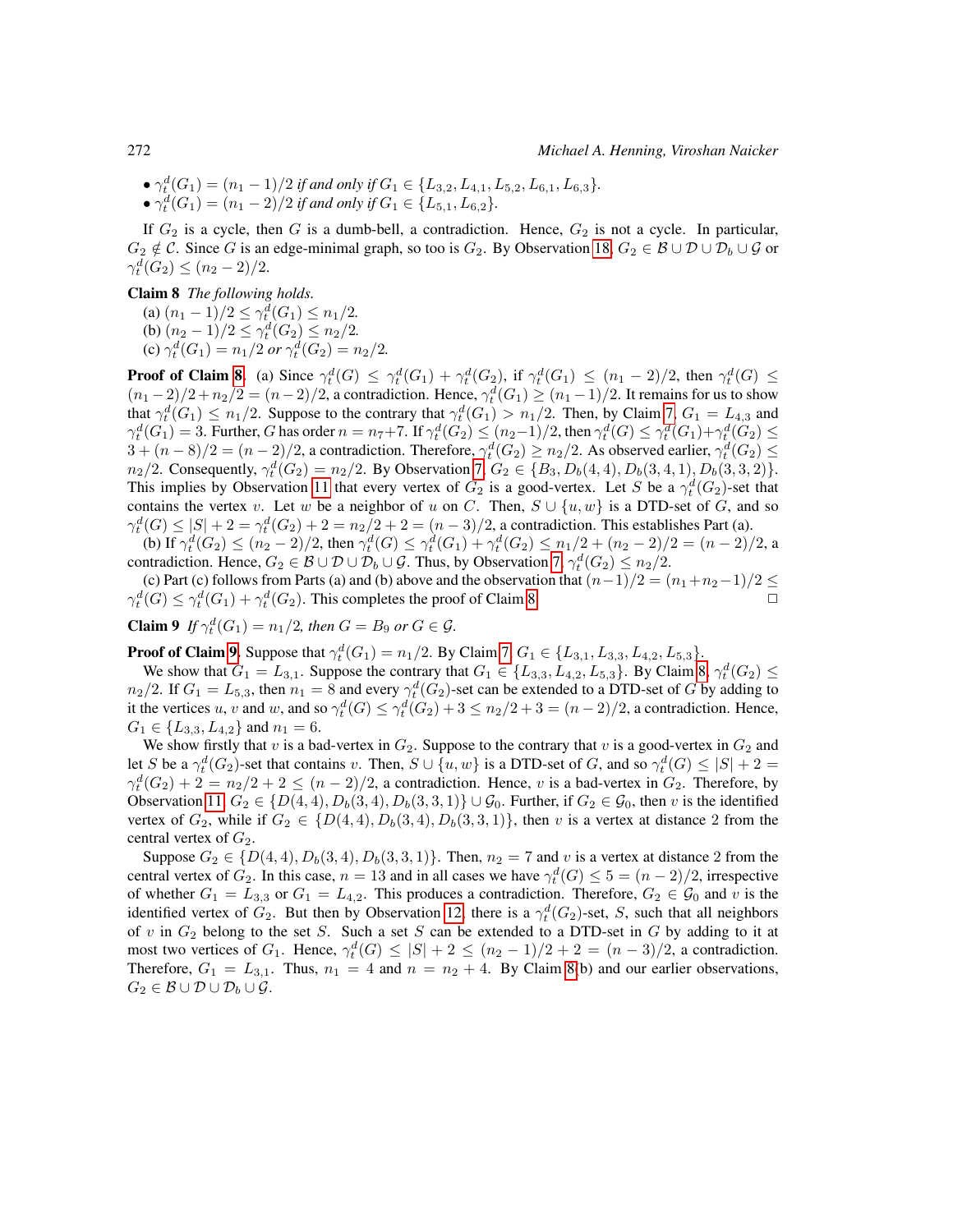#### *Graphs with Large Disjunctive Total Domination Number* 273

We claim next that the vertex v is a special vertex of  $G_2$  and  $\gamma_{nt}^d(G_2^v) > \gamma_t^d(G_2)$ . Suppose to the contrary that v is not a special vertex in  $G_2$ . Then, there is an edge f in F which may be removed without disconnecting F and with no vertex, except possibly for the vertex v, having degree 1 in  $G_2$ . But then  $\delta(G - f) \geq 2$  and G is connected, contradicting the edge-minimality of G. Hence, v is a special vertex of  $G_2$ . We show next that  $\gamma^d_{nt}(G_2^v) > \gamma^d_t(G_2)$ . Suppose to the contrary that  $\gamma^d_{nt}(G_2^v) \leq \gamma^d_t(G_2)$ . Let S be a  $\gamma_{nt}^d(G_2^v)$ -set. In particular,  $v' \in S$ . The set  $(S \cup \{u, z\}) \setminus \{v'\}$  is a DTD-set in G, and so  $\gamma_t^d(G) \leq |S| + 1 \leq n_2/2 + 1 = (n-2)/2$ , a contradiction. Therefore, the vertex v is a special vertex of  $G_2$  and  $\gamma_{nt}^d(G_2^v) > \gamma_t^d(G_2)$ . The graph  $G_2$  is therefore one of the graphs listed in (b), (c) or (d) in the statement of Observation [14.](#page-8-4) We consider the three possibilities in turn.

If  $G_2 = B_1$  with v a vertex of degree 3 in  $G_2$ , then  $G = B_9$ . If  $G_2 \in \mathcal{G}$  and v is the identified vertex of  $G_2$ , then  $G_2 = G_k(i, j)$  for some non-negative integers i, j, k, where  $k \leq 6$ ,  $i + j \geq 2$  if  $k = 0$  and  $i + j \geq 1$  if  $k \geq 1$ . In this case,  $G = G_k(i + 1, j) \in \mathcal{G}$ . Finally, if  $G_2 \in \mathcal{G}_0$  and v is a neighbor of the identified vertex of  $G_2$ , then  $G_2 = G_0(i, j)$  for some non-negative integers i, j where  $i + j \ge 2$ . If v belongs to a type-1 unit in  $G_2$ , then  $G = G_3(i - 1, j) \in G_3$ . If v belongs to a type-2 unit in  $G_2$ , then  $G = G_4(i, j - 1) \in \mathcal{G}_4$ . In both cases,  $G \in \mathcal{G}$ . This completes the proof of Claim [9.](#page-17-1)

<span id="page-18-0"></span>**Claim 10** If  $\gamma_t^d(G_1) = (n_1 - 1)/2$ , then  $G \in \mathcal{G}_3 \cup \mathcal{G}_4 \cup \mathcal{G}_5$ .

**Proof of Claim [10.](#page-18-0)** Suppose that  $\gamma_t^d(G_1) = (n_1 - 1)/2$ . By Claim [7,](#page-16-1)  $G_1 \in \{L_{3,2}, L_{4,1}, L_{5,2}, L_{6,1}, L_{6,3}\}$ . Recall that  $w$  is a neighbor of  $u$  on  $C$ ,  $z$  is the neighbor of  $u$  on  $P$ , and  $y$  is the end of  $P$  different from z (possibly,  $y = z$ ). Let  $S_1$  be a  $\gamma_t^d(G_1)$ -set chosen so that the neighbor of y on P belongs to  $S_1$  (this is possible due to the structure of  $G_1$ ).

Since  $\gamma_t^d(G_1) = (n_1 - 1)/2$ , by Claim [8](#page-17-0) we have  $\gamma_t^d(G_2) = n_2/2$ . Thus by Observation [7,](#page-6-5)  $G_2 \in$  ${B_3, D_b(4, 4), D_b(3, 4, 1), D_b(3, 3, 2)}$ . Since the set  $\mathcal L$  is independent in G, we note that  $G_2 \neq D_b(4, 4)$ since the two adjacent vertices of degree 3 in  $G_2$  will also be adjacent in G. Further, the vertex v is a special vertex of  $G_2$ .

Suppose that  $G_2 = B_3$ . Since G is edge-minimal, there are only two choices for the vertex v, namely, v is one of the two large vertex (of degree 3) in  $G_2$  or v is a small vertex (of degree 2) at distance 2 from a large vertex in  $G_2$ . In both cases, the set  $S_1$  can be extended to a DTD-set of G by adding to it three vertices from  $G_2$ , and so  $\gamma_t^d(G) \leq \gamma_t^d(G_1) + \gamma_t^d(G_2) - 1 = (n_1 + n_2 - 3)/2 = (n-3)/2$ , a contradiction. Hence,  $G_2 \neq B_3$ .

Suppose that  $G_2 = D_6(3, 4, 1)$ . Then,  $n = n_1 + 8$ . The graph  $G_2$  can be obtained from a path  $u_1u_2...u_8$  by joining the vertices  $u_1$  and  $u_4$ , and the vertices  $u_6$  and  $u_8$ . Since v is a special vertex of  $G_2$ , we note that  $v \in \{u_2, u_4, u_5, u_6\}$ . If  $v = u_2$ , let  $S = S_1 \cup \{u_4, u_5, u_6\}$ , while if  $v = u_6$ , let  $S =$  $S_1 \cup \{u_1, u_4, u_6\}$ . In both cases, S is a DTD-set of G, and so  $\gamma_t^d(G) \leq |S| + 3 = \gamma_t^d(G_1) + \gamma_t^d(G_2) - 1 = 0$  $(n-3)/2$ , a contradiction. Hence,  $v = u_4$  or  $u = u_5$ . If  $G_1 \in \{L_{5,2}, L_{6,1}\}$ , then  $n = 15$  and the set  $\{u_1, u_5, u_6\}$  can be extended to a DTD-set of G by adding to it three vertices from  $G_1$ , implying that  $\gamma_t^d(G) \leq 6 = (n-3)/2$ , a contradiction. If  $G_1 = L_{6,3}$ , then  $n = 17$  the set  $\{u_1, u_5, u_6\}$  can be extended to a DTD-set of G by adding to it four vertices from  $G_1$ , implying that  $\gamma_t^d(G) \le 7 = (n-3)/2$ , a contradiction. Hence,  $G_1 = L_{3,2}$  or  $G_1 = L_{4,1}$ . If  $v = u_4$ , then  $G \in \mathcal{G}_4$ . If  $v = u_5$ , then  $G \in \mathcal{G}_5$ . Therefore, if  $G_2 = D_b(3, 4, 1)$ , then  $G \in \mathcal{G}_4 \cup \mathcal{G}_5$ .

Suppose that  $G_2 = D_6(3, 3, 2)$ . Then,  $n = n_1 + 8$ . The graph  $G_2$  can be obtained from a path  $u_1u_2...u_8$  by joining the vertices  $u_1$  and  $u_3$ , and the vertices  $u_6$  and  $u_8$ . Since v is a special vertex of  $G_2$ , we note that  $v \in \{u_3, u_4, u_5, u_6\}$ . Renaming vertices if necessary, we may assume that  $v = u_3$  or  $v=u_4.$  If  $v=u_3,$  then the set  $S_1\cup \{u_3,u_5,u_6\}$  is a DTD-set of  $G,$  implying that  $\gamma^d_t(G)\leq \gamma^d_t(G_1)+3=$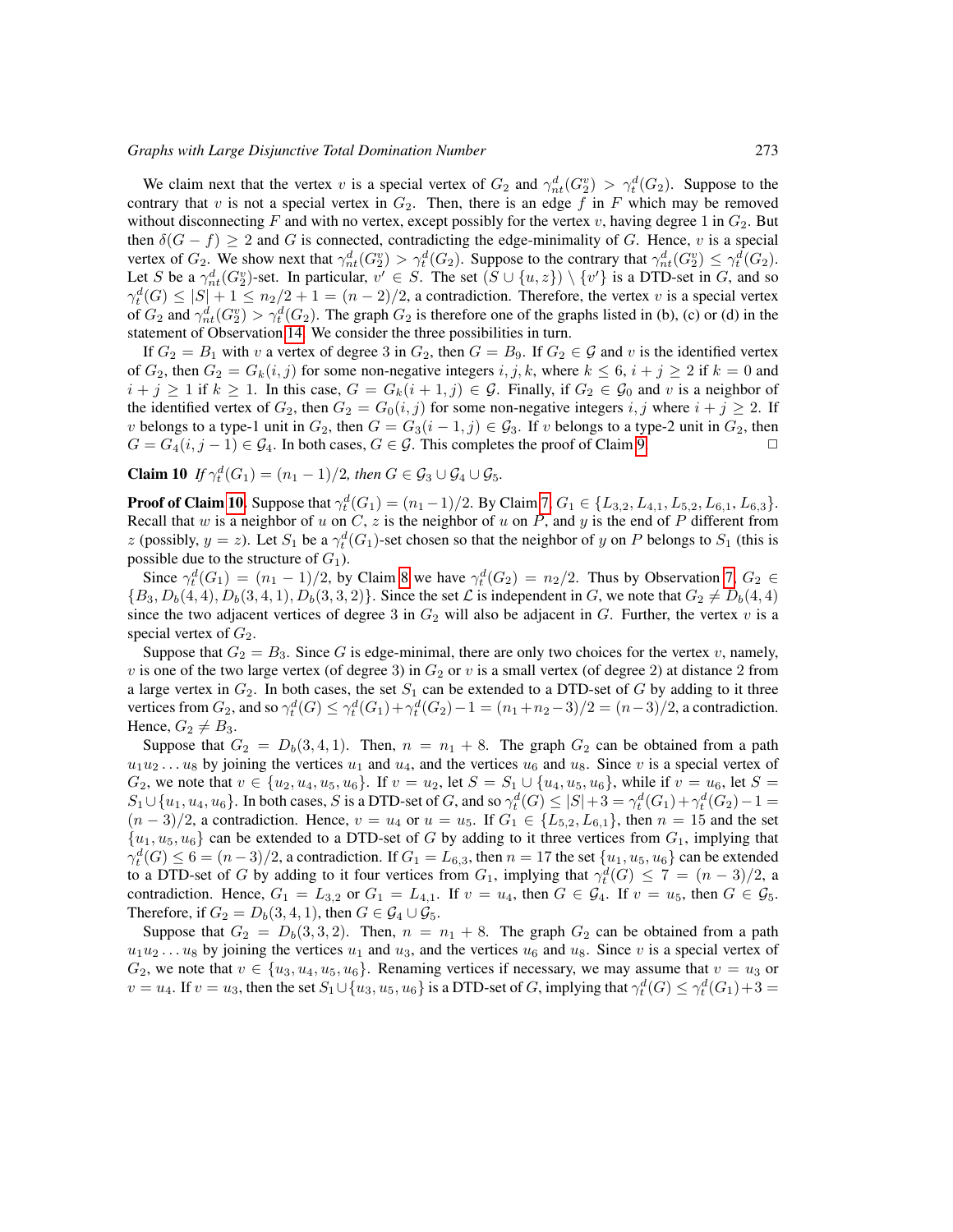$\gamma_t^d(G_1)+\gamma_t^d(G_2)-1=(n-3)/2$ , a contradiction. Hence,  $v=u_4$ . If  $G_1\in\{L_{5,2},L_{6,1}\}$ , then  $n=15$  and the set  $\{u_3, u_5, u_6\}$  can be extended to a DTD-set of G by adding to it three vertices from  $G_1$ , implying that  $\gamma_t^d(G) \le 6 = (n-3)/2$ , a contradiction. If  $G_1 = L_{6,3}$ , then  $n = 17$  the set  $\{u_3, u_5, u_6\}$  can be extended to a DTD-set of G by adding to it four vertices from  $G_1$ , implying that  $\gamma_t^d(G) \le 7 = (n-3)/2$ , a contradiction. Hence,  $G_1 = L_{3,2}$  or  $G_1 = L_{4,1}$ . In both cases,  $G \in \mathcal{G}_3$ . Therefore, if  $G_2 = D_b(3,3,2)$ , then  $G \in \mathcal{G}_3$ . Claim [10](#page-18-0) now follows from our earlier observations.

We now return to the proof of Lemma [21.](#page-16-0) By Claim [8,](#page-17-0)  $\gamma_t^d(G_1) = n_1/2$  or  $\gamma_t^d(G_1) = (n_1 - 1)/2$ . If  $\gamma_t^d(G_1) = n_1/2$ , then by Claim [9,](#page-17-1)  $G = B_9$  or  $G \in \mathcal{G}$ . If  $\gamma_t^d(G_1) = (n_1 - 1)/2$ , then by Claim [10,](#page-18-0)  $G \in \mathcal{G}_4 \cup \mathcal{G}_5$ . This completes the proof of Lemma [21.](#page-16-0)

By Lemma [21,](#page-16-0) we may assume that if  $G$  contains a vertex adjacent to ends of a 2-handle, then such a vertex has degree at least 4 in G, for otherwise the desired result follows. By our earlier observations, every 2-handle in G has order at most 5.

#### <span id="page-19-0"></span>Lemma 22 *Every* 2*-handle in* G *has order* 2 *or* 5*.*

**Proof of Lemma [22.](#page-19-0)** Suppose that G contains a 2-handle C with  $|V(C)| \in \{3, 4\}$ . Let C be the path  $v_1v_2 \ldots v_t$ , where  $t \in \{3, 4\}$  and let v be the vertex in G adjacent to both ends of C (the vertices  $v_1$  and  $v_t$ ). By our assumptions to date,  $d_G(v) \geq 4$ . Let  $N_v = N(v) \setminus \{v_1, v_t\}$ . By Lemma [19,](#page-9-0)  $N_v$  comprises only small vertices. We note that  $|N_v| \geq 2$ .

Let  $G' = G - V(C)$ . The graph G' is a connected subgraph of G with  $\delta(G') \geq 2$ . Let G' have order  $n' = n - t$ . The degree of every large vertex different from v is unchanged in G and G', and so G' contains at least one large vertex. Hence, G' is not a cycle and, by Observation [18,](#page-8-3)  $G' \in B \cup D \cup D_b \cup G$ or  $\gamma_t^d(G') \le (n'-2)/2$ . We proceed with the following claim.

<span id="page-19-1"></span>Claim 11  $G' \in \mathcal{B} \cup \mathcal{D} \cup \mathcal{D}_b \cup \mathcal{G}$ .

**Proof of Claim [11.](#page-19-1)** Suppose to the contrary that  $\gamma_t^d(G') \leq (n'-2)/2$ . Let S be a  $\gamma_t^d(G')$ -set. If  $t = 4$ , then  $S \cup \{v, v_1\}$  is a DTD-set of G, and so  $\gamma_t^d(G) \leq |S| + 2 = \gamma_t^d(G') + 2 = (n' - 2)/2 + 2 = (n - 2)/2$ , a contradiction. Hence,  $t = 3$ . Analogous to the proof presented in Claim [1](#page-9-1) (for details see [Henning and](#page-26-13) [Naicker\)](#page-26-13), we have that  $N_v$  is an independent set in G and the only common neighbor of two vertices in  $N_v$  is the vertex v.

Let  $G^*$  be the graph obtained from  $G' - v$  by selecting a vertex  $w \in N_v$  (of degree 1 in  $G' - v$ ) and joining it to every other vertex in  $N_v$ . Let  $G^*$  have order  $n^* = n' - 1 = n - 4$ . We note that since  $N_v$  is an independent set in G and the only common neighbor of two vertices in  $N_v$  is the vertex v, and by the fact that G' is edge-minimal, the graph G<sup>\*</sup> is edge-minimal. By construction G<sup>\*</sup> has  $|\mathcal{L}| - 1 \ge 1$  large vertices, implying that  $G^*$  is not a cycle. Hence, by the inductive hypothesis  $G^* \in \mathcal{B} \cup \mathcal{D} \cup \mathcal{D}_b \cup \mathcal{G}$  or  $\gamma_t^d(G^*) \le (n^* - 2)/2.$ 

Suppose  $\gamma_t^d(G^*) \le (n^* - 2)/2$ . Let  $S^*$  be a  $\gamma_t^d(G^*)$ -set. If  $|S^* \cap N_v| = 1$ , let  $S = S^* \cup \{v, v_1\}$ . If  $|S^* \cap N_v| \geq 2$ , let  $S = S^* \cup \{v_1, w\}$ . In both cases, S is a NTD-set of G and  $|S| \leq |S^*| + 2$ , implying that  $\gamma_t^d(G) \leq \gamma_t^d(G^*) + 2 = (n^* - 2)/2 + 2 = (n - 2)/2$ , a contradiction. Hence,  $G^* \in \mathcal{B} \cup \mathcal{D} \cup \mathcal{D}_b \cup \mathcal{G}$ . Since  $G^*$  is not a cycle, Observation [7](#page-6-5) implies that  $\gamma_t^d(G^*) \leq n^*/2$ .

Let  $x \in N_v \setminus \{w\}$  and consider the edge  $e = wx$  that was added to  $G'-v$  when constructing  $G^*$ . If  $e$  is a good-edge in  $G^*$ , then every  $\gamma_t^d(G^*)$ -set containing  $w$  and  $x$  may be extended to a DTD-set of  $G$  by adding to it the vertex  $v_1$ , implying that  $\gamma_t^d(G) \leq \gamma_t^d(G^*)+1 \leq n^*/2+1 = (n-2)/2$ , a contradiction. Therefore, the edge e is a bad-edge of  $G^*$ . By Observation [10,](#page-7-3)  $G^* \in \{D(4, 4), D_b(3, 4), D_b(3, 3, 1)\} \cup \mathcal{G} \setminus \mathcal{G}_1$ .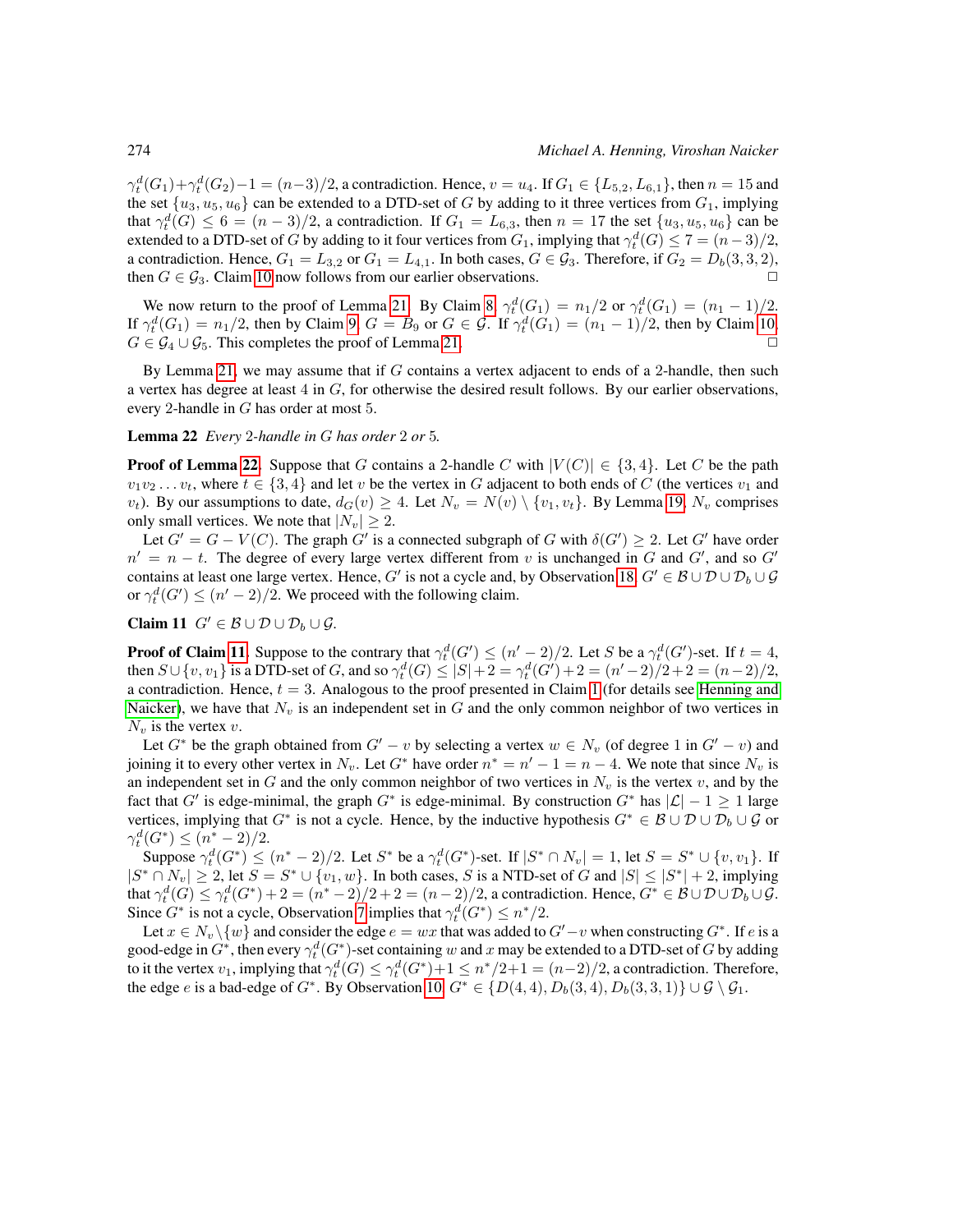Suppose  $G^* \in \{D(4,4), D_6(3,4), D_6(3,3,1)\}\$ . If  $G^* = D(4,4)$ , then the edge e satisfies Obser-vation [10\(](#page-7-3)a) and the graph G is determined. In this case,  $n = 11$  and  $\gamma_t^d(G) \leq 4 = (n-3)/2$ , a contradiction. If  $G^* = D_b(3, 4)$ , then the edge e satisfies Observation [10\(](#page-7-3)b), implying that  $\mathcal L$  is not an independent set in G, a contradiction. If  $G^* = D_b(3,3,1)$ , then the edge e satisfies Observation [10\(](#page-7-3)c), a contradiction. Since all three cases produce a contradiction,  $G^* \in \mathcal{G} \setminus \mathcal{G}_1$ .

Let z be the identified vertex of  $G^*$ . By Observation [10\(](#page-7-3)d), the edge  $e = wx$  is incident with the identified vertex z. Hence either  $w = z$  or  $x = z$ . In both cases, when we reconstruct the original graph G from  $G^*$  the component of  $G - vz$  that contains the vertex z contains at least one 2-handle whose ends are adjacent to a vertex of degree 3 in  $G$ , contradicting our earlier assumption that a vertex of  $G$  adjacent to the ends of a 2-handle has degree at least  $4$  in  $G$ . This completes the proof of Claim [11.](#page-19-1)

We now return to the proof of Lemma [22.](#page-19-0) By Claim [11,](#page-19-1)  $G' \in \mathcal{B} \cup \mathcal{D} \cup \mathcal{D}_b \cup \mathcal{G}$ . Since  $G'$  is not a cycle, Observation [7](#page-6-5) implies that  $\gamma_t^d(G') \leq n'/2$ . If v is a good-vertex in G', then every  $\gamma_t^d(G')$ -set can be extended to DTD-set of G by adding to it the vertex  $v_1$ , implying that in this case  $\gamma_t^d(G) \leq \gamma_t^d(G')+1 \leq$  $n'/2 + 1$ .

#### <span id="page-20-0"></span>**Claim 12**  $t = 3$ .

**Proof of Claim [12.](#page-20-0)** Suppose to the contrary that  $t = 4$ . Then,  $n' = n - 4$ . If v is a good-vertex in G', then  $\gamma_t^d(G) \le n'/2 + 1 = (n-2)/2$ , a contradiction. Hence, v is a bad-vertex in G, and so, by Observation [11,](#page-7-4)  $G \in \{D(4,4), D_0(3,4), D_0(3,3,1)\} \cup \mathcal{G}_0$ . Suppose  $G' \in \mathcal{G}_0$ . Then,  $G' = G_0(n_1, n_2) \in \mathcal{G}_0$ , where  $n_1 + n_2 \geq 2$ . By Observation [11\(](#page-7-4)a), the vertex v is the identified vertex of G. We note that G' contains  $n_1 + n_2$  2-handles whose ends are adjacent to a vertex of degree 3 in G'. Reconstructing the original graph G from G' we therefore note that G contains  $n_1 + n_2$  2-handles whose ends are adjacent to a vertex of degree 3 in G, a contradiction. Hence,  $G' \in \{D(4, 4), D_6(3, 4), D_6(3, 3, 1)\}\.$  By Observation [11\(](#page-7-4)b), v is a vertex at distance 2 from the central vertex in G'. If  $G' = D_b(3, 4)$ , then  $\mathcal L$  is not a independent set in G, a contradiction. Hence,  $G' \in \{D(4, 4), D_6(3, 3, 1)\}\.$  In both cases, the graph G is determined and  $\gamma_t^d(G) = 4 = (n-3)/2$ , a contradiction. This completes the proof of Claim [12.](#page-20-0)

By Claim [12,](#page-20-0)  $t = 3$ . Thus,  $n' = n - 3$ . Suppose  $\gamma_t^d(G') = n'/2$ . By Observation [7](#page-6-5) and by our assumption that L is an independent set in  $G, G' \in \{B_3, D_b(3, 4, 1), D_b(3, 3, 2)\}\.$  Since  $v \in \mathcal{L}$  and  $\mathcal{L}$ is an independent set in G, the vertex v is not adjacent to a large vertex in  $G'$ . If  $G' = B_3$ , then, up to isomorphism, there are two possible graphs G. In both cases,  $\gamma_t^d(G) = 4 = (n-3)/2$ , a contradiction. Hence  $G' \in \{D_b(3,4,1), D_b(3,3,2)\}\$ . In both cases, however we reconstruct the original graph G, we produce a 2-handle whose ends are adjacent to a vertex of degree  $3$  in  $G$ , a contradiction. Hence,  $\gamma_t^d(G) \le (n'-1)/2.$ 

If v is a good-vertex in G', then  $\gamma_t^d(G) \leq (n'-1)/2 + 1 = (n-2)/2$ , a contradiction. Hence, v is a bad-vertex in G'. By Observation [11,](#page-7-4)  $G' \in \{D(4,4), D_0(3,4), D_0(3,3,1)\} \cup \mathcal{G}_0$ . If  $G' \in \mathcal{G}_0$ , then analogously as in the proof of Claim [12](#page-20-0) the graph  $G$  would contain a 2-handle whose ends are adjacent to a vertex of degree 3 in G, a contradiction. If  $G' = D<sub>b</sub>(3, 4)$ , then L is not a independent set in G, a contradiction. Hence,  $G' \in \{D(4, 4), D_6(3, 3, 1)\}\$ . By Observation [11\(](#page-7-4)b), v is a vertex at distance 2 from the central vertex in G'. In both cases, the graph G is determined and  $\gamma_t^d(G) = 4 = (n-2)/2$ , a contradiction. This completes the proof of Lemma [22.](#page-19-0)  $\Box$ 

By Lemma [22,](#page-19-0) every 2-handle in G has order 2 or 5. We show next that in fact G contains no 2-handle.

<span id="page-20-1"></span>Lemma 23 *There is no* 2*-handle in* G*.*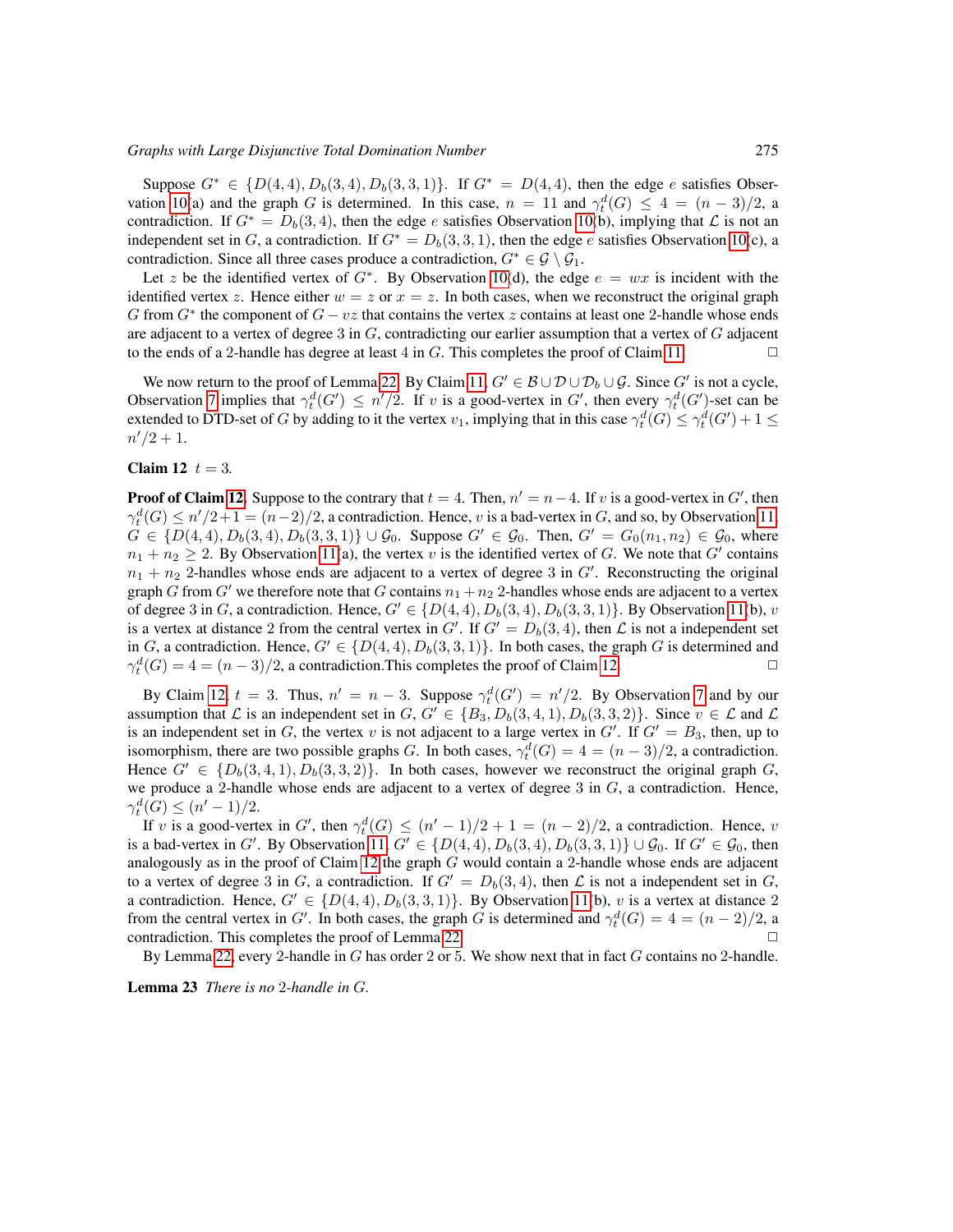**Proof of Lemma [23.](#page-20-1)** Suppose to the contrary that G contains a 2-handle, C. Then,  $|V(C)| \in \{2, 5\}$ . Let C be the path  $v_1v_2 \ldots v_t$ , where  $t \in \{2, 5\}$  and let v be the vertex in G adjacent to both ends of C. By our assumptions to date,  $d_G(v) \geq 4$  and every neighbor of v has degree 2. Let  $F = G - V(C)$  and let F have order  $n_F = n - t$ . By construction, F is a connected subgraph of G with  $\delta(F) \geq 2$ . By Observation [18,](#page-8-3)  $F \in \mathcal{B} \cup \mathcal{D} \cup \mathcal{D}_b \cup \mathcal{G}$  or  $\gamma_t^d(F) \leq (n_F - 2)/2$ .

Suppose  $\gamma_t^d(F) \le (n_F - 2)/2$ . If  $t = 2$ , then  $n_F = n - 2$  and every  $\gamma_t^d(F)$ -set can be extended to a DTD-set of G by adding to it the vertex v, implying that  $\gamma_t^d(G) \leq \gamma_t^d(F) + 1 \leq (n_F - 2)/2 + 1 =$  $(n-2)/2$ , a contradiction. If  $t = 5$ , then  $n_F = n-5$  and every  $\gamma_t^d(F)$ -set can be extended to a DTD-set of G by adding to it the vertices v and  $v_1$ , implying that  $\gamma_t^d(G) \leq \gamma_t^d(F) + 2 \leq (n_F-2)/2 + 2 \leq (n-3)/2$ , a contradiction. Hence,  $F \in \mathcal{B} \cup \mathcal{D} \cup \mathcal{D}_b \cup \mathcal{G}$ . Since  $|\mathcal{L}| \geq 2$ , the graph F has at least one large vertex different from v, implying that F is not a cycle. Hence by Observation [7,](#page-6-5)  $\gamma_t^d(F) \le n_F/2$ .

We show that v is a bad-vertex in F. Suppose to the contrary that v is a good-vertex in F. If  $t = 2$ , then every  $\gamma_t^d(F)$ -set which contains v is a DTD-set of G, implying in this case that  $\gamma_t^d(G) \leq \gamma_t^d(F) \leq$  $n_F/2 = (n-2)/2$ , a contradiction. If  $t = 5$ , then every  $\gamma_t^d(F)$ -set which contains v can be extended to a DTD-set of G by adding to it the vertex  $v_1$ , implying in this case that  $\gamma_t^d(G) \leq \gamma_t^d(F) + 1 \leq n_F/2 - 1 =$  $(n-3)/2$ , a contradiction. Therefore, v is a bad-vertex in F.

By Observation [11,](#page-7-4) either  $F \in \{D(4, 4), D_6(3, 4), D_6(3, 3, 1)\}\$  and v is the vertex at distance 2 from the central vertex in F, or  $F \in \mathcal{G}_0$  and v is the identified vertex of F. In all cases, the graph G is determined. If  $F \in \{D_b(3, 4), D_b(3, 3, 1)\}\$ , then the set L is not independent, a contradiction. If  $F \in \mathcal{G}_0$ , then G contains a vertex of degree 3 adjacent to both ends of a 2-handle, a contradiction. If  $F = D(4, 4)$ , then either  $t = 2$ , in which case  $\gamma_t^d(G) = 3 = (n-3)/2$ , or  $t = 5$ , in which case  $\gamma_t^d(G) \leq 5 = (n-2)/2$ . Both cases produce a contradiction. This completes the proof of Lemma [23.](#page-20-1)

By Lemma [23,](#page-20-1) there is no 2-handle in G. Recall that by our earlier assumptions,  $n \geq 8$  and the set  $\mathcal L$  is an independent set. Further, G does not contain a path on six vertices each internal vertex of which has degree 2 in G and whose end vertices are not adjacent. In particular, every 2-path in G has order at most 3.

#### <span id="page-21-0"></span>**Lemma 24** If G contains a 4-cycle, then  $G = B_8$ .

**Proof of Lemma [24.](#page-21-0)** Suppose that G contains a 4-cycle uvwxu. Renaming vertices if necessary, we may assume that u and w are large vertices of  $G$  (and so v and x are small vertices). We now consider the connected subgraph  $G' = G - v$  of G that satisfies  $\delta(G') \geq 2$ . Let G' have order n', and so  $n' = n - 1 \ge 7$ . By Observation [18,](#page-8-3)  $G' \in \mathcal{B} \cup \mathcal{C} \cup \mathcal{D} \cup \mathcal{D}_b \cup \mathcal{G}$  or  $\gamma_t^d(G') \le (n' - 2)/2$ . Every DTD-set in G' is also a DTD-set in G, implying that  $\gamma_t^d(G) \leq \gamma_t^d(G')$ . If  $\gamma_t^d(G') \leq (n'-1)/2$ , then  $\gamma_t^d(G) \leq$  $(n-2)/2$ , a contradiction. Hence,  $\gamma_t^d(G') \ge n'/2$ . If G' is a cycle, then G would contain a 2-path of order at least 4, a contradiction. Hence by Observation [7,](#page-6-5)  $G' \in \{B_3, D_b(4, 4), D_b(3, 4, 1), D_b(3, 3, 2)\}$ . If  $G' \in \{D_b(4, 4), D_b(3, 4, 1), D_b(3, 3, 2)\}\$ , then G contains a 2-handle, a contradiction. Hence,  $G' = B_3$ , implying that  $G = B_8$ .

By Lemma [24,](#page-21-0) we may assume that  $G$  contains no 4-cycle, for otherwise the desired result follows.

#### <span id="page-21-1"></span>Lemma 25 *There is no* 5*-cycle in* G*.*

**Proof of Lemma [24.](#page-21-0)** Suppose to the contrary that  $G$  contains a 5-cycle *uvwxyu*. Renaming vertices if necessary, we may assume that  $u$  and  $w$  are large vertices of  $G$  (and so  $v$ ,  $x$  and  $y$  are small vertices). We now consider the connected subgraph  $G' = G - v$  of G that satisfies  $\delta(G') \geq 2$ . Let G' have order n', and so  $n' = n - 1 \ge 7$ . By Observation [18,](#page-8-3)  $G' \in \mathcal{B} \cup \mathcal{C} \cup \mathcal{D} \cup \mathcal{D}_b \cup \mathcal{G}$  or  $\gamma_t^d(G') \le (n' - 2)/2$ .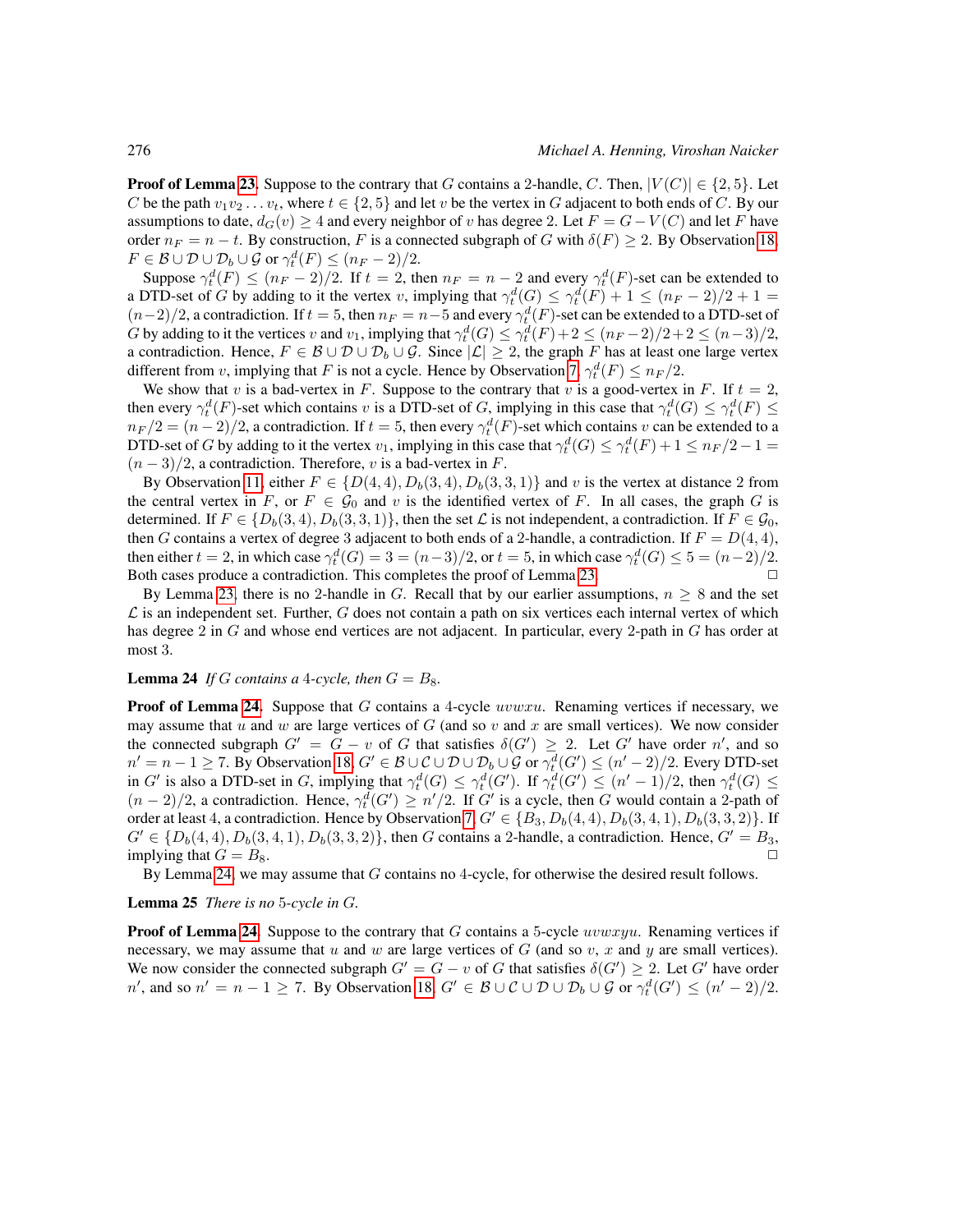Every DTD-set in G' is also a DTD-set in G, implying that  $\gamma_t^d(G) \leq \gamma_t^d(G')$ . If  $\gamma_t^d(G') \leq (n'-1)/2$ , then  $\gamma_t^d(G) \le (n-2)/2$ , a contradiction. Hence,  $\gamma_t^d(G') \ge n'/2$ . By Observation [7](#page-6-5) and since every 2-path in G has order at most 3,  $G' \in \{C_7, B_3, D_0(4, 4), D_0(3, 4, 1), D_0(3, 3, 2)\}$ . We note that uyxw is an induced path in G' where x and y have degree 2 in G'. This implies that  $G' \notin \{D_b(4,4), D_b(3,4,1)\}.$ If  $G' = C_7$ , then  $\gamma_t^d(G) \le |\{u, v, w\}| = (n-2)/2$ , a contradiction. If  $G' = D_b(3, 3, 2)$ , then u and w are necessarily the two large vertices in  $G'$ . But then G contains a 2-handle, a contradiction. If  $G' = B_3$ , then  $G$  contains a 4-cycle, a contradiction.

By Lemma [25](#page-21-1) and our assumptions to date, we may assume that a shortest cycle in G has length at least 6; that is, G has girth at least 6. Recall that every 2-path in G has order at most 3.

#### <span id="page-22-0"></span>**Lemma 26** *If* G has a 2-path of order 3, then  $G = B_6$ .

**Proof of Lemma [26.](#page-22-0)** Let  $P: v_1v_2v_3$  be a 2-path in G and let u and v be the large vertices adjacent to  $v_1$ and  $v_3$ , respectively.

#### <span id="page-22-1"></span>**Claim 13** If u and v do not have a common neighbor, then  $G = B_6$ .

**Proof of Claim [13.](#page-22-1)** Suppose that u and v do not have a common neighbor. We show that  $G = B_6$ . Let  $N_u^1$  and  $N_u^2$  be the set of vertices at distance 1 and 2, respectively, from u in  $G - V(P)$ . Let  $N_v^1$  and  $N_v^2$ be defined analogously. By assumption,  $N_u^1 \cap N_v^1 = \emptyset$ . Every neighbor of a large vertex is a small vertex. In particular, every vertex in  $N_u \cup N_v$  has degree 2. Let G' be the graph of order  $n' = n - 4$  obtained from  $G - (V(P) \cup \{u\})$  by joining the vertices in  $N_u^1$  to the vertex v. Since G is an edge-minimal graph, so too is the graph G'. Since  $|N_u^1| \ge 2$  and  $|N_v^1| \ge 2$ , we note that  $d_{G'}(v) = |N_u^1| + |N_v^1| \ge 4$ . Hence, G' is not a cycle and  $G'$  contains a vertex of degree at least 4. Therefore by the induction hypothesis, either  $G' \in \{B_4, B_8, B_9, B_{10}\} \cup \mathcal{D} \cup \mathcal{G}$  or  $\gamma_t^d(G') \leq (n'-2)/2$ .

We show next that  $\gamma_t^d(G') \ge (n'-1)/2$ . Suppose to the contrary that  $\gamma_t^d(G') \le (n'-2)/2$ . Let S' be a  $\gamma_t^d(G')$ -set. By construction,  $N_{G'}(v) = N_u^1 \cup N_v^1$ . Suppose that S' totally dominates the vertex v. Thus, S' contains at least one vertex in  $N_u^1 \cup N_v^1$ . If S' contains a vertex in  $N_u^1$  and a vertex in  $N_v^1$ , let  $S = S' \cup \{u, v\}$ . If S' contains a vertex of  $N_v^1$  and no vertex of  $N_u^1$ , let  $S = S' \cup \{u, v_1\}$ . If S' contains no vertex of  $N_v^1$  and  $v \in S'$ , let  $S = S' \cup \{u, v_3\}$ . If S' contains no vertex of  $N_v^1$  and  $v \notin S'$ , let  $S = S' \cup \{v, v_3\}$ . In all four cases, the set S is a DTD-set of G and  $|S| = |S'| + 2$ , implying that  $\gamma_t^d(G) \leq |S| = |S'| + 2 = (n' - 2)/2 + 2 = (n - 2)/2$ , a contradiction. Hence, S' does not totally dominates the vertex  $v$ .

Since S' contains no vertex in  $N_u^1 \cup N_v^1$ , the set S' disjunctively dominates v and therefore contains at least two vertices in  $N_u^2 \cup N_v^2$ . If  $v \in S'$  and  $S'$  contains no vertex in  $N_u^2$ , let  $S = S' \cup \{u, v_1\}$ . If  $v \in S'$ and S' contains exactly one vertex in  $N_u^2$ , let  $S = S' \cup \{u, v_2\}$ . If  $v \in S'$  and S' contains at least two vertices in  $N_u^2$ , let  $S = S' \cup \{u, v_3\}$ . If  $v \notin S'$  and  $S'$  contains no vertex in  $N_u^2$ , let  $S = S' \cup \{v_1, v_2\}$ . If  $v \notin S'$  and S' contains exactly one vertex in  $N_u^2$ , let  $S = S' \cup \{u, v_2\}$ . If  $v \notin S'$  and S' contains at least two vertices in  $N_u^2$ , let  $S = S' \cup \{v_2, v_3\}$ . In all six cases, the set S is a DTD-set of G and  $|S| = |S'| + 2$ , implying that  $\gamma_t^d(G) \leq |S| = |S'| + 2 = (n' - 2)/2 + 2 = (n - 2)/2$ , a contradiction. Therefore,  $\gamma_t^d(G') \ge (n'-1)/2$ , implying that  $G' \in \{B_4, B_8, B_9, B_{10}\} \cup \mathcal{D} \cup \mathcal{G}$ .

Since  $\mathcal L$  is an independent set in  $G$ , by construction the set of large vertices in  $G'$ , namely the set  $\mathcal{L} \setminus \{u\}$ , form an independent set in G'. If  $G' \in \mathcal{G}$ , then since v has degree at least 4 in G' and since the large vertices in G' are independent,  $G' \in \mathcal{G}_0 \cup \mathcal{G}_1$  (and G' consists only of type-1 units). But then the graph G would contain a 2-handle, a contradiction. Hence,  $G' \notin \mathcal{G}$ .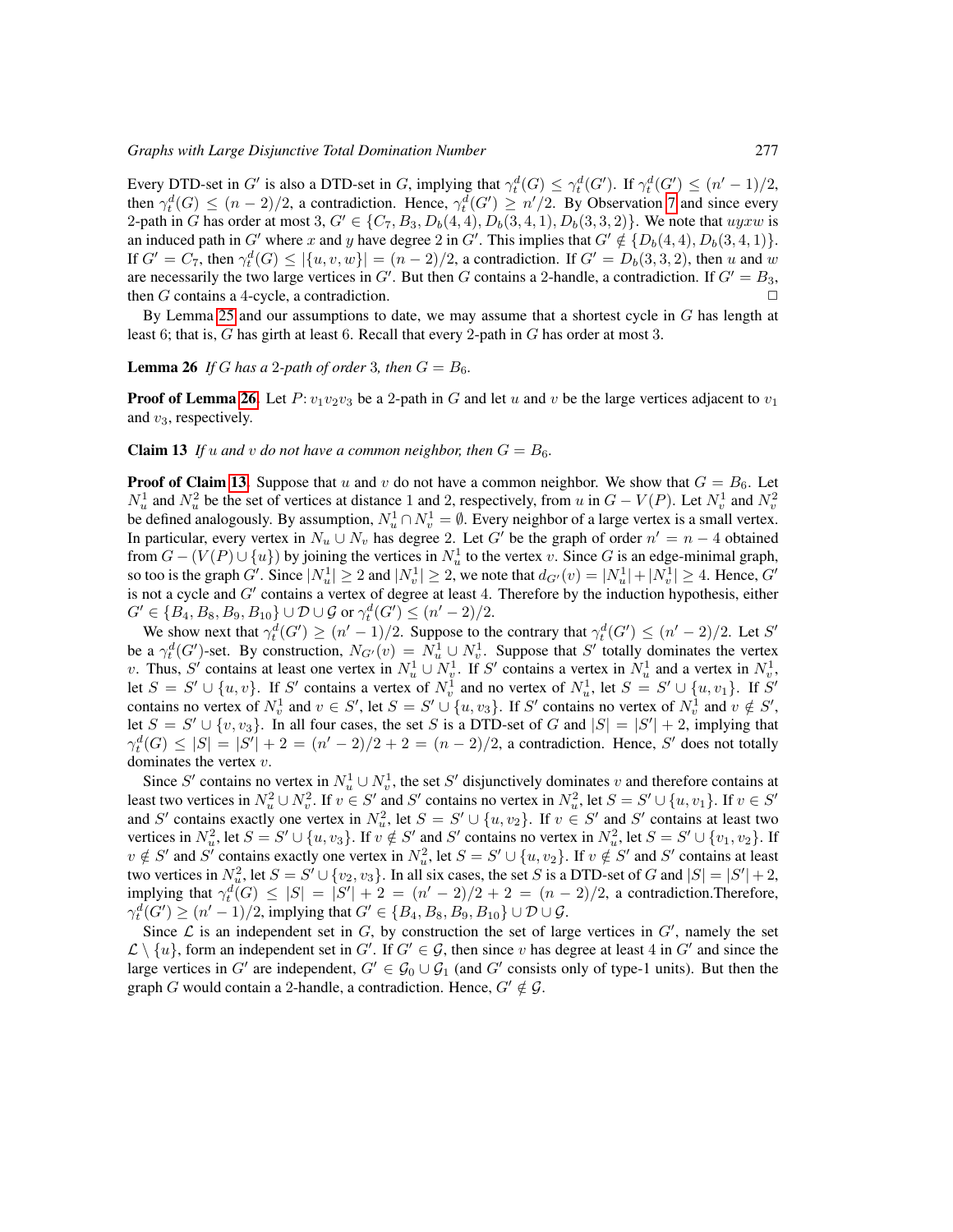If  $G' = B_4$ , then v is one of the two vertices of degree 4 in  $G'$ , implying that the graph G contains a 2-path on at least four vertices as well as a 4-cycle, a contradiction. If  $G' \in \{B_8, B_9, B_{10}\}$ , then v is the vertex of degree 4 in G'. If  $G' \in \{B_9, B_{10}\}$ , then G would contain a 2-handle, a contradiction. If  $G' = B_8$ , then since G contains no 4-cycles, there is only one way to reconstruct the graph G from G'. In this case,  $n = 13$  and the four large vertices in G form a DTD-set of G, implying that  $\gamma_t^d(G) \leq 4 =$  $(n-5)/2$ , a contradiction. Hence,  $G' \notin \{B_4, B_8, B_9, B_{10}\}.$  Therefore,  $G \in \mathcal{D}$ . But then  $\mathcal{L} = \{u, v\}$ and  $\{u, v_1, v_3, v\}$  is a DTD-set of G, implying that  $\gamma_t^d(G) \leq 4$ . If  $n \geq 10$ , then  $\gamma_t^d(G) \leq (n-2)/2$ , a contradiction. Hence,  $n = 9$ , implying that  $G' = D(3, 3)$  and  $G = B_6$ . This completes the proof of Claim [13.](#page-22-1)  $\Box$ 

By Claim [13](#page-22-1), we may assume that u and v have a common neighbor, w say, for otherwise  $G = B_6$ , and the desired result follows. Since G has no 4-cycle, the vertex  $w$  is the only common neighbor of  $u$ and v. Let G' be the graph obtained from  $G - (V(P) \cup \{w\})$  by adding the edge  $e = uv$ . Then, G' is a connected graph with  $\delta(G') \geq 2$ . Let G' have order n', and so  $n' = n - 4$ .

We show that  $G'-e$  is an edge-minimal graph. Suppose to the contrary that  $G'-e = G-(V(P) \cup \{w\})$ is not an edge-minimal graph. Then  $G' - e$  is disconnected or at least one of u or v has degree 1 in  $G' - e$ . This implies that the graph G' is an edge-minimal graph. Then,  $\gamma_t^d(G') \leq (n' - 2)/2$  or  $G' \in \mathcal{B} \cup \mathcal{C} \cup \mathcal{D} \cup \mathcal{D}_b \cup \mathcal{G}$ . Let S' be a  $\gamma_t^d(G')$ -set. Suppose  $\gamma_t^d(G') \leq (n'-2)/2$ . If u or v belong to S', let  $S = S' \cup \{u, v, w\}$ . Suppose that neither u nor v belong to S'. If both u and v have a neighbor in S', let  $S = S' \cup \{u, v\}$ . If u has a neighbor in S', let  $S = S' \cup \{v_1, w\}$ . If v has a neighbor in S', let  $S = S' \cup \{v_3, w\}$ . If neither u nor v have a neighbor in S', let  $S = S' \cup \{u, v\}$ . In all the above cases, the set S is a DTD-set of G and  $|S| \leq |S'| - 2$ , implying that  $\gamma_t^d(G) \leq |S| \leq (n' - 2)/2 = (n - 2)/2$ , a contradiction. Hence,  $G' \in \mathcal{B} \cup \mathcal{C} \cup \mathcal{D} \cup \mathcal{D}_b \cup \mathcal{G}$ .

If  $G'$  is a cycle, then since G has girth at least 6 and every 2-path in G has order at most 3, we deduce that  $G' = C_5$ . But then the graph G is determined. In this case,  $n = 9$  and  $\{u, v, w\}$  is a DTD-set of G, and so  $\gamma_t^d(G) = 3 = (n-3)/2$ , a contradiction. Hence, G' is not a cycle, implying that  $\gamma_t^d(G') \le n'/2$ . If e is a good-edge of G', then choosing S' to be a  $\gamma_t^d(G')$ -set that contains both u and v, the set  $S' \cup \{w\}$ is a DTD-set of G, implying that  $\gamma_t^d(G) \leq |S'| + 1 \leq n'/2 + 1 = (n-2)/2$ , a contradiction. Hence, e is a bad-edge of  $G'$ . However applying Observation [10](#page-7-3) to the graph  $G'$  and the bad-edge e of  $G'$ , the graph G necessarily contains a 3-cycle or a 4-cycle, a contradiction. Therefore,  $G' - e = G - (V(P) \cup \{w\})$ is an edge-minimal graph.

Thus,  $\gamma_t^d(G'-e) \leq (n'-2)/2$  or  $G'-e \in \mathcal{B} \cup \mathcal{C} \cup \mathcal{D} \cup \mathcal{D}_b \cup \mathcal{G}$ . Let S' be a  $\gamma_t^d(G'-e)$ -set. If  $\gamma_t^d(G'-e) \leq (n'-2)/2$ , then  $S' \cup \{u,v\}$  is a DTD-set of G, implying that  $\gamma_t^d(G) \leq |S| \leq (n'-2)/2 = 1$  $(n-2)/2$ , a contradiction. Hence,  $G' - e \in \mathcal{B} \cup \mathcal{C} \cup \mathcal{D} \cup \mathcal{D}_b \cup \mathcal{G}$ . Since both u and v have degree at least 2 in  $G' - e$ , we note that  $G' \notin \mathcal{D}$ . If  $G' - e \in \mathcal{D}_b \cup \mathcal{G}$ , then G would contain a 3-cycle or a 4-cycle, a contradiction. If  $G' - e$  is a cycle, then since G has girth at least 6 and every 2-path in G has order at most 3, we note that  $G' \in \{C_6, C_7\}$  and u and v are at distance 3 apart on the cycle. But then the graph G is determined. In this case,  $n \in \{10, 11\}$  and  $\{u, v, w\}$  is a DTD-set of G, and so  $\gamma_t^d(G) = 3 \le (n-4)/2$ , a contradiction. If  $G' - e \in \mathcal{B}$ , then since G has girth at least 6,  $G' - e = B_6$ and u and v are the two vertices of degree 3 in  $G' - e$ . But then  $n = 13$  and  $\{u, v, w\}$  is a DTD-set of G, and so  $\gamma_t^d(G) = 3 = (n - 7)/2$ , a contradiction. This completes the proof of Lemma [26.](#page-22-0)

By Lemma [26,](#page-22-0) if G has a 2-path of order 3, then  $G = B_6$ . Hence we may assume that every 2-path in G has order 1 or 2. Thus every small vertex (of degree 2) has either two large neighbors or one large neighbor and one small neighbor depending on whether it belongs to a 2-path of order 1 or a 2-path of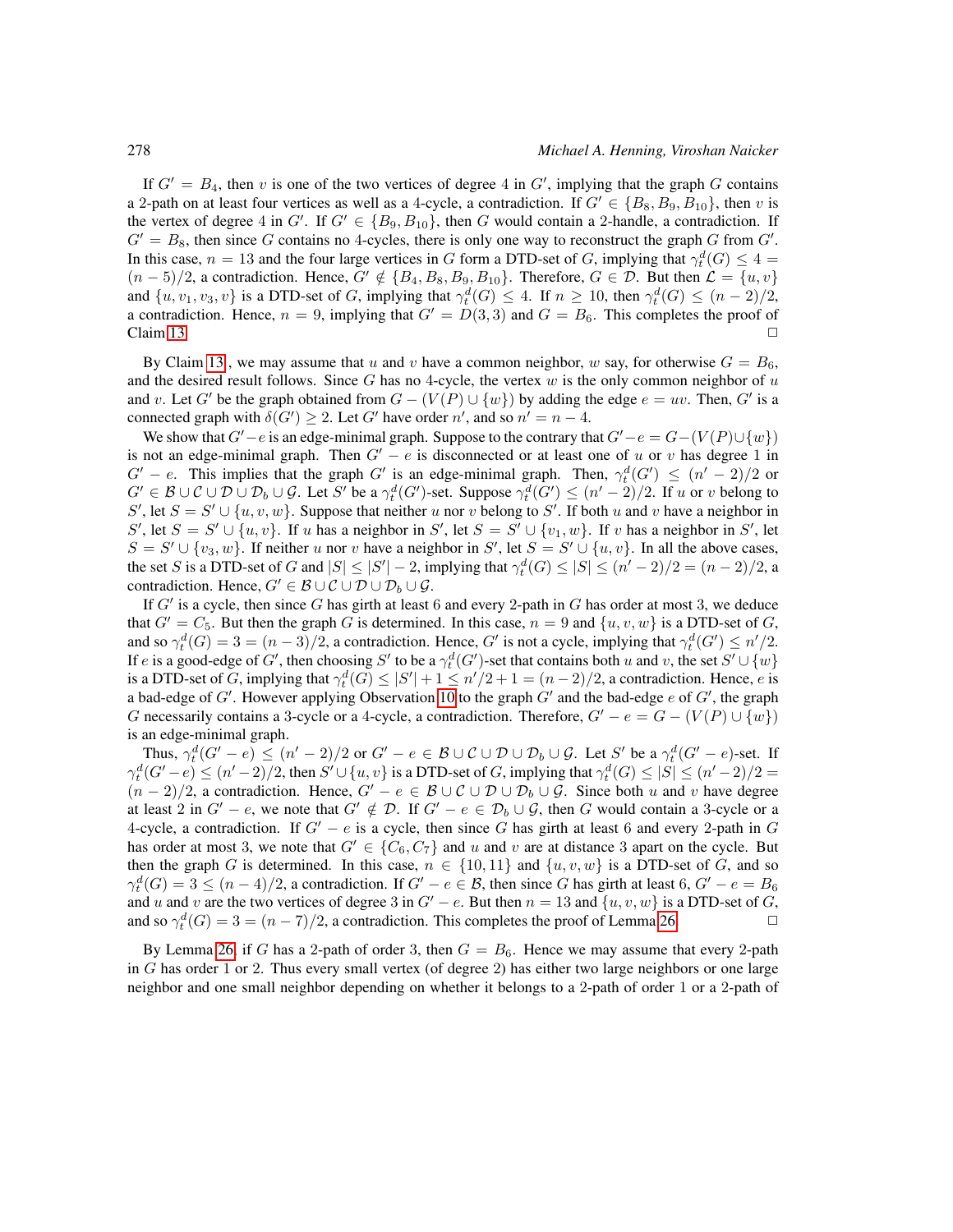order 2, respectively.

Let  $S = (S_1, S_2)$  be a weak partition of S (a partition where some of the sets may be empty), where  $S_1$  is the set of small vertices with two large neighbors and  $S_2$  is the set of small vertices with exactly one large neighbor. We note that  $G[S_2]$  consists of the disjoint union of paths of order 2.

Let  $\mathcal{L} = (\mathcal{L}_0, \mathcal{L}_1, \mathcal{L}_2)$  be a weak partition of the large vertices  $\mathcal{L}$ , where  $\mathcal{L}_0$ ,  $\mathcal{L}_1$  and  $\mathcal{L}_2$  are the set of large vertices adjacent to zero, one and at least two vertices in  $S_1$ , respectively, respectively. Let  $S_{1,1}$  be the set of vertices in  $S_1$  with both neighbors in  $\mathcal{L}_1$  and let  $S_{1,2}$  be the set of vertices in  $S_1$  with exactly one neighbor in  $\mathcal{L}_1$  (and the other neighbor in  $\mathcal{L}_2$ ). Further, for  $i \in \{1,2\}$  let  $\mathcal{L}_{1,i}$  be the set of vertices in  $\mathcal{L}_1$  adjacent to a vertex in  $\mathcal{S}_{1,i}$ . Thus,  $(\mathcal{L}_{1,1}, \mathcal{L}_{1,2})$  is a partition of  $\mathcal{L}_1$ .

Let  $|S| = s$ ,  $|S_1| = s_1$  and  $|S_2| = 2s_2$ , and so  $s = s_1 + 2s_2$ . Let  $|S_{1,1}| = s_{1,1}$  and  $|S_{1,2}| = s_{1,2}$ , and so  $s_1 \geq s_{1,1} + s_{1,2}$ . Let  $|\mathcal{L}| = \ell$ ,  $|\mathcal{L}_0| = \ell_0$ ,  $|\mathcal{L}_1| = \ell_1$ , and  $|\mathcal{L}_2| = \ell_2$ , and so  $\ell = \ell_0 + \ell_1 + \ell_2$ . Let  $|\mathcal{L}_{1,1}| = \ell_{1,1}$  and  $|\mathcal{L}_{1,2}| = \ell_{1,2}$ , and so  $\ell_1 = \ell_{1,1} + \ell_{1,2}$  and

<span id="page-24-0"></span>
$$
\ell = \ell_0 + \ell_{1,1} + \ell_{1,2} + \ell_2. \tag{1}
$$

The subgraph  $G[\mathcal{L}_{1,1} \cup \mathcal{S}_{1,1}]$  induced by  $\mathcal{L}_{1,1} \cup \mathcal{S}_{1,1}$  consists of a disjoint union of paths  $P_3$  on three vertices (where the internal vertices of these paths form the set  $S_{1,1}$ ), while  $G[\mathcal{L}_{1,2} \cup S_{1,2}]$  consists of a disjoint union of paths  $P_2$  on two vertices (where each path contains one vertex of  $\mathcal{L}_{1,2}$  and one vertex of  $S_{1,2}$ .) Therefore,

$$
\ell_{1,1} = 2s_{1,1}
$$
 and  $\ell_{1,2} = s_{1,2}$ ,

implying that

<span id="page-24-1"></span>
$$
s_1 \ge \frac{1}{2}\ell_{1,1} + \ell_{1,2}.\tag{2}
$$

Counting the edge joining the large vertices to the ends of 2-paths of order 2, this sum is exactly  $2s_2$ and at least  $3\ell_0 + 2\ell_1 + \ell_2$ . Thus,

<span id="page-24-2"></span>
$$
2s_2 \ge 3\ell_0 + 2\ell_{1,1} + 2\ell_{1,2} + \ell_2. \tag{3}
$$

By  $(1)$ ,  $(2)$  and  $(3)$  we therefore have that

$$
n = \ell + s_1 + 2s_2
$$
  
\n
$$
\geq 4\ell_0 + \frac{7}{2}\ell_{1,1} + 4\ell_{1,2} + 2\ell_2
$$
  
\n
$$
\geq 4\ell_0 + 3\ell_{1,1} + 4\ell_{1,2} + 2\ell_2
$$
  
\n
$$
= 2\ell + 2\ell_0 + \ell_{1,1} + 2\ell_{1,2},
$$

or, equivalently,

<span id="page-24-3"></span>
$$
\frac{n}{2} \ge \ell + \ell_0 + \frac{1}{2}\ell_{1,1} + \ell_{1,2}.\tag{4}
$$

For each vertex  $v \in \mathcal{L}_0$ , let  $v'$  be an arbitrary neighbor of v. Let  $D' = \bigcup \{v'\}$ , where the union is taken over all vertices  $v \in \mathcal{L}_0$ . Then,  $|D'| = \ell_0$ . We now consider the set

$$
D = \mathcal{L} \cup D' \cup \mathcal{S}_{1,1} \cup \mathcal{S}_{1,2}.
$$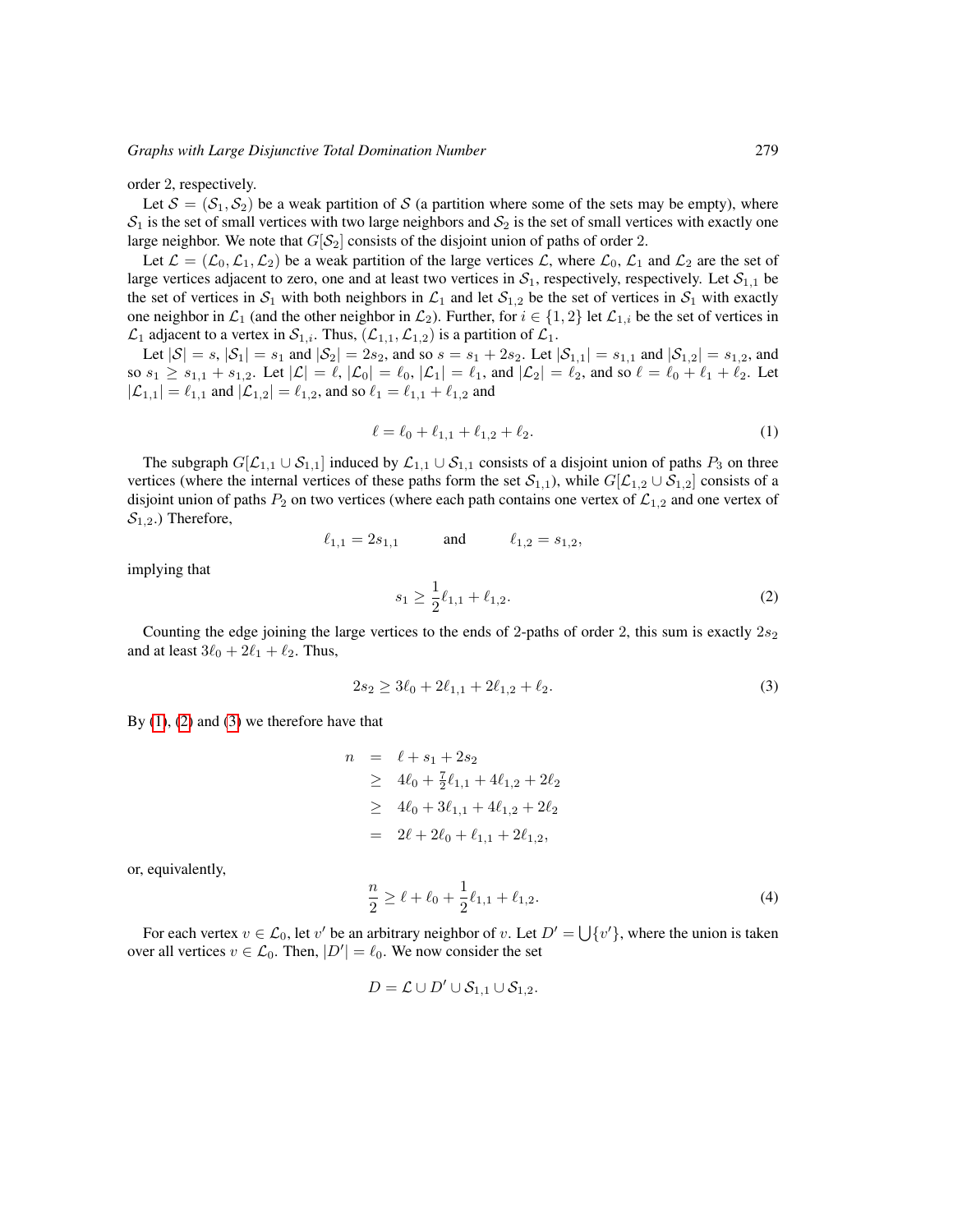Every vertex in G is totally dominated by the set D, except possibly for vertices in  $\mathcal{L}_2$  which are disjunctively dominated by D (since each vertex in  $\mathcal{L}_2$  is at distance 2 from at least two vertices in  $\mathcal{L}$ ). The set  $D$  is therefore a DTD-set of  $G$ , implying by [\(4\)](#page-24-3) that

$$
\begin{array}{rcl}\n\gamma_t^d(G) & \leq & |D| \\
& = & \ell + \ell_0 + s_{1,1} + s_{1,2} \\
& = & \ell + \ell_0 + \frac{1}{2}\ell_{1,1} + \ell_{1,2} \\
& \leq & \frac{n}{2}.\n\end{array}
$$

<span id="page-25-1"></span>**Lemma 27** *Every* 2-path has order 2; that is,  $\mathcal{L} = \mathcal{L}_0$ .

**Proof of Lemma [27.](#page-25-1)** If  $\mathcal{L}_{1,2} \neq \emptyset$ , then removing from D an arbitrary vertex that belongs to the set  $\mathcal{L}_{1,2}$ produces a DTD-set of cardinality  $|D| - 1$ , implying that  $\gamma_t^d(G) \le (n-2)/2$ , a contradiction. Hence,  $\mathcal{L}_{1,2} = \emptyset$ . This in turn implies that  $\mathcal{S}_{1,2} = \emptyset$ . Thus,  $\ell_{1,2} = s_{1,2} = 0$  and Inequality [\(2\)](#page-24-1) simplifies to  $s_1 \geq \frac{1}{2}\ell_{1,1}.$ 

If  $\tilde{\mathcal{L}_2} \neq \emptyset$ , then there are at least two vertices in  $\mathcal{S}_1$  that do not belong to  $\mathcal{S}_{1,1}$ , and so  $s_1 \geq 2 + \frac{1}{2}\ell_{1,1}$ . But then Inequality [\(4\)](#page-24-3) can be strengthened to  $\frac{n}{2} \geq \ell + \ell_0 + \frac{1}{2} \ell_{1,1} + 1$ , implying that  $\gamma_t^d(G) \leq |D| \leq n/2 - 1$ , a contradiction. Hence,  $\mathcal{L}_2 = \emptyset$ . Thus,  $\ell_2 = 0$  and  $s_1 = \frac{1}{2}\ell_{1,1}$ .

Suppose that  $\mathcal{L}_1 \neq \emptyset$ . Then, by our earlier observations,  $\mathcal{L}_1 = \mathcal{L}_{1,1}$ . As observed earlier,  $\ell_{1,1}$  is even and the subgraph  $G[\mathcal{L}_{1,1} \cup \mathcal{S}_{1,1}]$  induced by  $\mathcal{L}_{1,1} \cup \mathcal{S}_{1,1}$  consists of a disjoint union of paths  $P_3$  with the internal vertices of these paths forming the set  $S_{1,1}$ . Removing from D an arbitrary vertex that belongs to the set  $\mathcal{L}_{1,1}$  produces a DTD-set of cardinality  $|D|-1$ , implying that  $\gamma_t^d(G) \leq (n-2)/2$ , a contradiction. Hence,  $\mathcal{L}_1 = \emptyset$ , implying that  $\mathcal{L} = \mathcal{L}_0$ . This completes the proof of Lemma [27.](#page-25-1)

By Lemma [27,](#page-25-1) every 2-path in G has order 2, implying that  $\mathcal{L} = \mathcal{L}_0$  and  $D = \mathcal{L}_0 \cup D'$ .

<span id="page-25-2"></span>Lemma 28 *There is no* 6*-cycle in* G*.*

**Proof of Lemma [28.](#page-25-2)** Suppose to the contrary that G contains a 6-cycle  $C: v_1v_2v_3v_4v_5v_6v_1$ . Renaming vertices if necessary, we may assume that  $v_1$  and  $v_4$  are large vertices. Recall that for each vertex  $v \in \mathcal{L}_0$ , we let v' be an arbitrary neighbor of v and the set  $D' = \bigcup \{v'\}$ , where the union is taken over all vertices  $v \in \mathcal{L}_0$ . We now remove from D the vertex  $v_1$  and the two vertices  $v'_1$  and  $v'_4$  (that belong to D') and we replace them with the two neighbors of  $v_1$  on C (namely, the vertices  $v_2$  and  $v_6$ ). The resulting set is a DTD-set of cardinality  $|D|-1$ , implying that  $\gamma_t^d(G) \le (n-2)/2$ , a contradiction.

By Lemma [28,](#page-25-2)  $G$  contains no 6-cycle, implying that the girth of  $G$  is at least 7. This in turn implies that  $|\mathcal{L}| \geq 4$ . We now choose an arbitrary vertex  $v \in \mathcal{L}$ . Let  $v_1, v_2, \ldots, v_q$  be the vertices in  $\mathcal{L}$  at distance 3 from v. Since G contains no 6-cycle, we note that  $q = d_G(v)$ . For  $i = 1, 2, \ldots, q$ , let  $v_i a_i b_i v$  be a path in G (and so,  $a_i b_i$  is a 2-path in G of order 2 whose one end  $a_i$  is adjacent to  $v_i$  and whose other end  $b_i$  is adjacent to v). If we now choose the vertex  $v'_i$  to be the vertex  $a_i$  for each  $i = 1, 2, ..., q$ , then the vertex v can be removed from D to produce a DTD-set of cardinality  $|D|-1$ , implying that  $\gamma_t^d(G) \le (n-2)/2$ , a contradiction. This completes the proof of Theorem [16.](#page-8-1)  $\Box$ 

#### <span id="page-25-0"></span>*4.2 Proof of Theorem [4](#page-6-0)*

Let G be a connected graph of order  $n \geq 8$  with  $\delta(G) \geq 2$ . Since  $\gamma_t^d(G)$  cannot increase if edges are added, it follows from Theorem [16](#page-8-1) and Observation [7](#page-6-5) that  $\gamma_t^d(G) \leq n/2$ . Further, suppose  $\gamma_t^d(G) = n/2$ . We produce a  $\frac{1}{2}$ -minimal graph G' from G by removing edges if necessary so that G' satisfies  $\gamma_t^d(G')$  =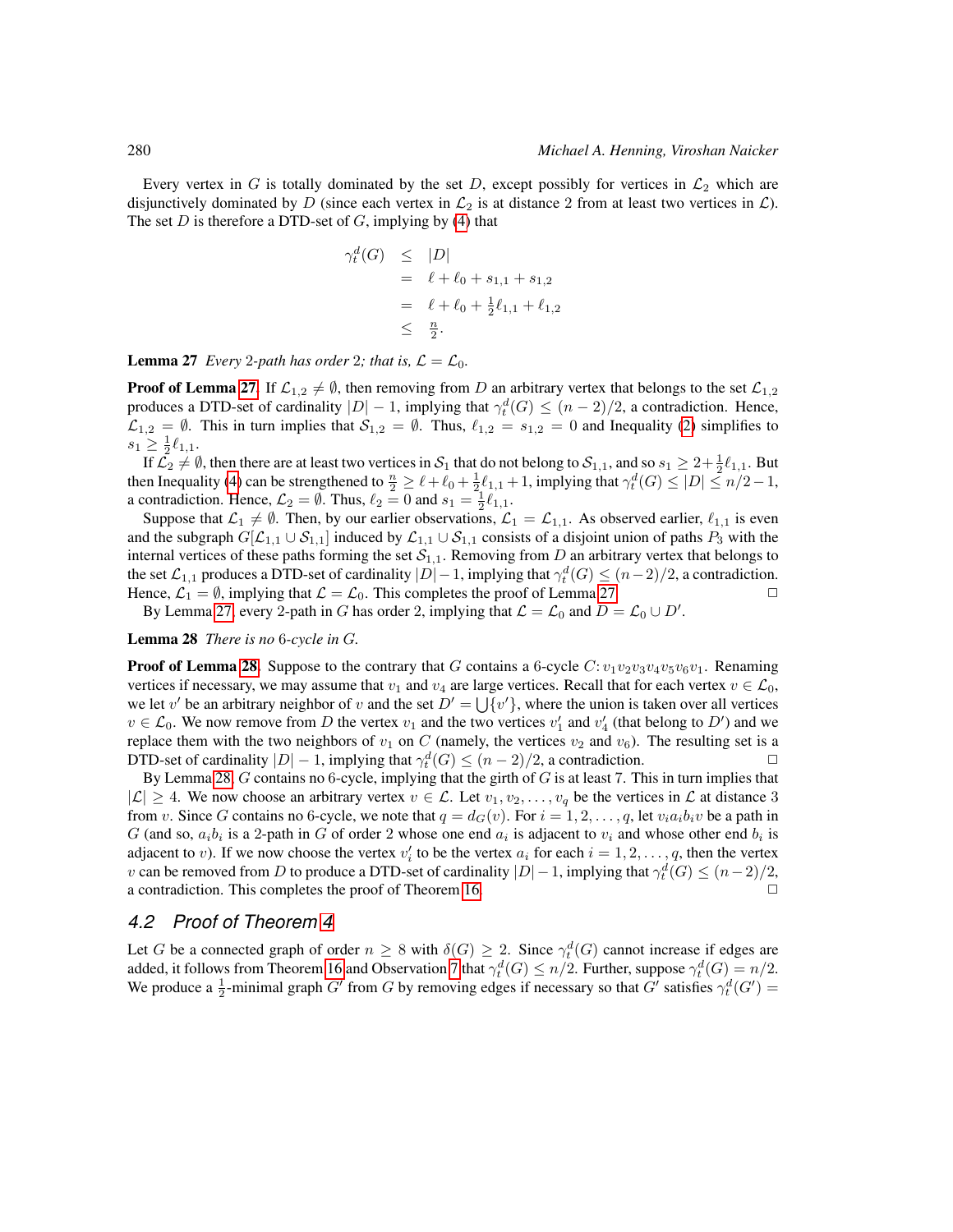$n/2$ . By Theorem [16](#page-8-1) and Observation [7,](#page-6-5)  $G' \in \{B_3, D_b(4, 4), D_b(3, 4, 1), D_b(3, 3, 2), C_8, C_{12}\}$ . In all cases it can be readily checked that  $G = G'$  or  $G' \in \mathcal{F}$  where  $\mathcal{F}$  is the family of graphs shown in Fig. [5.](#page-5-1)

#### <span id="page-26-12"></span>*4.3 Proof of Theorem [5](#page-6-1)*

Let G be a connected graph of order  $n \geq 18$  with  $\delta(G) \geq 2$ . Since  $\gamma_t^d(G)$  cannot increase if edges are added, it follows from Theorem [16](#page-8-1) and Observation [7](#page-6-5) that  $\gamma_t^d(G) \le (n-1)/2$ . Further, suppose  $n \ge 18$ and  $\gamma_t^d(G) = (n-1)/2$ . We produce a  $\frac{1}{2}$ -minimal graph G' from G by removing edges if necessary so that G' satisfies  $\gamma_t^d(G') = (n-1)/2$ . Since  $n \geq 18$ ,  $G' \in \mathcal{G}$  by Observation [7.](#page-6-5) It can readily be checked that  $G = G'$  or  $G \in \mathcal{H}$  where  $\mathcal{H}$  is the family of graphs constructed in Section [1.2.](#page-3-0)

### **References**

- <span id="page-26-9"></span>D. Archdeacon, J. Ellis-Monaghan, D. Fischer, D. Froncek, P. C. B. Lam, S. Seager, B. Wei, and R. Yuster. Some remarks on domination. *J. Graph Theory*, 46:207–210, 2004.
- <span id="page-26-4"></span>S. Bornholdt and H. G. Schuster. *Handbook of Graphs and Networks: From the Genome to the Internet*. Wiley-Vch GmbH & Co. KGaA, Weinheim, 2003.
- R. C. Brigham, J. R. Carrington, and R. P. Vitray. Connected graphs with maximum total domination number. *J. Combin. Comput. Combin. Math.*, 34(111):81–96, 2000.
- <span id="page-26-5"></span>F. Chung. Graph theory in the information age. *Notices Amer. Math. Society*, 57:726–732, 2010.
- <span id="page-26-10"></span>V. Chvátal and C. McDiarmid. Small transversals in hypergraphs. *Combinatorica*, 12:19–26, 1992.
- <span id="page-26-7"></span>E. J. Cockayne, R. M. Dawes, and S. T. Hedetniemi. Total domination in graphs. *Networks*, 10:211–219, 1980.
- <span id="page-26-6"></span>W. Goddard, M. A. Henning, and C. A. McPillan. The disjunctive domination number of a graph. *Quaestiones Mathematicae*, 37(4):547–561, 2014.
- <span id="page-26-1"></span>T. W. Haynes, S. T. Hedetniemi, and P. J. Slater. *Fundamentals of domination in graphs*. Monographs and textbooks in pure and applied mathematics. Marcel Dekker, 1998.
- <span id="page-26-8"></span>M. A. Henning. Graphs with large total domination number. *J. Graph Theory*, 35:21–45, 2000.
- <span id="page-26-2"></span>M. A. Henning. Recent results on total domination in graphs: A survey. *Discrete Math.*, 309:32–63, 2009.
- <span id="page-26-13"></span>M. A. Henning and V. Naicker. Graphs with large disjunctive total domination number, http://arxiv.org/pdf/1409.1681v2.pdf.
- <span id="page-26-0"></span>M. A. Henning and V. Naicker. The disjunctive total domination number of a graph. *J. Comb. Optim.*, 2014.
- <span id="page-26-3"></span>M. A. Henning and A. Yeo. *Total domination in graphs*. Springer Monographs in Mathematics. Springer, 2013.
- <span id="page-26-11"></span>Z. Tuza. Covering all cliques of a graph. *Discrete Math.*, 86:117–126, 1990.